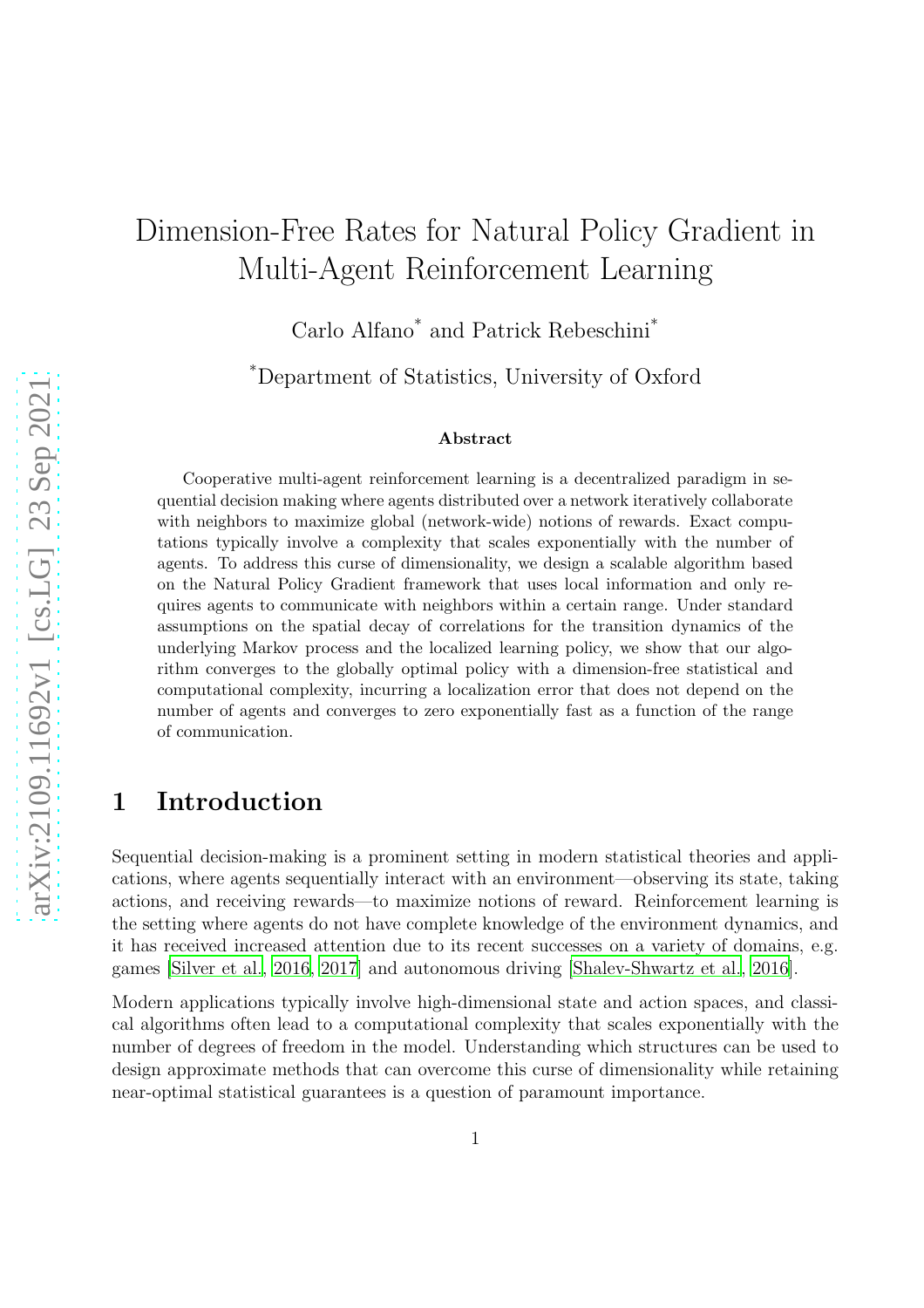A class of algorithms that have proven successful to face high-dimensional models is that of Natural Policy Gradient (NPG) methods [\[Amari, 1998](#page-13-0), [Kakade](#page-14-0), [2002,](#page-14-0) [Peters and Schaal,](#page-15-2) [2008,](#page-15-2) [Bhatnagar et al., 2009\]](#page-13-1). It has recently been shown [\[Agarwal](#page-13-2) et al., [2020\]](#page-13-2) that NPG converges to an optimal policy with an iteration complexity that scales only logarithmically with the cardinality of the action space and with no explicit dependence on the cardinality of the state space.

Despite the favorable iteration complexity of NPG, NPG still faces the curse of dimensionality in applications where the computational cost per iteration scales exponentially with the number of degrees of freedom. This is the case in the setting of multi-agent reinforcement learning (MARL), for instance, where agents distributed over a network iteratively interact with each other to maximize global notions of reward. In this setting, the computational complexity of NPG—when applied to the entire network of agents—scales exponentially with the dimension of the model, which corresponds to the number of agents (see Section [3.1\)](#page-8-0).

Along with the curse of dimensionality, NPG also faces scalability and implementability issues within the MARL framework. Applying NPG to the entire network of agents requires global communication, i.e. it requires each agent to be able to communicate with every other agent in the network, at every time step. This requirement is unrealistic in many multi-agent applications of interest, where the network topology is typically sparse, often grid-like, and where agents are only allowed to perform computation and communication in a decentralized manner, interacting only with neighboring agents within a certain range. These computational and communicational constraints arise, for instance, in the case of sensor networks, e.g. [\[Rabbat and Nowak, 2004,](#page-15-3) [Nedic and Ozdaglar](#page-15-4), [2009\]](#page-15-4), and in the case of intelligent transportation systems, e.g. [\[Adler and Blue](#page-12-0), [2002\]](#page-12-0).

Over the past decades, various approaches have been proposed to address the curse of dimensionality in high-dimensional reinforcement learning models and, before that, in highdimensional dynamical programming models, where exact knowledge of the probabilistic structure describing the environment is assumed. A popular approach involves designing algorithms that can exploit notions of locality, which encodes the assumption that, in some regimes, information can dissipate when it propagates through the network so that global computation and communication are not required to meet a prescribed level of error accuracy. Exploiting locality prompted the use of ad-hoc approximate factorization and truncation techniques, such as expressing the value function as a linear combination of basis functions that only depend on a small subset of local variables [\[Koller and Parr](#page-14-1), [1999,](#page-14-1) [Guestrin et al.](#page-14-2), [2001b,](#page-14-2) [Koller and Parr](#page-14-3), [2013,](#page-14-3) [Yang and Wang](#page-16-1), [2019,](#page-16-1) [Jin et al., 2020\]](#page-14-4). These ideas have been applied to the MARL setting [\[Guestrin et al., 2001a,](#page-14-5) [2002,](#page-14-6) [Sunehag et al.,](#page-16-2) [2017,](#page-16-2) [Rashid et al.](#page-15-5), [2018](#page-15-5), [Zhang et al.](#page-16-3), [2018a](#page-16-3)[,b,](#page-16-4) [Zhang and Zavlanos,](#page-16-5) [2019\]](#page-16-5) and have proven successful in experiments, but lack theoretical guarantees or non-asymptotic analysis. A recent line of work has formally considered spatial decay of correlation assumptions for nearest-neighbors dynamics and designed decentralized algorithms based on policy gradient and actor-critic methods [\[Qu and Li, 2019](#page-15-6), [Qu et al.](#page-15-7), [2020a,](#page-15-7) [Lin et](#page-14-7) al., [2020,](#page-14-7) [Qu et al.,](#page-15-8) [2020b\]](#page-15-8), establishing non-asymptotic convergence guarantees towards a stationary point, but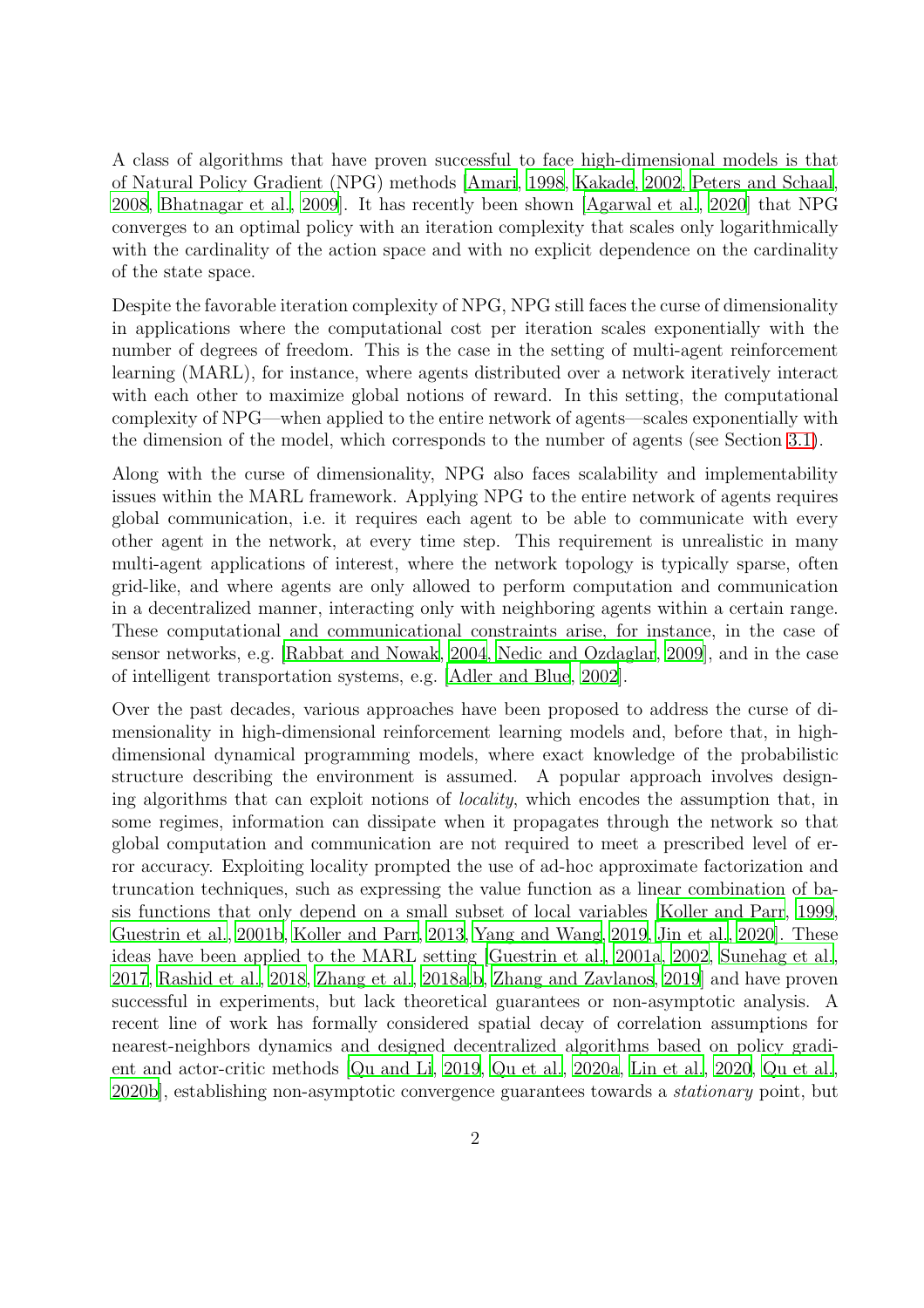not towards an *optimal* policy.<sup>[1](#page-2-0)</sup> An application of the same principles to the setting of mean-field MARL [\[Yang et al.](#page-16-6), [2018\]](#page-16-6) can be found in [Haotian Gu \[2021\]](#page-14-8), where the authors show that a neural network based version of the actor-critic algorithm can achieve global convergence. In this setting, however, agents are considered to be indistinguishable and the transition scheme of an agent is only affected by the mean effect from its neighbors.

In this paper, we design a decentralized algorithm for the MARL setting based on the NPG framework that only uses local computations and communication for neighbors of agents within a certain range. We show that our algorithm can provably exploit spatial decay of correlation properties to overcome the curse of dimensionality, establishing nonasymptotic convergence guarantees to a globally optimal policy. In particular, we consider a general formulation of the decay of correlation assumption from statistical mechan-ics and probability theory [\[Dobrusin, 1970,](#page-13-3) Föllmer, 1982, [Georgii,](#page-14-9) [2011](#page-14-9)], whereby agents have an influence on each other that decays exponentially with their distance on the network. This type of assumption has been previously considered in the learning literature, e.g. in [Mitliagkas and Mackey \[2017\]](#page-14-10), [Dagan et al. \[2019](#page-13-5)], [Borja Balle and Geumlek \[2019\]](#page-13-6), [Prasad et al. \[2020\]](#page-15-9), [Ilias Diakonikolas and Sun \[2021](#page-14-11)], and also in the MARL setting, c.f. discussion in the previous paragraph. Under this assumption, we derive convergence bounds that are the same as those established for (centralized) NPG in [\[Agarwal et al., 2020\]](#page-13-2), worsened only by a localization error that decreases exponentially with the radius of the communication range. A key feature of our bounds is that they are dimension-free, as they do not depend on the number of agents, and depend only logarithmically on the cardinality of the action space of individual agents and do not explicitly depend on the state space of individual agents. The localization radius controls the trade-off between statistical accuracy and computational complexity, as the overall computational cost of our algorithm scales only with respect to the number of agents within the local communication radius, and not with the total number of agents in the network.

Our contribution fits into the more general literature that has shown how spatial decay of correlations can be used to establish dimension-free results and are of interest in a variety of settings, such as [\[Gamarnik, 2013,](#page-13-7) [Gamarnik et al.](#page-13-8), [2014](#page-13-8)], mixing times in spin systems [\[Hayes](#page-14-12), [2006](#page-14-12), [Dyer et al.](#page-13-9), [2006\]](#page-13-9), particle filtering [\[Rebeschini and Van Handel](#page-15-10), [2015](#page-15-10)], epidemics [\[Mei et al., 2017](#page-14-13)], social networks [\[Chakrabarti et al.](#page-13-10), [2008\]](#page-13-10), communication networks [\[Zocca, 2019\]](#page-16-7), queuing networks [\[Papadimitriou and Tsitsiklis, 1994\]](#page-15-11), and smart transportation [\[Zhang and Pavone](#page-16-8), [2016\]](#page-16-8).

The paper organization is as follows. In Section 2 we describe the MARL framework and we discuss the model assumptions we work with. In Section 3 we describe NPG as presented in [Agarwal et al. \[2020\]](#page-13-2) and discuss its limitations when applied to MARL. In Section 4 we design a decentralized version of MARL and state our main results. The Appendix contains all the proofs of our statements and elaborates on the model assumptions.

<span id="page-2-0"></span><sup>1</sup>Remark [10](#page-11-0) gives a complete comparison of our results against previous findings that exploit the same type of decay of correlation assumption.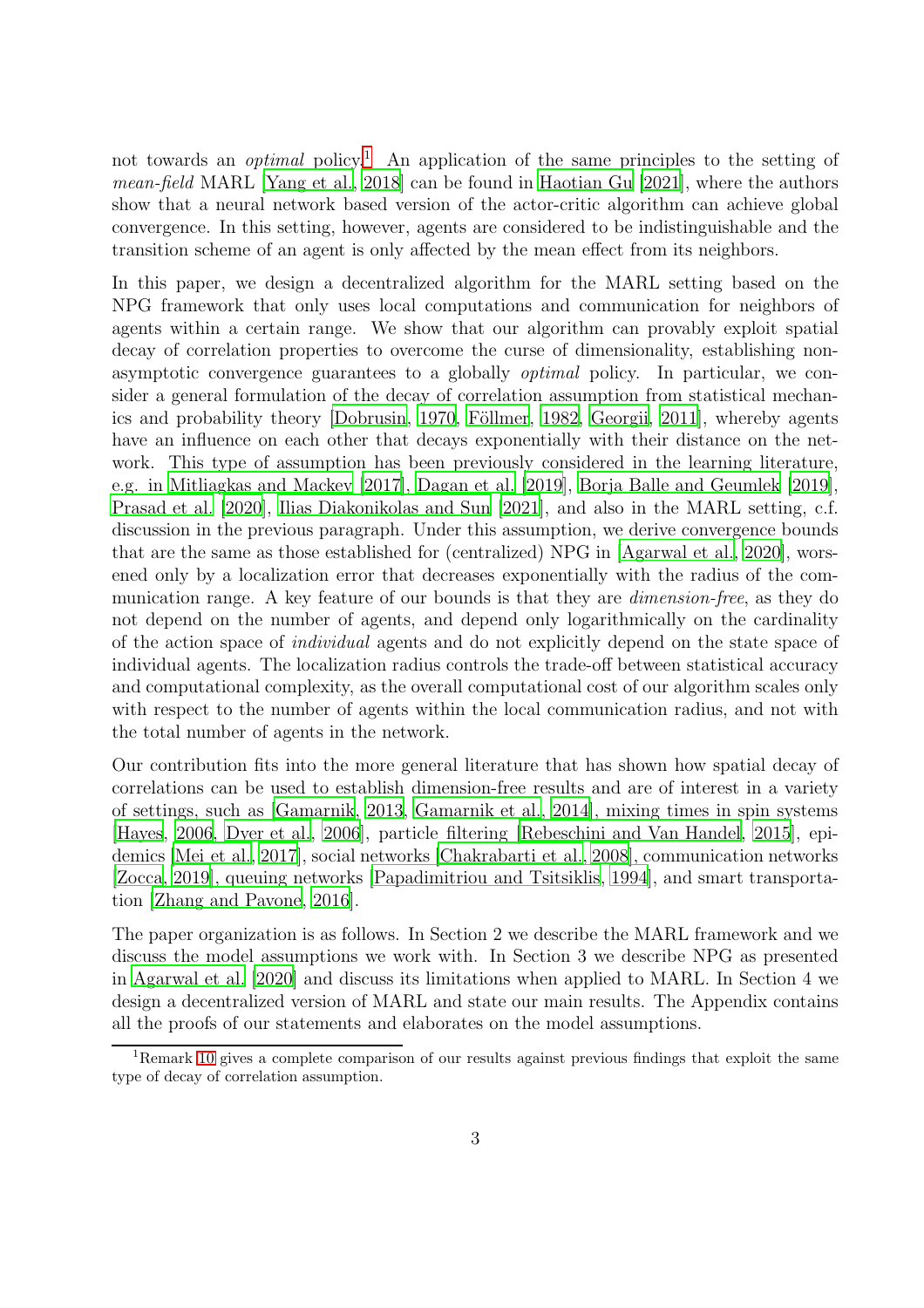#### <span id="page-3-0"></span>2 Setting

Let  $\mathcal{G} = (\mathcal{K}, \mathcal{E})$  be an undirected graph describing a network of  $|\mathcal{K}| = K$  agents. On this graph, the distance  $d(k, k')$  between two agents  $k, k' \in \mathcal{K}$  is defined as the length of the shortest path between the two vertices. Let  $N_k^r = \{k' \in \mathcal{K} : d(k, k') \leq r\}$  denote the neighborhood of radius r of agent k, with  $N_k = N_k^1$  and  $N_{-k}^r = \mathcal{K} \setminus N_k^r$ . Let  $S_k$  and  $A_k$  be the state and action spaces associated with agent  $k$ . We consider a Markov Decision Process (MDP)  $(S, \mathcal{A}, P, r, \gamma, \mu)$ :  $S = S_1 \times \cdots \times S_K$  and  $\mathcal{A} = \mathcal{A}_1 \times \cdots \times \mathcal{A}_K$  are, respectively, the global state space and the global action space;  $\forall s, s' \in S, a \in A, P_k(s'_k|s, a)$  is the local transition probability, that is the probability that agent k transitions to state  $s'_{k}$  when the global state and action is  $(s, a)$ , and  $P(s'|s, a) = \prod_{k \in \mathcal{K}} P_k(s'_k|s, a)$  is the global transition probability;  $r(s, a) = \frac{1}{K} \sum_{k \in \mathcal{K}} r_k(s_k, a_k)$  is the global (network-wide) reward function that we wish to maximize, where  $r_k : \mathcal{S}_k \times \mathcal{A}_k \to [0, 1]$  is the reward for agent k;  $\gamma$  is the discount factor and  $\mu$  is the starting state distribution. At time t denote the current state and action by  $s(t)$  and  $a(t)$ .

To each agent k is assigned a local differentiable policy parameterized by  $\theta_k \in \Theta_k$ ,

$$
\pi_{\theta_k}(a_k|s) = \frac{e^{f_{\theta_k}(s,a_k)}}{\sum_{a' \in \mathcal{A}_k} e^{f_{\theta_k}(s,a')}},
$$

which depends on the current global state s. Given the current global state s, each agent acts independently of the others. Denote  $\theta = (\theta_1, \dots, \theta_K)$  and  $\Theta = \Theta_1 \times \dots \times \Theta_K$ , then  $\pi_{\theta}(a|s) = \prod_{k \in \mathcal{K}} \pi_{\theta_k}(a_k|s).$ 

For a policy  $\pi$  and for each agent k, let  $V_k^{\pi}: \mathcal{S} \to \mathbb{R}$  be the respective value function, which is defined as the expected discounted cumulative reward with starting state  $s(0) = s$ , namely,

$$
V_k^{\pi}(s) = \mathbb{E}\left[\sum_{t=0}^{\infty} \gamma^t r_k(s_k(t), a_k(t)) \middle| \pi, s(0) = s\right],
$$

where  $a(t) \sim \pi(\cdot|s(t))$  and  $s(t+1) \sim P(\cdot|s(t), a(t))$ . Let  $V^{\pi}$  be the global value function, defined as  $V^{\pi}(s) = \frac{1}{K} \sum_{k \in \mathcal{K}} V^{\pi}(s)$ , and  $V^{\pi}(\mu)$  be the expected global value function when the initial state distribution is  $\mu$ , i.e.  $V^{\pi}(\mu) = \mathbb{E}_{s \sim \mu} V^{\pi}(s)$ . Our objective is to find an optimal policy  $\pi^* \in \operatorname{argmax}_{\pi} \mathbb{E}_{s \sim \mu} V^{\pi}(s)$ .

For a policy  $\pi$  and for each agent k, let  $Q_k^{\pi}$  :  $S \times \mathcal{A} \to \mathbb{R}$  be the respective Q-function, which is defined as the expected discounted cumulative reward with starting state  $s(0) = s$  and starting action  $a(0) = a$ , namely,

$$
Q_k^{\pi}(s, a) = \mathbb{E}\left[\sum_{t=0}^{\infty} \gamma^t r_k(s_k(t), a_k(t)) \middle| \pi, s(0) = s, a(0) = a\right],
$$

where  $a(t) \sim \pi(\cdot|s(t))$  and  $s(t+1) \sim P(\cdot|s(t), a(t))$ . Let  $Q^{\pi}$  be the global value function, defined as  $Q^{\pi}(s, a) = \frac{1}{K} \sum_{k \in \mathcal{K}} Q_k^{\pi}(s, a)$ .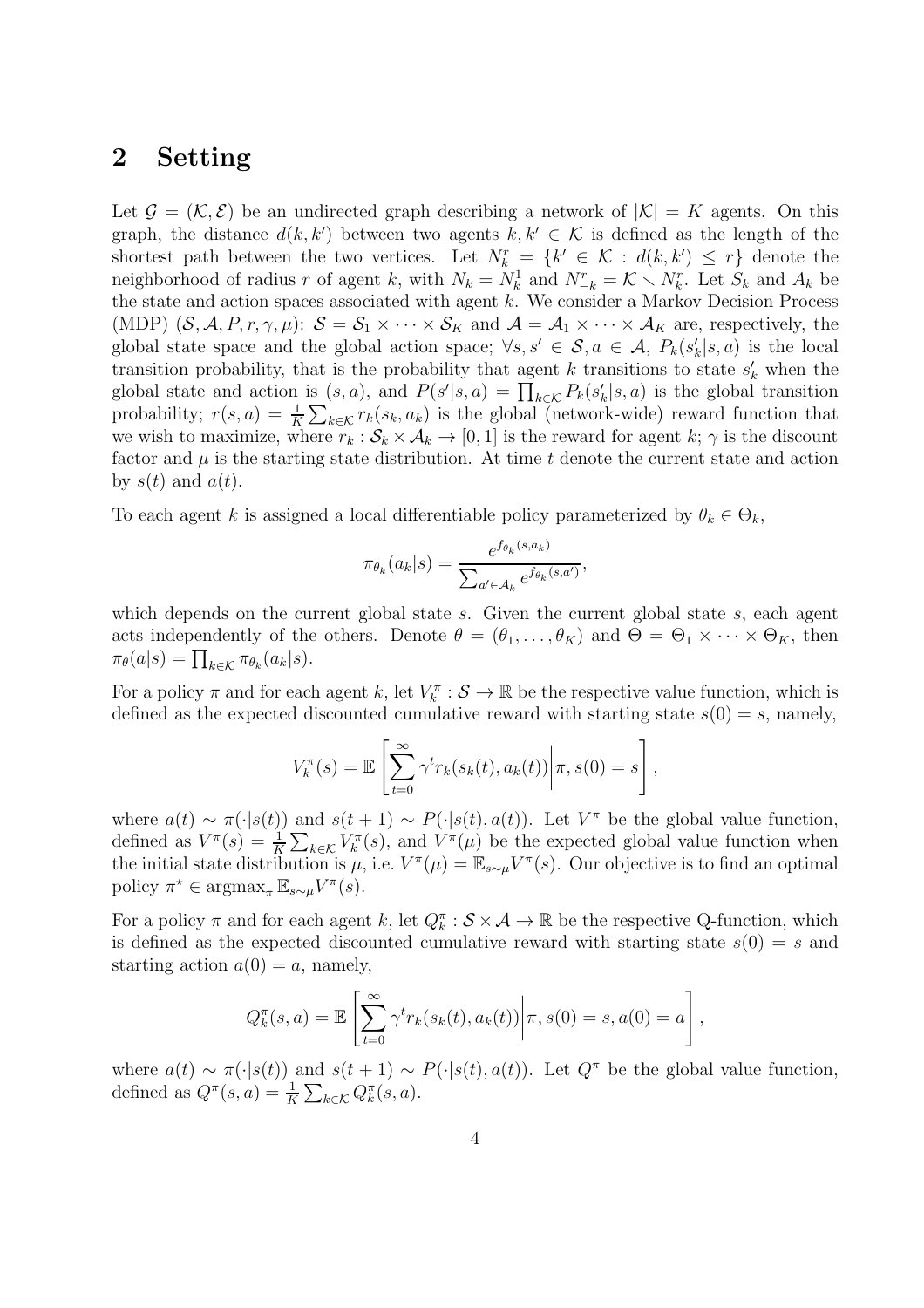Let  $A_k^{\pi}$  :  $S \times A \to \mathbb{R}$  be the advantage function for policy  $\pi$  and agent k, representing the advantage of taking the action a at step 0 and then following policy  $\pi$ , with respect to following policy  $\pi$  from the start, and defined as

$$
A_k^{\pi}(s, a) = Q_k^{\pi}(s, a) - V_k^{\pi}(s).
$$

Let  $A^{\pi}(s, a) = \frac{1}{K} \sum_{k \in \mathcal{K}} A^{\pi}_{k}(s, a)$  be the global advantage function.

We define the discounted state visitation distribution [\[Sutton et al.](#page-16-9), [1999\]](#page-16-9),

$$
d_{\rho}^{\pi}(s) = (1 - \gamma) \mathbb{E}_{s(0) \sim \rho} \sum_{t=0}^{\infty} \gamma^{t} P(s(t) = s | \pi, s(0)),
$$

and the discounted state-action visitation distribution,

$$
d_{\nu}^{\pi}(s, a) = (1 - \gamma) \mathbb{E}_{s(0), a(0) \sim \nu} \sum_{t=0}^{\infty} \gamma^{t} P(s(t) = s, a(t) = a | \pi, s(0), a(0)),
$$

where the trajectory  $(s(t), a(t))_{t>0}$  is generated by the MDP following policy π. Lastly, a function  $f : \Theta \to \mathbb{R}$  is said to be a  $\delta$ -smooth function of  $\theta$  if,  $\forall \theta, \theta' \in \Theta$ ,

$$
\|\nabla f(\theta) - \nabla f(\theta')\|_2 \le \delta \|\theta - \theta'\|_2.
$$

#### 2.1 Model Assumptions

We assume that a version of the Dobrushin condition [\[Georgii](#page-14-9), [2011](#page-14-9)] holds for the transition dynamics of the network of agents. Let  $TV(\mu, \nu) = \sup_{A \in \mathcal{F}} |\mu(A) - \nu(A)|$  be the total variation distance between the probability distributions  $\mu$  and  $\nu$  defined on the  $\sigma$ -algebra  $\mathcal{F}$ .

**Assumption 1** (Spatial Decay of Correlation for the Dynamics) Let  $C \in \mathbb{R}^{K \times K}$  be defined as follows:

$$
C_{ij} = \sup_{s_j, s_{-j}, a_j, a_{-j}, s'_j, a'_j} TV(P_i(\cdot | s_j, s_{-j}, a_j, a_{-j}), P_i(\cdot | s'_j, s_{-j}, a'_j, a_{-j})).
$$

Assume that there exists  $\beta \geq 0$  such that

<span id="page-4-0"></span>
$$
\max_{k \in \mathcal{K}} \sum_{j \in \mathcal{K}} e^{\beta d(k,j)} C_{kj} \le \rho,
$$

with  $\rho < 1/\gamma$ , where  $\gamma$  is the discount factor of the MDP.

The element  $(i, j)$  of the matrix C represents the influence that a perturbation of the state and action of agent j has on the transition probability of agent i. Assumption [1](#page-4-0) encodes the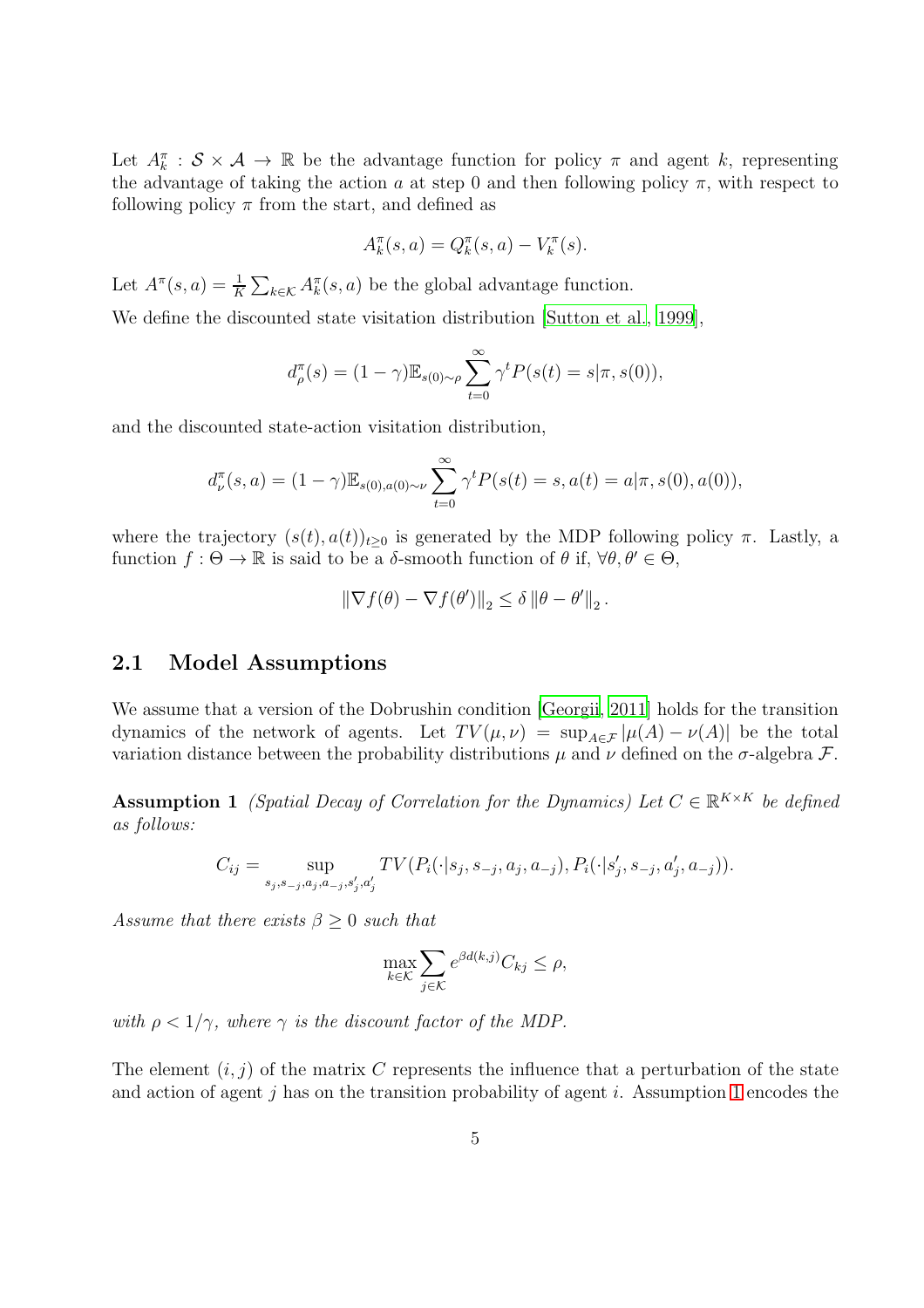fact that the transition dynamics of each agent is exponentially less sensible to perturbations of the state and action of further away agents. The requirement  $\rho < 1/\gamma$  comes as we need the spatial decay of correlation for the dynamics to be strong enough to induce a spatial decay for the Q-function (see Appendix [B\)](#page-18-0). A small value of the discount factor  $\gamma$  eases this requirement since it reduces the effect of perturbations through time. When  $\beta = 0$  and  $\gamma = 1$  $\gamma = 1$ , Assumption 1 recovers the assumption in [Qu et al. \[2020a\]](#page-15-7) as a particular case.

Differently from [Qu et al. \[2020a\]](#page-15-7), we require the Dobrushin condition to hold for the policy as well. This is due to the fact that Assumption [1](#page-4-0) is sufficient to prove the decay of correlation for the Q-function, on which the algorithm of [Qu et al. \[2020a](#page-15-7)] is based, but it is not sufficient to prove the decay of correlation for the value function, which instead needs an additional assumption on the policy. Since the NPG framework on which we build upon is based on both the Q-function and the value function, we make the following additional assumption.

**Assumption 2** (Spatial Decay of Correlation for the Policy) Assume that there exist  $\xi, \beta \geq 0$ 0 such that,  $\forall \theta \in \Theta$ ,

$$
\sup_{N_k^r, s_{N_{-k}^r}, s'_{N_{-k}^r}} TV(\pi_{\theta_k}(\cdot | s_{N_k^r}, s_{N_{-k}^r}), \pi_{\theta_k}(\cdot | s_{N_k^r}, s'_{N_{-k}^r})) \le \xi e^{-\beta r}.
$$

<span id="page-5-1"></span>Assumption 3 *(Local Policy) Assume that, for any neighborhood radius r, the parameters*  $\theta_k$  can be partitioned in  $(\theta_k)_{N_k^r}$  and  $(\theta_k)_{N_{-k}^r}$  so that, if  $(\theta_k)_{N_{-k}^r} = 0$ , then

<span id="page-5-0"></span>
$$
\pi_{\theta_k}(a_k|s) = \pi_{\theta_k}(a_k|s_{N_k^r}),
$$
  

$$
\nabla_{(\theta_k)_{N_k^r}} \log \pi_{\theta_k}(a_k|s) = \nabla_{(\theta_k)_{N_k^r}} \log \pi_{\theta_k}(a_k|s_{N_k^r}).
$$

Assumptions [2](#page-5-0) and [3](#page-5-1) impose a design constraint for the policy class  $\{\pi_\theta | \theta \in \Theta\}$  rather than being assumptions on the nature of the environment, as the case for Assumption [1.](#page-4-0) Assumption [2](#page-5-0) encodes, for the policy, a type of decay of correlation property that is weaker than Assumption [1.](#page-4-0) Assumption [2](#page-5-0) allows us to consider a policy class that presents properties that are necessary for the optimal policy under Assumption [1,](#page-4-0) as we show in Appendix [C.](#page-24-0) Assumption [3](#page-5-1) is made to address the communication constraints of the network and requires the possibility of computing the policy and its gradient without access to the information coming from distant agents by setting their associated parameters to 0. In practice, we do only need Assumption [3](#page-5-1) to hold for the value of r we want Theorem [9](#page-9-0) to hold for. In Appendix [A,](#page-17-0) we describe a policy class that satisfies both Assumption 2 and 3 for any value of r.

#### 2.2 Exponential Decay

 $\boldsymbol{s}$ 

To take advantage of the local structure of the network, [Lin et al. \[2020](#page-14-7)] define a property regarding the dependence of  $Q_k^{\pi}(s, a)$  on the neighbors of k.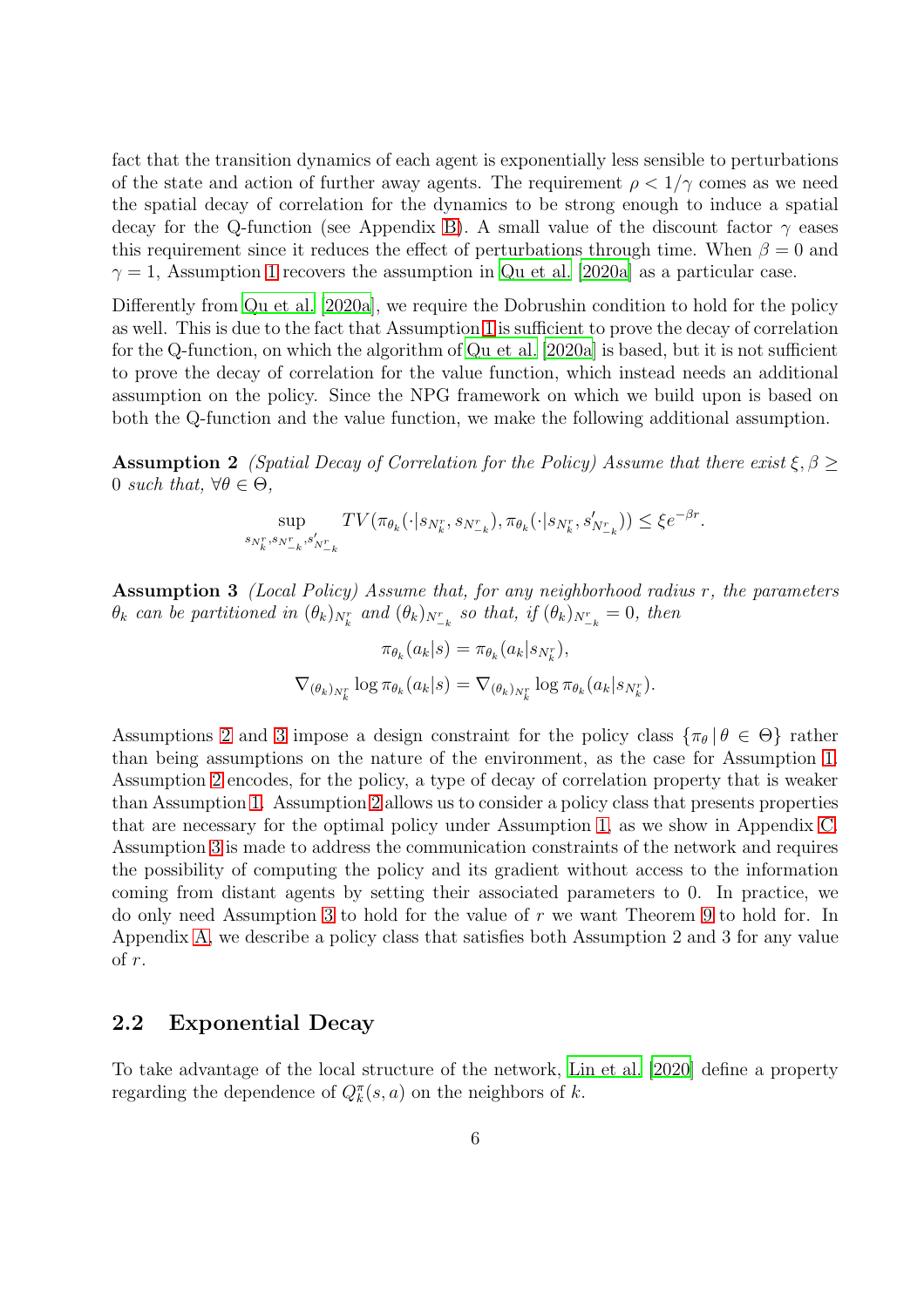**Definition 4 [\(Lin et al. \[2020](#page-14-7)])** The  $(c, \psi)$ -exponential decay property for the Q-function holds if, for any agent  $k \in \mathcal{K}$  and for any  $(s, a)$ ,  $(\tilde{s}, \tilde{a}) \in \mathcal{S} \times \mathcal{A}$  such that  $s_{N_k^r} = \tilde{s}_{N_k^r}, a_{N_k^r} = \tilde{s}_{N_k^r}$  $\widetilde{a}_{N_k^r},$  we have that

$$
|Q_k^{\pi}(s, a) - Q_k^{\pi}(\widetilde{s}, \widetilde{a})| \leq c\psi^{r+1}.
$$

In our analysis, we need to define the exponential decay property for the value function as well.

**Definition 5** The  $(c', \phi)$ -exponential decay property for the value function holds if, for any agent  $k \in \mathcal{K}$  and for any  $s, \tilde{s} \in \mathcal{S}$  such that  $s_{N_k^r} = \tilde{s}_{N_k^r}$ , we have that

<span id="page-6-2"></span>
$$
|V_k^{\pi}(s) - V_k^{\pi}(\widetilde{s})| \le c' \phi^{r+1}.
$$

These two properties mean that the cumulative discounted rewards of agents have an exponential decaying dependence on the states and actions of distant agents. We show that both these properties hold in our setting.

Proposition 6 If Assumptions [1](#page-4-0) and [2](#page-5-0) hold, then the exponential decay property holds for both the Q-function and the value function with parameters  $(c, \psi) = \begin{pmatrix} \frac{\gamma \rho e^{\beta}}{1-\gamma \rho e^{\beta}} & c \end{pmatrix}$  $\left(\frac{\gamma \rho e^{\beta}}{1-\gamma \rho}, e^{-\beta}\right)$  and  $(c', \phi) = \left(\frac{\gamma(\rho + \xi)e^{\beta}}{1 - \gamma(\rho + \xi)}\right)$  $\frac{\gamma(\rho+\xi)e^{\beta}}{1-\gamma(\rho+\xi)}, e^{-\beta}\bigg)$ , respectively.

<span id="page-6-1"></span>For clarity of exposition, in the rest of the paper we make the following assumption.

Assumption 7 Assume that the exponential decay property holds for the Q-function with parameters  $(c, \psi)$  and that it holds for the value function with parameters  $(c', \phi)$ .

### 3 Natural Policy Gradient

We consider NPG as presented in [Agarwal et al. \[2020](#page-13-2)], which has iteration complexity that scales as  $O(\sqrt{\log |A|/T})$ , where T is the number of iterations. We now summarize the algorithm and the results in [Agarwal et al. \[2020](#page-13-2)] and show what problems arise in the multi-agent setting that we consider.

Let  $\pi_{\theta}$  be a differentiable policy and define the Fisher information matrix induced by  $\pi_{\theta}$  as

$$
F_{\mu}(\theta) = \mathbb{E}_{s \sim d_{\mu}^{\pi}} \mathbb{E}_{a \sim \pi_{\theta}(\cdot | s)} \left[ \nabla_{\theta} \log \pi_{\theta}(a | s) (\nabla_{\theta} \log \pi_{\theta}(a | s))^{\top} \right].
$$

The NPG update, with step-size  $\eta$ , is defined as

<span id="page-6-0"></span>
$$
\theta^{(t+1)} = \theta^{(t)} + \eta F_{\mu}(\theta^{(t)})^{-1} \nabla_{\theta} V^{\theta^{(t)}}(\mu), \tag{1}
$$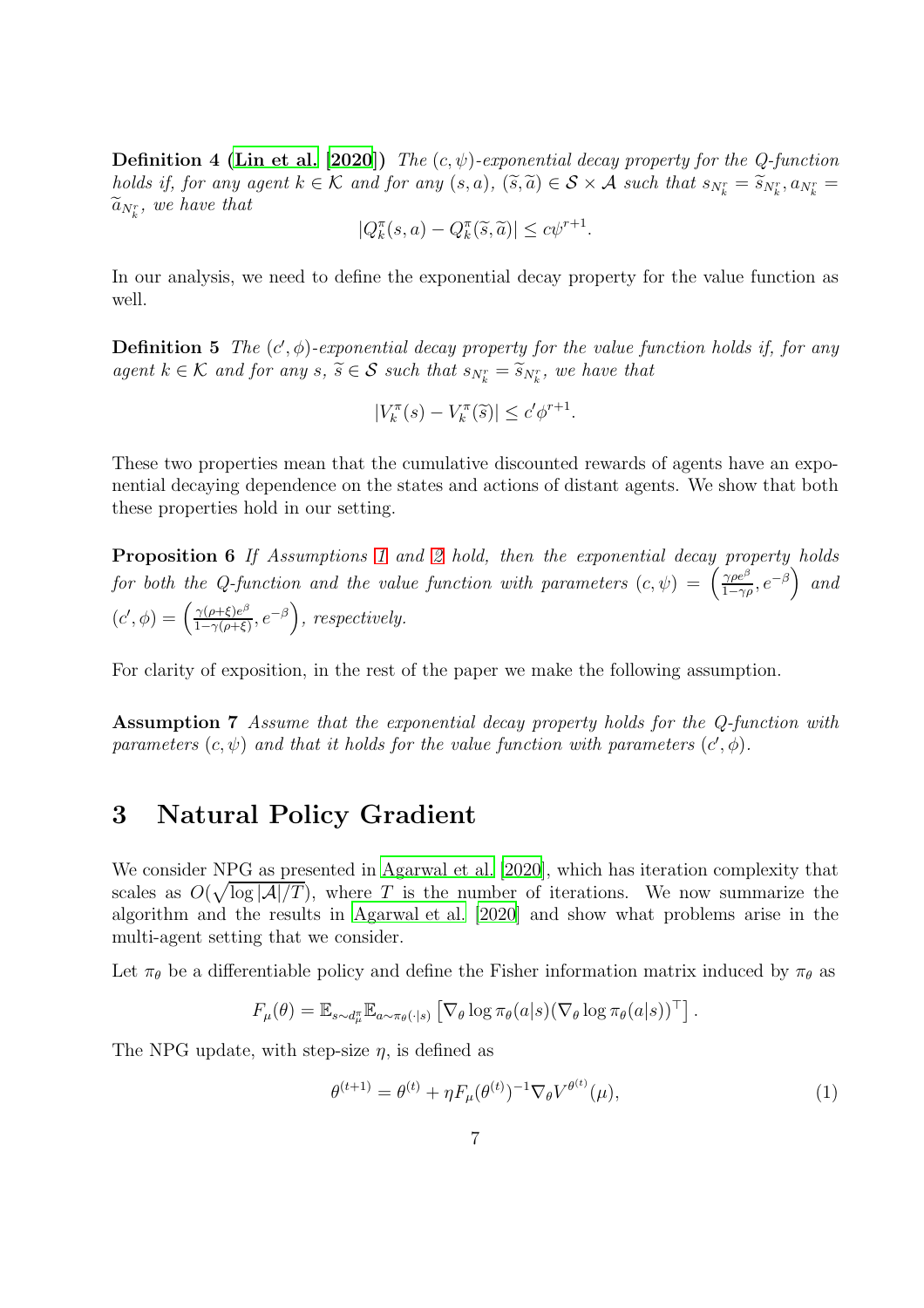where  $\theta^{(t)}$  is the set of parameters at iteration t,  $\nabla_{\theta} V^{\theta}(\mu)$  is the gradient of the value function with respect to the policy parameters, and  $F_{\mu}(\theta^{(t)})^{-1}$  is the Moore-Penrose pseudo-inverse of the Fisher information matrix. As discussed in [Agarwal et al. \[2020\]](#page-13-2), the update in [\(1\)](#page-6-0) is equivalent to solving the problem

$$
w_{\star} \in \underset{w}{\text{argmin}} \mathbb{E}_{s \sim d_{\mu}^{\pi_{\theta}}, a \sim \pi_{\theta}(\cdot | s)} \left[ \left( A^{\pi_{\theta}}(s, a) - w \cdot \nabla_{\theta} \log \pi_{\theta}(\cdot | s) \right)^{2} \right] \tag{2}
$$

and then performing the following update:

<span id="page-7-0"></span>
$$
\theta^{(t+1)} = \theta^{(t)} + \frac{\eta}{1-\gamma} w^*.
$$
\n(3)

Define

$$
L(w, \theta, \nu) := \mathbb{E}_{s, a \sim \nu} \left[ \left( A^{\pi_{\theta}}(s, a) - w \cdot \nabla_{\theta} \log \pi_{\theta}(a|s) \right)^{2} \right].
$$

Assume that  $\log \pi_{\theta}(a|s)$  is a  $\delta$ -smooth function of  $\theta$  and that  $\pi^{(0)}$  is the uniform distribution. Let  $d^{(t)} = d^{\pi_t}_\nu(s, a)$  and  $d^\star(s, a) = d^{\pi^\star}_\mu$  $\pi^*(s)\pi^*(a|s)$ . Let  $\nu$  be a distribution of s, a such that

$$
\sup_{w \in \mathbb{R}^d} \frac{w^\top \Sigma_{d^\star}^{(t)} w}{w^\top \Sigma_{\nu}^{(t)} w} \le \kappa,
$$

where

$$
\Sigma_{\nu}^{\theta} = \mathbb{E}_{s,a \sim \nu} \left[ \nabla_{\theta} \log \pi_{\theta}(a|s) (\nabla_{\theta} \log \pi_{\theta}(a|s))^{\top} \right]
$$

and  $\Sigma^{(t)} = \Sigma^{\theta^{(t)}}$ . Lastly, assume that

$$
\mathbb{E}\left[L(w_{\star}^{(t)}, \theta^{(t)}, d^{\star})\right] \leq \varepsilon_{\text{bias}},
$$
  

$$
\mathbb{E}\left[L(w^{(t)}, \theta^{(t)}, d^{(t)}) - L(w_{\star}^{(t)}, \theta^{(t)}, d^{(t)}) | \theta^{(t)}\right] \leq \varepsilon_{\text{stat}},
$$

where

$$
w_{\star}^{(t)} \in \operatorname*{argmin}_{\|w\|_2 \leq W} L(w, \theta^{(t)}, d^{(t)})
$$

and the expectations are taken w.r.t. the sequence  $(w^{(t)})_{t=0,\dots,T-1}$ . Then, running algorithm [\(3\)](#page-7-0) for T time steps with  $\eta = \sqrt{2 \frac{\log |\mathcal{A}|}{(\delta W^2 T)}}$  for a given parameter W, we have the following guarantee: [\[Agarwal et al. \[2020](#page-13-2)], Theorem 6.2]

<span id="page-7-1"></span>
$$
\mathbb{E}\left[\min_{t\leq T} \left\{ V^{\pi^*}(\mu) - V^{(t)}(\mu) \right\} \right] \leq \frac{W}{1-\gamma} \sqrt{\frac{2\delta \log |\mathcal{A}|}{T}} + \sqrt{\frac{\kappa \varepsilon_{\text{stat}}}{(1-\gamma)^3}} + \frac{\sqrt{\varepsilon_{\text{bias}}}}{1-\gamma}.
$$
 (4)

As we highlighted in the introduction, the guarantee [\(4\)](#page-7-1) is particularly suitable for highdimensional settings, as there is no explicit dependence on  $|S|$  and the dependence on  $|A|$  is only logarithmic. As to implicit dependencies, [Agarwal et al. \[2020\]](#page-13-2) state that it is reasonable to expect that  $\kappa$  is not a quantity related to  $|\mathcal{S}|$ . On the other hand,  $\varepsilon_{\text{stat}}$  and  $\varepsilon_{\text{bias}}$  are constants related to a minimization problem that depends on both  $S$  and  $A$ .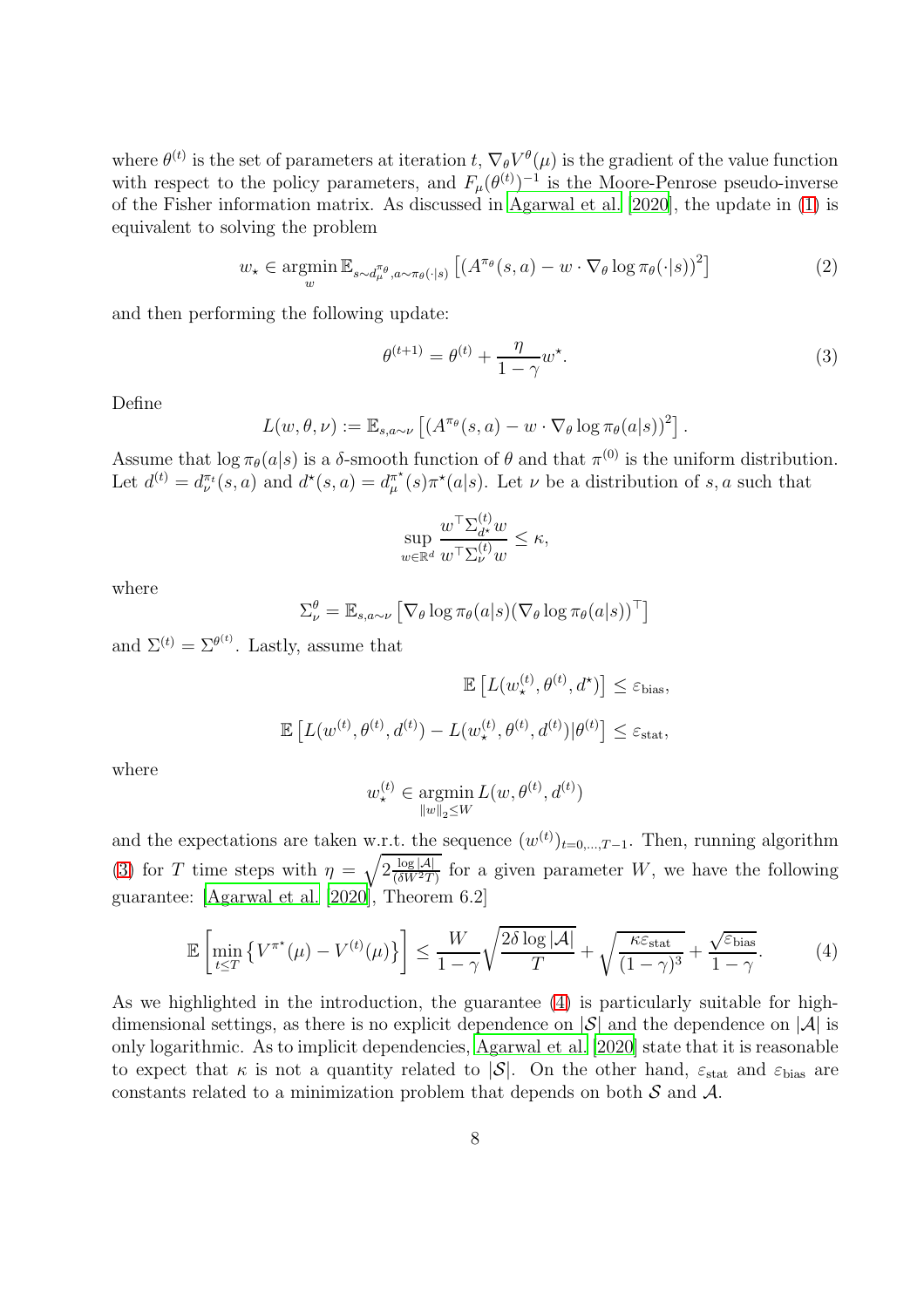#### <span id="page-8-0"></span>3.1 Curse of Dimensionality and Scalability/Implementabily Issues in MARL

When applied to the MARL setting, with  $S = S_1 \times \cdots \times S_K$  and  $\mathcal{A} = \mathcal{A}_1 \times \cdots \times \mathcal{A}_K$ , NPG would incur a curse of dimensionality or scalability and implementabily issues, depending on the approach used for the minimization problem in [\(6\)](#page-8-1). The guarantees for the algorithm in [Agarwal et al. \[2020\]](#page-13-2) would yield:

<span id="page-8-2"></span>
$$
\mathbb{E}\left[\min_{t
$$

where

<span id="page-8-1"></span>
$$
w_{\star}^{(t)} \in \underset{\|w\|_2 \le \sqrt{K}W}{\operatorname{argmin}} L(w, \theta^{(t)}, d^{(t)}),\tag{6}
$$

under the assumptions

$$
\mathbb{E}\left[L(w^{(t)}, \theta^{(t)}, d^{(t)}) - L(w^{(t)}_{\star}, \theta^{(t)}, d^{(t)})|\theta^{(t)}\right] \le \varepsilon_{\text{stat}},
$$
  

$$
\mathbb{E}\left[L(w^{(t)}_{\star}, \theta^{(t)}, d^{\star})\right] \le \varepsilon_{\text{bias}}.
$$

In the original analysis in Agarwal et al.  $[2020]$ , W is a parameter set by the user to control the norm of  $w_{\star}^{(t)}$ . In our setting, we normalize this parameter to  $\sqrt{K}W$ , which is analogous to requiring, for each agent k, the maximum norm of its optimal update  $w_{k,\star}^{(t)}$  to be W. Not doing so would mean keeping a constant parameter W despite increases in the dimensions, i.e. agents, of problem [\(6\)](#page-8-1), incurring increases in the bias term. In the multi-agent setting, the iteration complexity given by the bound in  $(5)$  is worse by a factor K, compared to the singleagent setting. The curse of dimensionality appears when solving the minimization problem in [\(6\)](#page-8-1), e.g. with gradient descent because the computation of exact gradients involves a sum/integral over  $S \times A$ , which has a dimension that grows exponentially with the number of agents. If we solve the minimization problem with stochastic projected gradient descent, then the problem of computing gradients disappears as we assume access to samples to estimate gradients; however, the statistical guarantee becomes  $O(K^2/\sqrt{N})$ , from being  $O(1/\sqrt{N})$  in the single-agent setting, due to the increase in dimensionality of the update  $w$ , in particular due to the scaling bound  $||w||_2 \leq \sqrt{KW}$  that is used by a classical convergence result of stochastic projected gradient descent [\[Bubeck](#page-13-11), [2014](#page-13-11)]. Implementing a sampler could, in turn, involve a curse of dimensionality.

<span id="page-8-3"></span>The dependencies of the minimization problem in [\(6\)](#page-8-1) cause the algorithm to incur additional scalability and implementability issues. As the projection step, the advantage function and the policy gradient depend on the states and actions of the entire network, which do not factorize, each agent would have to communicate to every other agent in the network at each iteration to solve the problem. As mentioned in the introduction, requiring such a level of communication is rarely viable in real-world applications in the decentralized MARL setting.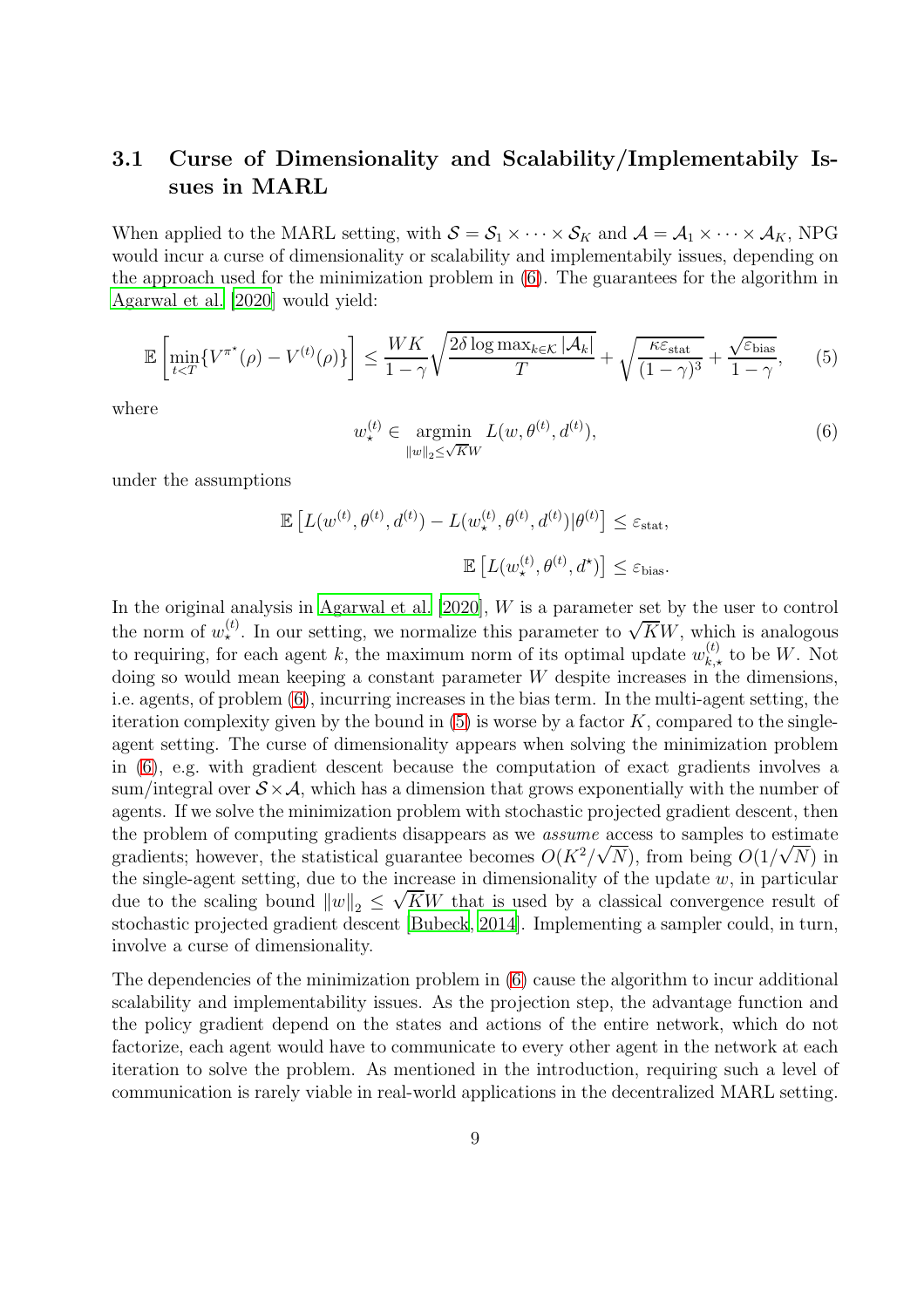Remark 8 These aforementioned problems do not arise in case of independent agents, where, for each agent k, the local transition probabilities satisfy  $P_k(s'_k|s,a) = P_k(s'_k|s_k,a_k)$ and policies satisfy  $\pi_{\theta_k}(a_k|s) = \pi_{\theta_k}(a_k|s_k)$ . In this setting, as we show in Appendix [D,](#page-25-0) it is possible to show that applying NPG to the whole network of K agents corresponds to running K independent runs of NPG applied to individual agents and to recover the same results of [Agarwal et al. \[2020\]](#page-13-2) for the individual agents.

#### <span id="page-9-3"></span>4 Decentralized NPG

We design a decentralized version of NPG that is capable of exploiting the spatial decay of correlation properties that we assume and of avoiding the curse of dimensionality while still approximately converging to a globally optimal policy. We do so by limiting the communication range to agents that are at most at distance r and defining, for each agent  $k$ , the localized advantage function, localized value function, localized Q-function, as follows:

$$
\widetilde{A}_{k}^{\pi}(s_{N_{k}^{r}}, a_{N_{k}^{r}}) = \widetilde{Q}_{k}^{\pi}(s_{N_{k}^{r}}, a_{N_{k}^{r}}) - \widetilde{V}_{k}^{\pi}(s_{N_{k}^{r}}),
$$
\n
$$
\widetilde{V}_{k}^{\pi}(s_{N_{k}^{r}}) = \mathbb{E}\left[\sum_{t=0}^{\infty} \gamma^{t} r_{k}(s_{k}(t), a_{k}(t)) | \pi, s_{N_{k}^{r}}(0) = s_{N_{k}^{r}}\right],
$$
\n
$$
\widetilde{Q}_{k}^{\pi}(s_{N_{k}^{r}}, a_{N_{k}^{r}}) = \mathbb{E}\left[\sum_{t=0}^{\infty} \gamma^{t} r_{k}(s_{k}(t), a_{k}(t)) | \pi, s_{N_{k}^{r}}(0) = s_{N_{k}^{r}}, a_{N_{k}^{r}}(0) = a_{N_{k}^{r}}\right].
$$

Following Assumption [3,](#page-5-1) we set  $(\theta_k)_{N_{-k}^r} = 0, \forall k \in \mathcal{K}$  and we never update these parameters, so that the policy of an agent and its gradient do not depend on the states of agents whose distance is greater than  $r$ . For each agent  $k$ , define the loss function

<span id="page-9-2"></span>
$$
\widetilde{L}_k^r(w,\theta,\nu) = \mathbb{E}_{s,a\sim\nu} \left[ \left( \widetilde{A}_k^{\pi_{\theta}}(s_{N_k^r}, a_{N_k^r}) - \nabla_{(\theta_k)_{N_k^r}} \log \pi_{\theta_k}(a_k | s_{N_k^r}) \cdot w \right)^2 \right]. \tag{7}
$$

The minimization problem that each agent  $k$  aims to solve at each step becomes

<span id="page-9-1"></span>
$$
w^* \in \underset{\|w\|_2 \le W}{\operatorname{argmin}} \widetilde{L}_k^r(w, \theta^{(t)}, d^{(t)}).
$$
\n
$$
(8)
$$

In Appendix [F](#page-32-0) we show show how to solve this minimization problem in a decentralized manner and that, even if  $d^{(t)}$  is a global distribution, it is possible to build a decentralized sampler of it assuming only access to a global clock.

<span id="page-9-0"></span>Exploiting decay of correlation properties and the policy design constraints in Assumption [3,](#page-5-1) Algorithm [1](#page-10-0) removes the dependence on K from the iteration complexity bound and addresses the curse of dimensionality and scalability and implementability issues outlined in Section [3.1.](#page-8-0)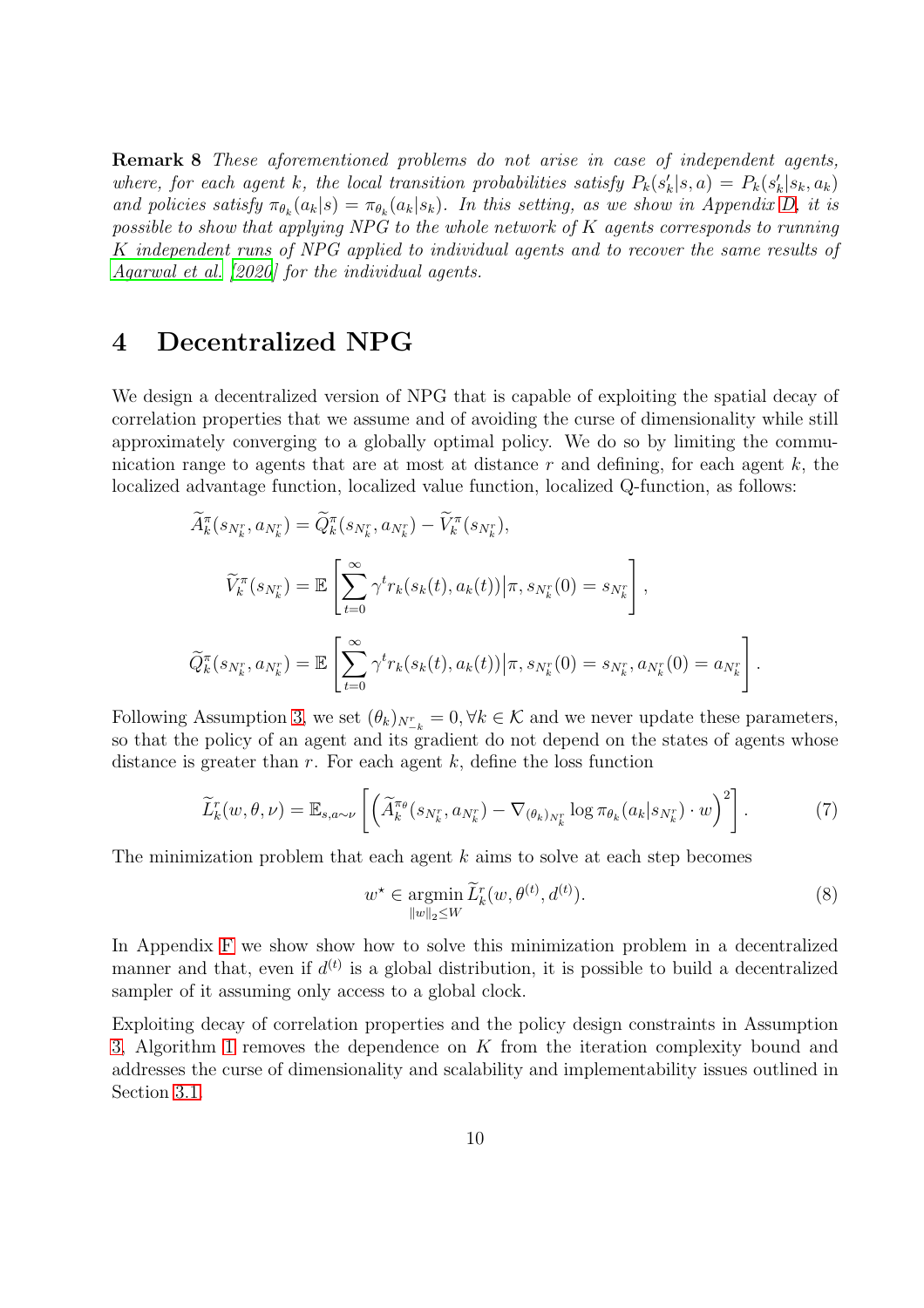<span id="page-10-0"></span>Algorithm 1: Decentralized NPG

**Input:** Learning rate  $\eta$ ; numbers of iterations T; an initialized policy  $\pi^{(0)}$ . Set  $(\theta_k)_{N_{-k}^r} = 0, \forall k \in \mathcal{K};$ for  $t = 0, \ldots, T - 1$ ;  $k \in \mathcal{K}$  do Compute approximately  $w_k^{(t)} \in \operatorname{argmin}_{\|w\|_2 \leq W} \widetilde{L}_k^r(w, \theta^{(t)}, d^{(t)})$ ; Compute the update  $(\theta_k)_{N_k^r}^{(t+1)}$  $\frac{(t+1)}{N_k^r} = (\theta_k)_{N_k^r}^{(t)}$  $\frac{(t)}{N_k^r} + \frac{\eta}{1-\eta}$  $\frac{\eta}{1-\gamma}w_k^{(t)}$  $\frac{(\iota)}{k}$ . end

**Theorem 9** Assume that Assumption [3](#page-5-1) and Assumption [7](#page-6-1) hold. Assume that  $\log \pi_{\theta}(a|s)$  is a  $\delta$ -smooth function of  $\theta$  and that  $\pi^{(0)}$  is the uniform distribution. Let  $d^{(t)} = d^{\pi_t}_{\nu}(s, a)$  and  $d^{\star}(s, a) = d^{\pi^{\star}}_{\mu}$  $\pi^{\star}_{\mu}(s)\pi^{\star}(a|s)$ . Let  $\nu$  be a distribution of s, a for which there exists  $\kappa' \geq 0$  such that

$$
\max_{k \in \mathcal{K}} \sup_{w \in \mathbb{R}^d} \frac{w^\top \Sigma_{d^\star,k}^{(t)} w}{w^\top \Sigma_{\nu,k}^{(t)} w} \le \kappa',
$$

where,  $\forall \theta, \nu, k$ 

$$
\Sigma_{\nu,k}^{\theta} = \mathbb{E}_{s,a \sim \nu} \left[ \nabla_{(\theta_k)_{N_k^r}} \log \pi_{\theta}(a_k | s_{N_k^r}) (\nabla_{(\theta_k)_{N_k^r}} \log \pi_{\theta}(a_k | s_{N_k^r}))^{\top} \right]
$$

and  $\Sigma_{\nu,k}^{(t)} \equiv \Sigma_{\nu,k}^{\theta^{(t)}}$ . Let

$$
\max_{k \in \mathcal{K}} \mathbb{E}\left[\widetilde{L}_k(w_{k,\star}^{(t)}, \theta^{(t)}, d^{\star})\right] \leq \varepsilon_{bias},
$$

$$
\max_{k \in \mathcal{K}} \mathbb{E}\left[\widetilde{L}_k(w_k^{(t)}, \theta^{(t)}, d^{(t)}) - \widetilde{L}_k(w_{k,\star}^{(t)}, \theta^{(t)}, d^{(t)})\Big|\theta^{(t)}\right] \leq \varepsilon_{stat},
$$

where

$$
w_{k,\star}^{(t)} \in \operatorname*{argmin}_{\|w\|_2 \le W} \widetilde{L}_k(w, \theta^{(t)}, d^{(t)}).
$$

Then, Algorithm [1,](#page-10-0) with  $\eta = \sqrt{2 \frac{\log |\mathcal{A}|}{(\delta K W^2 T)}}$ , has the following guarantee:

<span id="page-10-1"></span>
$$
\mathbb{E}\left[\min_{t\n(9)
$$

Agent-wise, the assumptions in Theorem [9](#page-9-0) correspond to the assumptions made in [Agarwal et al.](#page-13-2) [\[2020\]](#page-13-2), in a setting where, for each agent k, the state space and the action space are  $\mathcal{S}_{N_k^r}$  and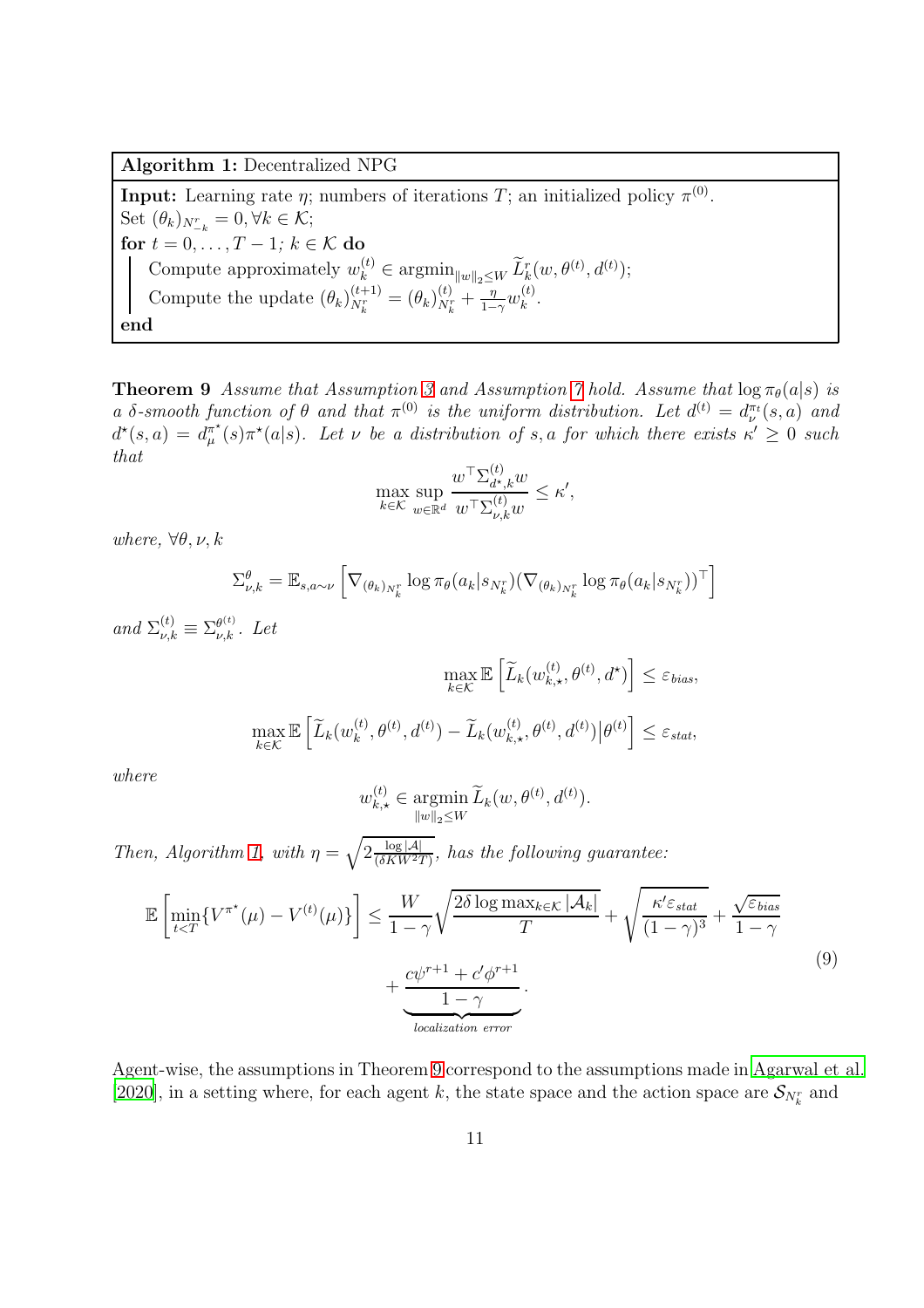$\mathcal{A}_k$ , respectively, where the policy is defined as  $\pi_\theta(a|s) = \pi_{\theta_k}(a_k|s_{N_k^r})$  and where the update  $w_k^{(t)}$  $\kappa_k^{(t)}$  is bounded by W. Theorem [9](#page-9-0) shows that Decentralized NPG recovers the iteration complexity of the algorithm in [Agarwal et al. \[2020\]](#page-13-2), worsened only by the fourth term on the RHS of  $(9)$ . This localization error is exponentially small in r. Theorem [9](#page-9-0) provides a dimension-free guarantee on the average expected cumulative rewards of the whole network, as the upper bound in  $(9)$  does not depend on the number of agents K in the network, and it depends only on the logarithm of the cardinality of the action space of an individual agent, with no explicit dependence on the state space of agents.

Theorem [9](#page-9-0) shows that, under the assumption on spatial decay of correlation, Decentralized NPG solves the curse of dimensionality and the scalability and implementability issues outlined in Section [3.1.](#page-8-0) The minimization problem in [\(8\)](#page-9-1) can be approximately solved in a decentralized manner through stochastic projected gradient descent, as we show in Appendix [F,](#page-32-0) which leads to computational savings as we manage to eliminate the dependency on K from the statistical guarantee of the algorithm, obtaining the same computational complexity of the single-agent setting, i.e.  $O(1/\sqrt{N})$ , where N is the number of gradient steps, which is not surprising because problem [\(8\)](#page-9-1) regards only the advantage function and the policy of an individual agent. Then, using stochastic projected gradient descent and the sampler in Algorithm [2,](#page-33-0) we recover, for each agent, the same expected sample complexity of the single agent setting  $\left(\frac{2NT}{1-\gamma}\right)$ , where  $\frac{2}{1-\gamma}$  is the expected length of a sampler episode). Decentralized NPG can be run locally by each agent and only requires information from neighbors within distance r.

The role of the term  $\varepsilon_{\text{bias}}$  in [\(9\)](#page-10-1) has a difference from the role that  $\varepsilon_{\text{bias}}$  has in [\(4\)](#page-7-1) [\[Agarwal et al.,](#page-13-2) [2020\]](#page-13-2). They both represent the worst-case error that is made by the agents when they approximate their current advantage function with a linear combination of the elements of the gradient of their current policy and encode the transfer error that we make shifting the distribution to  $d^*$ . In addition to that,  $\varepsilon_{\text{bias}}$  in [\(9\)](#page-10-1) also encodes the localization error that we make in Algorithm [1](#page-10-0) by using the localized loss defined in [\(7\)](#page-9-2). In Appendix [G](#page-33-1) we give a bound for this localization error of the bias term, showing that the localized bias is at most the non-localized bias, i.e. the bias associated with an infinite range parameter  $r$ , plus a quantity that decreases to  $0$  exponentially fast in  $r$ .

<span id="page-11-0"></span>**Remark 10** The works in  $[Qu$  and  $Li$ ,  $2019$ ,  $Qu$  et al.,  $2020a$ ,  $Lin$  et al.,  $2020$ ,  $Qu$  et al., [2020b](#page-15-8)] are closely related to our contribution, as they also use decay of correlation assumptions to provably avoid the curse of dimensionality in MARL. Our contribution differs from these works in the following main ways:

1. (Decay of correlation) We consider a more general version of the decay of correlation property (Assumption [1\)](#page-4-0) and, differently from them, we also require a decay of correlation property to hold for the policy (Assumption [2\)](#page-5-0). Assumption [1](#page-4-0) recovers the version they consider in [Qu et al. \[2020a](#page-15-7)] in the case  $\beta = 0$  and  $\gamma = 1$ . The generality of our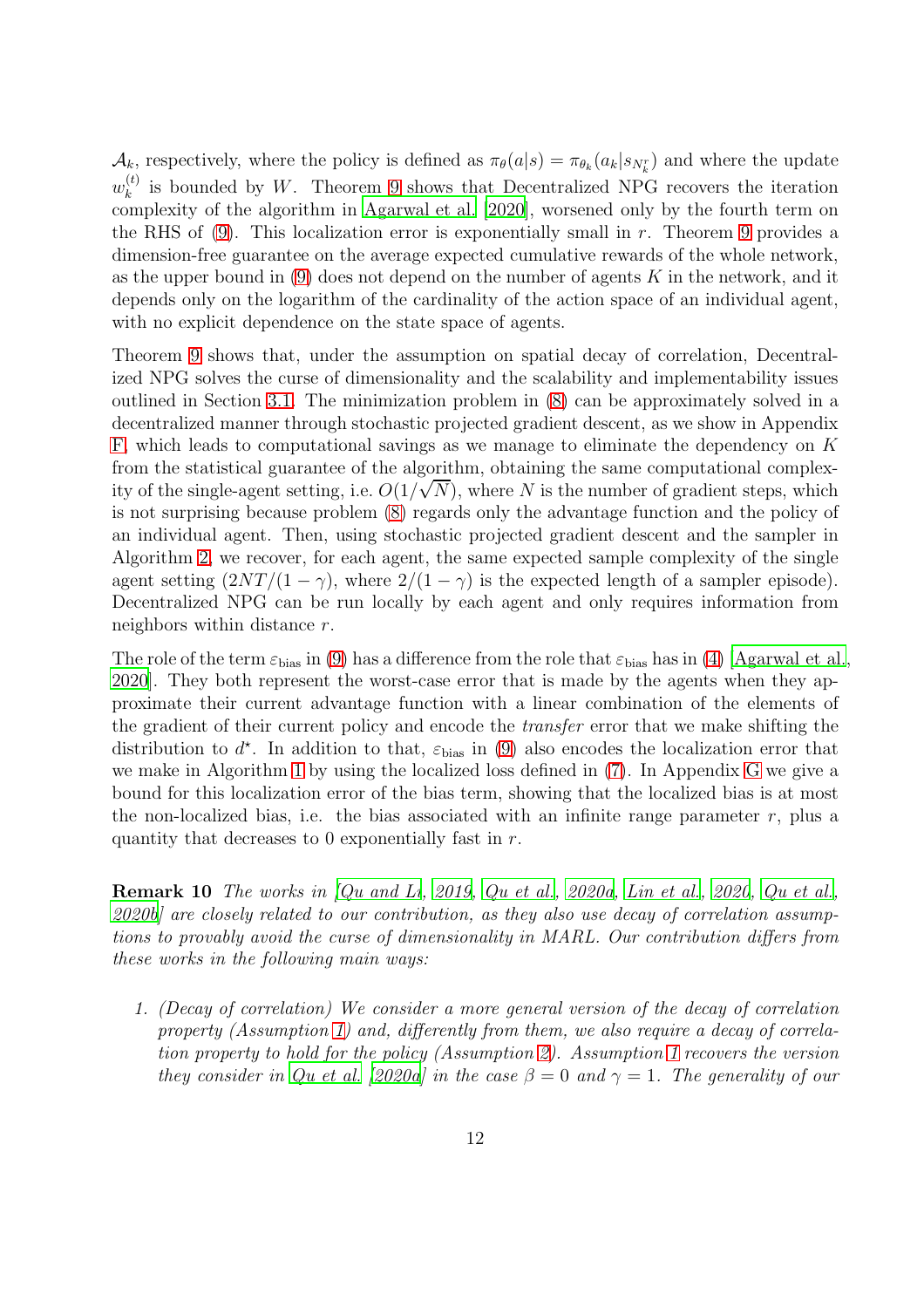condition allows us to consider transition dynamics that are not truncated, as they do, and to control the truncation of the policy.

- 2. (Methodology) Our method is based on NPG framework, while their methods is based on policy gradient and actor-critic methods.
- 3. (Optimality) We present statistical error bounds w.r.t. to the optimal policy, while the bounds they give are w.r.t. a stationary policy.
- 4. (Computational complexity) Our method has a computational complexity that does not depend, for any agent k, on the number of agents K or the number of neighbors  $|N_k^r|$ . The method in  $[Qu et al., 2020b]$  is shown to have a computational complexity that scales as  $O(\log |\mathcal{S}||\mathcal{A}|)$ , hence depending linearly on K, using additional assumptions on the minimum local exploration. The method in [\[Lin et al.](#page-14-7), [2020\]](#page-14-7) is shown to have computational complexity that scales as  $O(\log \max_{k \in \mathcal{K}} |\mathcal{S}_{N_k^r}| |\mathcal{A}_{N_k^r}|)$ , hence depending linearly on  $|N_k^r|$ , using additional assumptions on the stationarity and on the mixing rates of the MDP.
- 5. (Statistical/Iteration Complexity) Under the only assumptions on decay of correlation and local policy, our method has an iteration complexity that scales as  $O(\sqrt{\log \max_{k \in \mathcal{K}} |\mathcal{A}_k|}).$ The methods in [\[Qu et al.](#page-15-8), [2020b](#page-15-8), [Lin et al.](#page-14-7), [2020](#page-14-7)] have an iteration complexity that does not depend on the state or action spaces.

### 5 Conclusion

We have investigated applications of the NPG framework to MARL, showing how a standard assumption on the spatial decay of correlation for the dynamics and for the policy on a network of agents, expressed through a form of Dobrushin condition, induces a form of exponential decay in the cumulative rewards that can be exploited by a localized version of NPG to avoid the curse of dimensionality. The version of NPG that we design scales to large networks and yields convergence guarantees to the optimal policy that are analogous to the ones in [Agarwal et al. \[2020\]](#page-13-2), worsened only by a localization error that decreases exponentially with the communication radius. Our analysis does not consider regularization, which has been shown to accelerate convergence for NPG methods [\[Geist et al.](#page-13-12), [2019\]](#page-13-12) and yield linear convergence rates [\[Cen et al.](#page-13-13), [2020](#page-13-13)].

#### References

<span id="page-12-0"></span>Jeffrey L Adler and Victor J Blue. A cooperative multi-agent transportation management and route guidance system. Transportation Research Part C: Emerging Technologies, pages 433–454, 2002.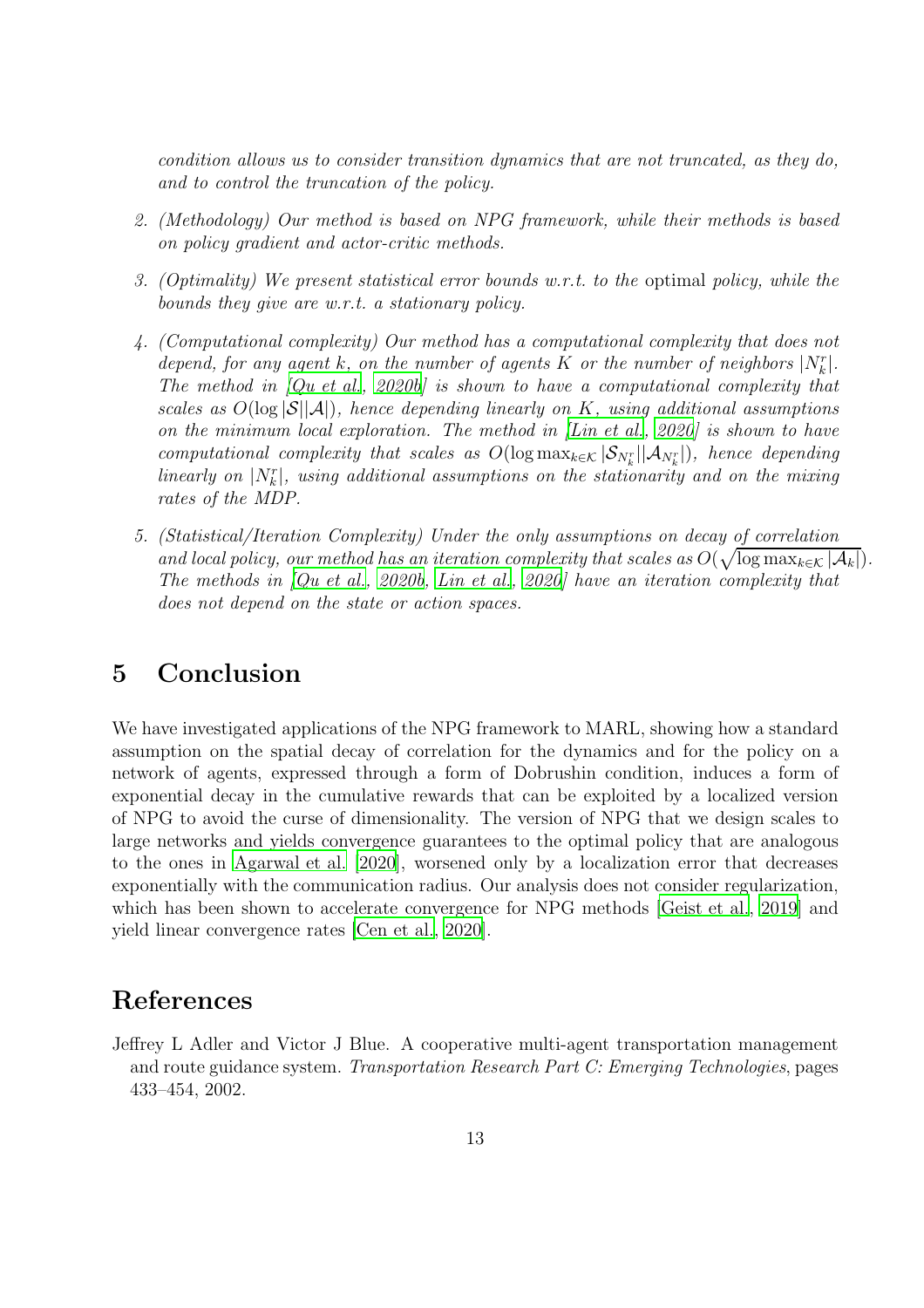- <span id="page-13-2"></span>Alekh Agarwal, Sham M Kakade, Jason D Lee, and Gaurav Mahajan. Optimality and approximation with policy gradient methods in markov decision processes. Conference on Learning Theory, pages 64–66, 2020.
- <span id="page-13-0"></span>Shun-Ichi Amari. Natural gradient works efficiently in learning. Neural computation, 10: 251–276, 1998.
- <span id="page-13-1"></span>Shalabh Bhatnagar, Richard S Sutton, Mohammad Ghavamzadeh, and Mark Lee. Natural actor–critic algorithms. Automatica, pages 2471–2482, 2009.
- <span id="page-13-6"></span>Marco Gaboardi Borja Balle, Gilles Barthe and Joseph Geumlek. Privacy amplification by mixing and diffusion mechanisms. In Advances in Neural Information Processing Systems, 2019.
- <span id="page-13-11"></span>Sébastien Bubeck. Convex optimization: Algorithms and complexity. arXiv preprint arXiv:1405.4980, 2014.
- <span id="page-13-13"></span>Shicong Cen, Chen Cheng, Yuxin Chen, Yuting Wei, and Yuejie Chi. Fast global convergence of natural policy gradient methods with entropy regularization.  $arXiv$  preprint  $arXiv$ : 1912.02906v2, 2020.
- <span id="page-13-10"></span>Deepayan Chakrabarti, Yang Wang, Chenxi Wang, Jurij Leskovec, and Christos Faloutsos. Epidemic thresholds in real networks. ACM Transactions on Information and System Security, pages 1–26, 2008.
- <span id="page-13-5"></span>Yuval Dagan, Constantinos Daskalakis, Nishanth Dikkala, and Siddhartha Jayanti. Learning from weakly dependent data under dobrushin's condition. In Conference on Learning Theory, pages 914–928. PMLR, 2019. ISBN 2640-3498.
- <span id="page-13-3"></span>RL Dobrusin. Definition of a system of random variables by means of conditional distributions. Theory of Probability and its Applications, pages 458–486, 1970.
- <span id="page-13-9"></span>Martin Dyer, Leslie Ann Goldberg, and Mark Jerrum. Dobrushin conditions and systematic scan, pages 327–338. 2006.
- <span id="page-13-4"></span>Hans Föllmer. A covariance estimate for gibbs measures. Journal of Functional Analysis, pages 387–395, 1982.
- <span id="page-13-7"></span>David Gamarnik. Correlation decay method for decision, optimization, and inference in large-scale networks, pages 108–121. 2013.
- <span id="page-13-8"></span>David Gamarnik, David A Goldberg, and Theophane Weber. Correlation decay in random decision networks. Mathematics of Operations Research, pages 229–261, 2014.
- <span id="page-13-12"></span>Matthieu Geist, Bruno Scherrer, and Olivier Pietquin. A theory of regularized markov decision processes. In International Conference on Machine Learning, pages 2160–2169, 2019.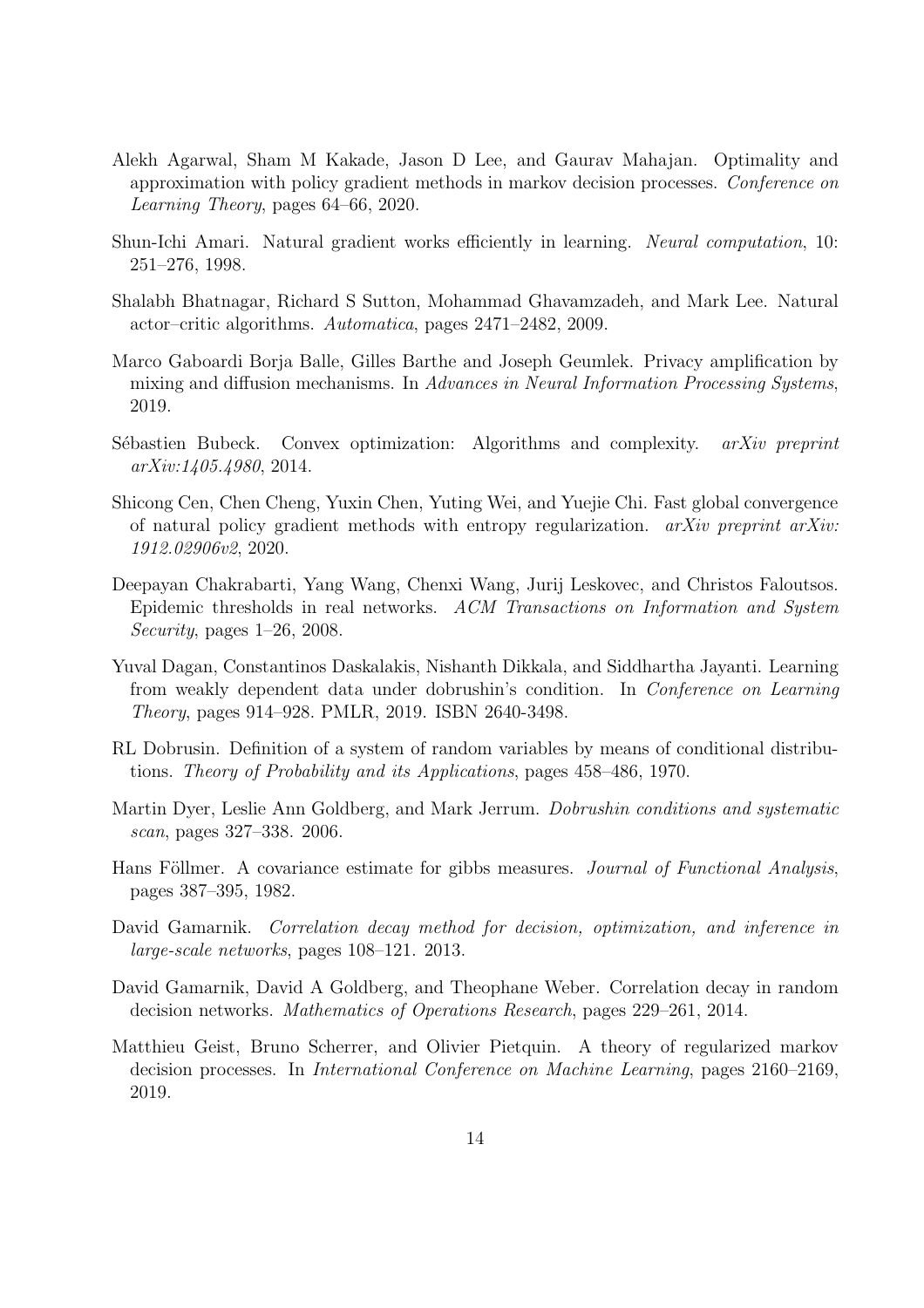<span id="page-14-9"></span>Hans-Otto Georgii. Gibbs measures and phase transitions. 2011.

- <span id="page-14-14"></span>Alison L Gibbs and Francis Edward Su. On choosing and bounding probability metrics. International Statistical Review, pages 419–435, 2002.
- <span id="page-14-5"></span>Carlos Guestrin, Daphne Koller, and Ronald Parr. Multiagent planning with factored mdps. In Advances in Neural Information Processing Systems, pages 1523–1530, 2001a.
- <span id="page-14-2"></span>Carlos Guestrin, Daphne Koller, and Ronald Parr. Max-norm projections for factored mdps. In International Joint Conference on Artificial Intelligence, pages 673–680, 2001b.
- <span id="page-14-6"></span>Carlos Guestrin, Michail Lagoudakis, and Ronald Parr. Coordinated reinforcement learning. In International Conference on Machine Learning, pages 227–234, 2002.
- <span id="page-14-8"></span>Xiaoli Wei Renyuan Xu Haotian Gu, Xin Guo. Mean-field multi-agent reinforcement learning: A decentralized network approach. arXiv preprint arXiv: 2108.02731, 2021.
- <span id="page-14-12"></span>Thomas P Hayes. A simple condition implying rapid mixing of single-site dynamics on spin systems. In Annual IEEE Symposium on Foundations of Computer Science, pages 39–46, 2006.
- <span id="page-14-11"></span>Alistair Stewart Ilias Diakonikolas, Daniel M. Kane and Yuxin Sun. Outlier-robust learning of ising models under dobrushins condition. In Conference on Learning Theory, 2021.
- <span id="page-14-4"></span>Chi Jin, Zhuoran Yang, Zhaoran Wang, and Michael I Jordan. Provably efficient reinforcement learning with linear function approximation. In Abernethy Jacob and Agarwal Shivani, editors, Conference on Learning Theory, pages 2137–2143, 2020.
- <span id="page-14-0"></span>S Kakade. A natural policy gradient. Advances in Neural Information Processing Systems, 2002.
- <span id="page-14-3"></span>Daphne Koller and Ron Parr. Policy iteration for factored mdps. *arXiv preprint* arXiv:1301.3869, 2013.
- <span id="page-14-1"></span>Daphne Koller and Ronald Parr. Computing factored value functions for policies in structured mdps. In International Joint Conference on Artificial Intelligence, pages 1332–1339, 1999.
- <span id="page-14-7"></span>Yiheng Lin, Guannan Qu, Longbo Huang, and Adam Wierman. Distributed reinforcement learning in multi-agent networked systems. arXiv preprint arXiv:2006.06555, 2020.
- <span id="page-14-13"></span>Wenjun Mei, Shadi Mohagheghi, Sandro Zampieri, and Francesco Bullo. On the dynamics of deterministic epidemic propagation over networks. Annual Reviews in Control, pages 116–128, 2017.
- <span id="page-14-10"></span>Ioannis Mitliagkas and Lester Mackey. Improving gibbs sampler scan quality with dogs. In International Conference on Machine Learning, pages 2469–2477. PMLR, 2017. ISBN 2640-3498.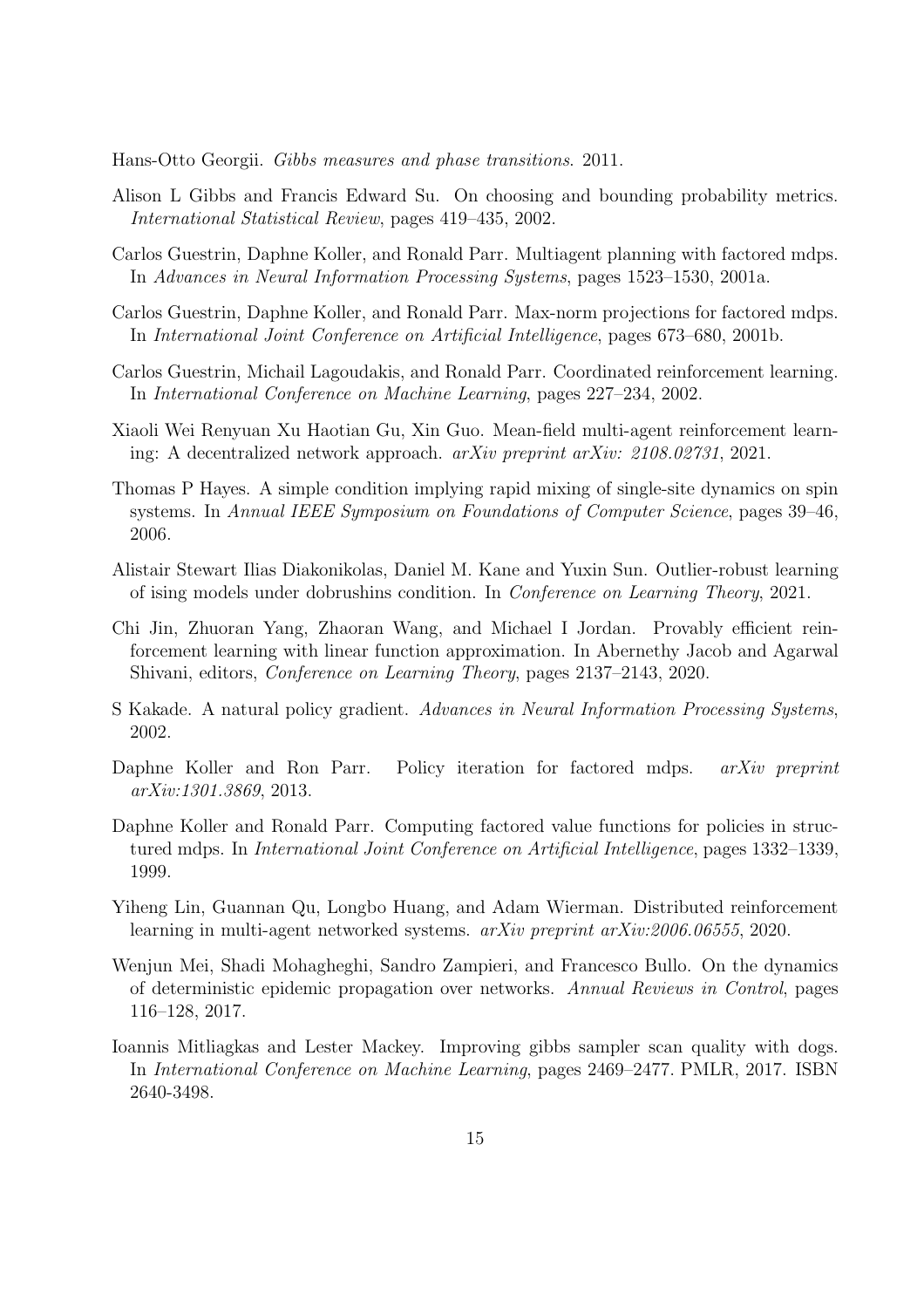- <span id="page-15-4"></span>Angelia Nedic and Asuman Ozdaglar. Distributed subgradient methods for multi-agent optimization. IEEE Transactions on Automatic Control, pages 48–61, 2009.
- <span id="page-15-11"></span>Christos H Papadimitriou and John N Tsitsiklis. The complexity of optimal queueing network control. In *IEEE Conference on Structure in Complexity Theory*, pages  $318-322$ , 1994.
- <span id="page-15-2"></span>Jan Peters and Stefan Schaal. Natural actor-critic. Neurocomputing, pages 1180–1190, 2008.
- <span id="page-15-9"></span>Adarsh Prasad, Vishwak Srinivasan, Sivaraman Balakrishnan, and Pradeep Ravikumar. On learning ising models under huber's contamination model. Advances in Neural Information Processing Systems, 33, 2020.
- <span id="page-15-6"></span>Guannan Qu and Na Li. Exploiting fast decaying and locality in multi-agent mdp with tree dependence structure. In IEEE Conference on Decision and Control, 2019.
- <span id="page-15-7"></span>Guannan Qu, Yiheng Lin, Adam Wierman, and Na Li. Scalable multi-agent reinforcement learning for networked systems with average reward. Advances in Neural Information Processing Systems, pages 2074–2086, 2020a.
- <span id="page-15-8"></span>Guannan Qu, Adam Wierman, and Na Li. Scalable reinforcement learning of localized policies for multi-agent networked systems. In Conference on Learning for Dynamics and Control, 2020b.
- <span id="page-15-3"></span>Michael Rabbat and Robert Nowak. Distributed optimization in sensor networks. In International Symposium on Information Processing in Sensor Networks, pages 20–27, 2004.
- <span id="page-15-5"></span>Tabish Rashid, Mikayel Samvelyan, Christian Schroeder, Gregory Farquhar, Jakob Foerster, and Shimon Whiteson. Qmix: Monotonic value function factorisation for deep multiagent reinforcement learning. In International Conference on Machine Learning, pages 4295–4304, 2018.
- <span id="page-15-10"></span>Patrick Rebeschini and Ramon Van Handel. Can local particle filters beat the curse of dimensionality? Annals of Applied Probability, pages 2809–2866, 2015.
- <span id="page-15-12"></span>Shai Shalev-Shwartz and Shai Ben-David. Understanding machine learning: From theory to algorithms. Cambridge university press, 2014.
- <span id="page-15-1"></span>Shai Shalev-Shwartz, Shaked Shammah, and Amnon Shashua. Safe, multi-agent, reinforcement learning for autonomous driving. *arXiv preprint arXiv:1610.03295*, 2016.
- <span id="page-15-0"></span>David Silver, Aja Huang, Chris J. Maddison, Arthur Guez, Laurent Sifre, George Van Den Driessche, Julian Schrittwieser, Ioannis Antonoglou, Veda Panneershelvam, Marc Lanctot, Sander Dieleman, Dominik Grewe, John Nham, Nal Kalchbrenner, Ilya Sutskever, Timothy Lillicrap, Madeleine Leach, Koray Kavukcuoglu, Thore Graepel, and Demis Hassabis. Mastering the game of go with deep neural networks and tree search. Nature, pages 484–489, 2016.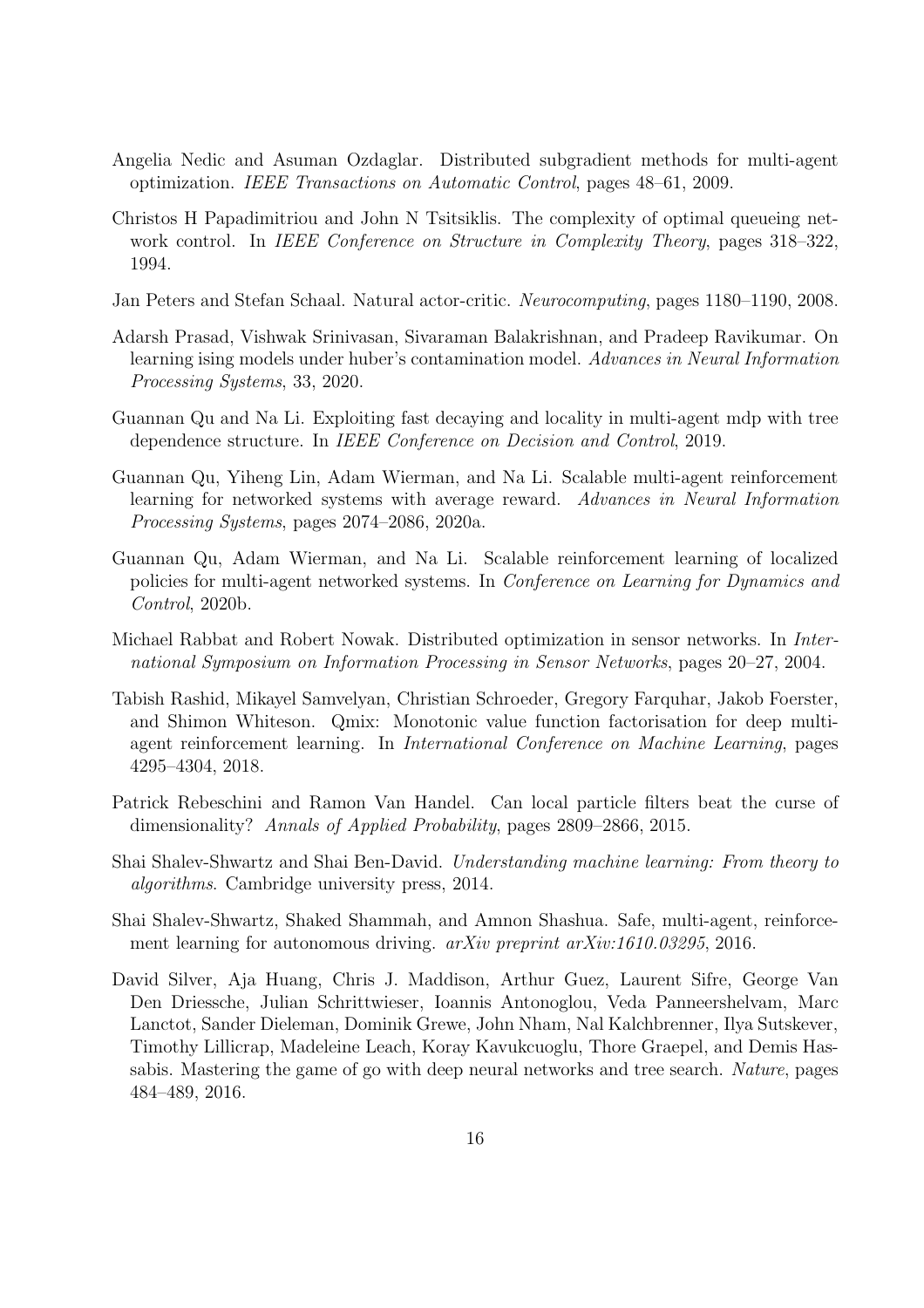- <span id="page-16-0"></span>David Silver, Julian Schrittwieser, Karen Simonyan, Ioannis Antonoglou, Aja Huang, Arthur Guez, Thomas Hubert, Lucas Baker, Matthew Lai, Adrian Bolton, Yutian Chen, Timothy Lillicrap, Fan Hui, Laurent Sifre, George Van Den Driessche, Thore Graepel, and Demis Hassabis. Mastering the game of go without human knowledge. pages 354–359, 2017.
- <span id="page-16-2"></span>Peter Sunehag, Guy Lever, Audrunas Gruslys, Wojciech Marian Czarnecki, Vinicius Zambaldi, Max Jaderberg, Marc Lanctot, Nicolas Sonnerat, Joel Z. Leibo, Karl Tuyls, and Thore Graepel. Value-decomposition networks for cooperative multi-agent learning.  $arXiv$ preprint arXiv:1706.05296, 2017.
- <span id="page-16-9"></span>Richard S Sutton, David A McAllester, Satinder P Singh, and Yishay Mansour. Policy gradient methods for reinforcement learning with function approximation. In Advances in Neural Information Processing Systems, pages 1057–1063, 1999.
- <span id="page-16-1"></span>Lin Yang and Mengdi Wang. Sample-optimal parametric q-learning using linearly additive features. In Chaudhuri Kamalika and Salakhutdinov Ruslan, editors, International Conference on Machine Learning, pages 6995–7004, 2019.
- <span id="page-16-6"></span>Yaodong Yang, Rui Luo, Minne Li, Ming Zhou, Weinan Zhang, and Jun Wang. Mean field multi-agent reinforcement learning. In International Conference on Machine Learning. PMLR, 2018.
- <span id="page-16-3"></span>Kaiqing Zhang, Zhuoran Yang, and Tamer Basar. Networked multi-agent reinforcement learning in continuous spaces. In IEEE Conference on Decision and Control, pages 2771– 2776, 2018a.
- <span id="page-16-4"></span>Kaiqing Zhang, Zhuoran Yang, Han Liu, Tong Zhang, and Tamer Basar. Fully decentralized multi-agent reinforcement learning with networked agents. In International Conference on Machine Learning, pages 5872–5881, 2018b.
- <span id="page-16-8"></span>Rick Zhang and Marco Pavone. Control of robotic mobility-on-demand systems: a queueingtheoretical perspective. The International Journal of Robotics Research, pages 186–203, 2016.
- <span id="page-16-5"></span>Yan Zhang and Michael M Zavlanos. Distributed off-policy actor-critic reinforcement learning with policy consensus. In IEEE Conference on Decision and Control, pages 4674–4679, 2019.
- <span id="page-16-7"></span>Alessandro Zocca. Temporal starvation in multi-channel csma networks: an analytical framework. Queueing Systems, pages 241–263, 2019.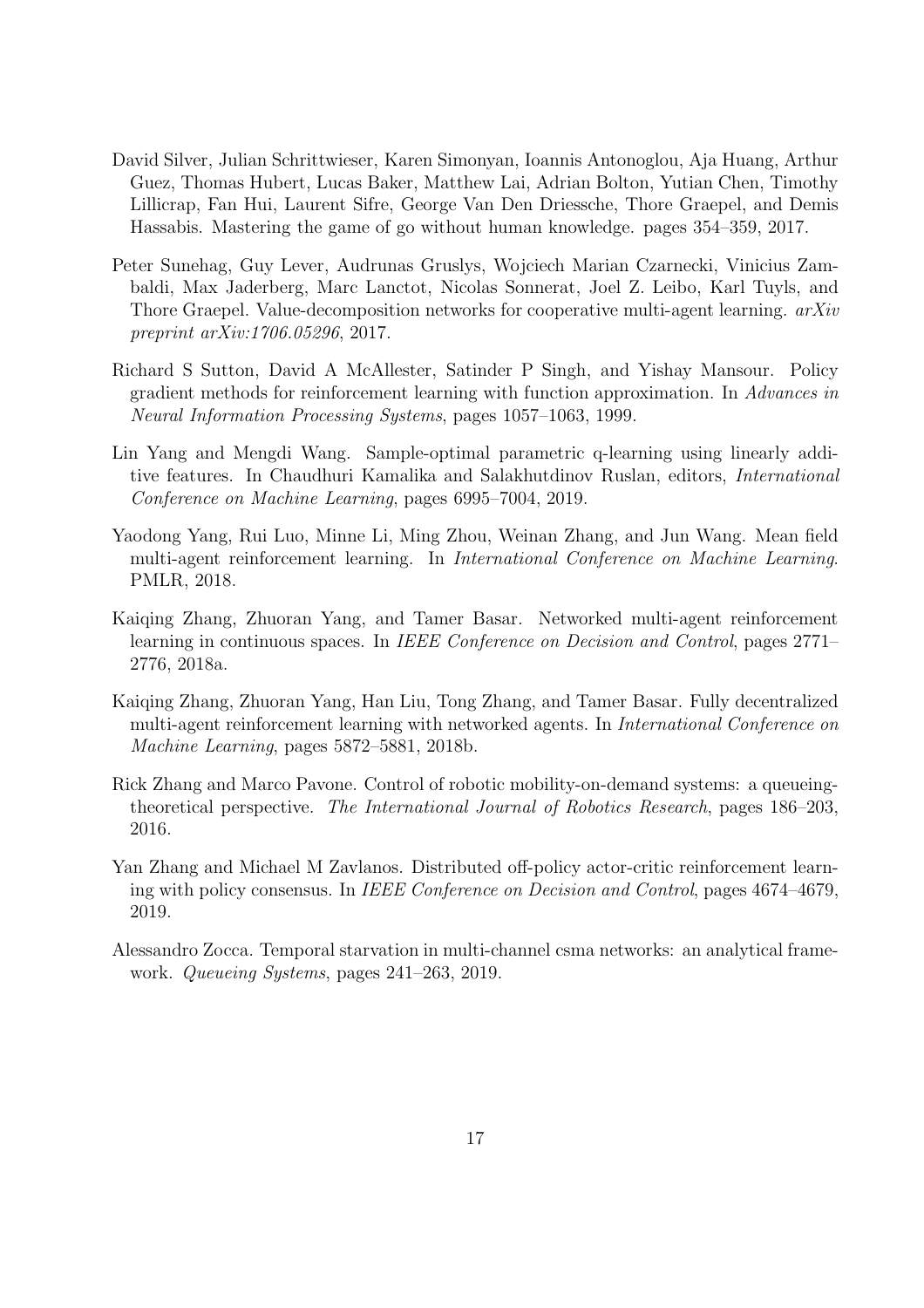#### <span id="page-17-0"></span>A Policy Class Example

Let  $\widetilde{r} = \max_{k,k' \in \mathcal{K}} d(k, k')$  be the maximum distance between two agents. Define a set of parameterized differentiable functions  $\{f_{(\theta_k)_r}: \mathcal{S}_{N_k^r} \times \mathcal{A}_k \to \mathcal{C} | 0 \leq r \leq \tilde{r}\}\,$ , where  $\mathcal{C} \subset [-C, C]$ and  $C > 0$ , a set of parameters  $\{\alpha_r \geq 0 | 0 \leq r \leq \tilde{r}\}\$  and let, for each agent k,

$$
f_{\theta_k}(s, a_k) = \sum_{r=0}^{\tilde{r}} \alpha_r f_{(\theta_k)_r}(s_{N_k^r}, a_k),
$$

$$
\pi_{\theta_k}(a_k|s) = \frac{\exp(f_{\theta_k}(s, a_k))}{\sum_{a' \in \mathcal{A}_k} \exp(f_{\theta_k}(s, a'))}.
$$

By tuning the parameters  $\alpha_r$ , we can make any policy belonging to this policy class respect Assumptions [2](#page-5-0) and [3,](#page-5-1) as we show in the following. Let  $r \in \{0, \ldots, \tilde{r}\}\)$ , let  $s, \tilde{s} \in \mathcal{S}$  be such that  $s_{N_k^r} = \widetilde{s}_{N_k^r}$ , then

$$
TV(\pi_{\theta_k}(\cdot|s), \pi_{\theta_k}(\cdot|\tilde{s})) = \frac{1}{2} \sum_{a \in A_k} |\pi_{\theta_k}(a|s) - \pi_{\theta_k}(a|\tilde{s})|
$$
  
\n
$$
= \frac{1}{2} \sum_{a \in A_k} \left| \frac{\exp(f_{\theta_k}(s, a))}{\sum_{a' \in A_k} \exp(f_{\theta_k}(s, a'))} - \frac{\exp(f_{\theta_k}(\tilde{s}, a))}{\sum_{a' \in A_k} \exp(f_{\theta_k}(\tilde{s}, a'))} \right|
$$
  
\n
$$
= \frac{\sum_{a \in A_k} |\sum_{a' \in A_k} \exp(f_{\theta_k}(s, a)) \exp(f_{\theta_k}(\tilde{s}, a')) - \exp(f_{\theta_k}(\tilde{s}, a)) \exp(f_{\theta_k}(s, a'))|}{2 \sum_{a' \in A_k} \exp(f_{\theta_k}(\tilde{s}, a')) \sum_{a' \in A_k} \exp(f_{\theta_k}(s, a'))}
$$
  
\n
$$
\leq \frac{\sum_{a \in A_k} \sum_{a' \in A_k} |\exp(f_{\theta_k}(s, a)) \exp(f_{\theta_k}(\tilde{s}, a')) - \exp(f_{\theta_k}(\tilde{s}, a)) \exp(f_{\theta_k}(s, a'))|}{2 \sum_{a' \in A_k} \exp(f_{\theta_k}(\tilde{s}, a'))}
$$
  
\n
$$
\leq \frac{\sum_{a \in A_k} |\exp(f_{\theta_k}(\tilde{s}, a)) - \exp(f_{\theta_k}(s, a))|}{\sum_{a \in A_k} \exp(f_{\theta_k}(\tilde{s}, a))}
$$
  
\n
$$
\leq \frac{\sum_{a \in A_k} |f_{\theta_k}(\tilde{s}, a) - f_{\theta_k}(s, a)| \exp(\sup_{a' \in \{s, \tilde{s}\}} f_{\theta_k}(s', a))|}{\sum_{a \in A_k} \exp(f_{\theta_k}(\tilde{s}, a))}
$$
  
\n
$$
\leq e^{2C(\tilde{r}-r)} \frac{\sum_{a \in A_k} |f_{\theta_k}(\tilde{s}, a) - f_{\theta_k}(s, a)| \exp(f_{\theta_k}(\tilde{s}, a))|}{\sum_{a \in A_k} \exp(f_{\theta_k}(\tilde{s}, a))}
$$
  
\n
$$
= e^{2C(\tilde{r}-r)} \math
$$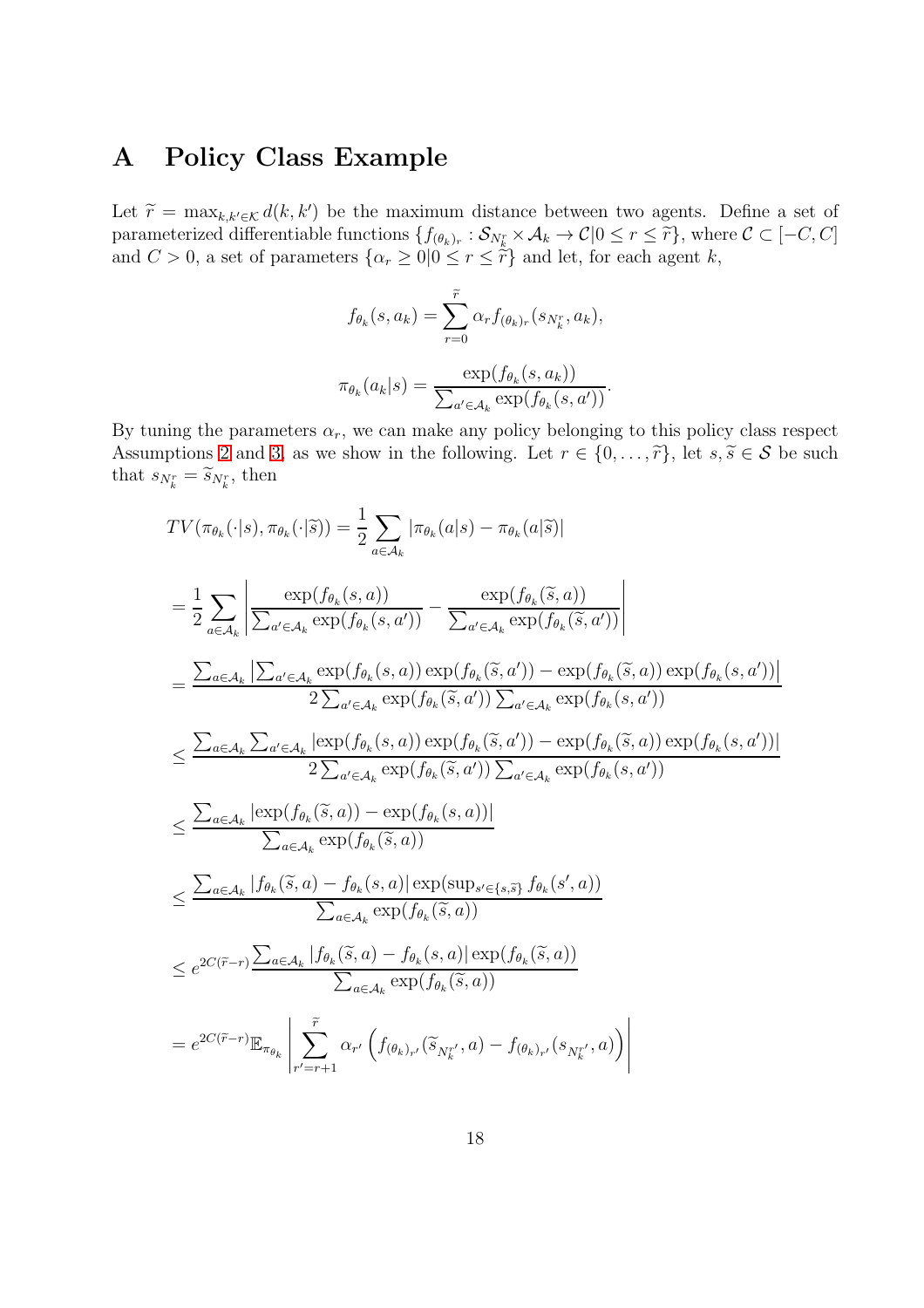$$
\leq e^{2C(\widetilde{r}-r)}\sum_{r'=r+1}^{\widetilde{r}}\alpha_{r'}\mathbb{E}_{\pi_{\theta_k}}\left|f_{(\theta_k)_{r'}}(\widetilde{s}_{N_k^{r'}},a)-f_{(\theta_k)_{r'}}(s_{N_k^{r'}},a)\right|
$$
  

$$
\leq 2Ce^{2C(\widetilde{r}-r)}\sum_{r'=r+1}^{\widetilde{r}}\alpha_{r'}.
$$

Setting the parameters  $\{\alpha_{r'}\}_{r' \in \{r+1,\dots,\tilde{r}\}}$  small enough ensures that the policy respects As-sumption [2.](#page-5-0) Similarly, Assumption [3](#page-5-1) is satisfied for a value  $r$  of the range parameter if  $\alpha_{r'}=0 \,\forall r' \in \{r+1,\ldots,\widetilde{r}\}.$ 

### <span id="page-18-0"></span>B Proof of Proposition [6](#page-6-2)

#### B.1 Preliminary Lemmas

<span id="page-18-1"></span>To prove Proposition [6,](#page-6-2) we need a series of intermediate results, which we state and prove for completeness. Results similar to Lemmas [11](#page-18-1) and [12](#page-19-0) can be found in Chapter 8 of [Georgii](#page-14-9) [\[2011\]](#page-14-9), Lemma [13](#page-20-0) is an extension of results from [Qu et al. \[2020a](#page-15-7)].

**Lemma 11** Let  $f : \mathcal{Z} \to [m, M]$ , where  $\mathcal{Z} = \prod_{k \in \mathcal{K}} \mathcal{Z}_k$  and  $m, M \in \mathbb{R}$ . For every  $k \in \mathcal{K}$ , let  $\mu_k$  and  $\nu_k$  be two distributions on  $\mathcal{Z}_k$ . Let  $\mu$  and  $\nu$  be the respective product distributions. Let  $\delta_k(f(z)) = \sup_{z_k, z_{-k}, z'_k} |f(z_k, z_{-k}) - f(z'_k, z_{-k})|$ . Then:

$$
|\mathbb{E}_{z \sim \mu} f(z) - \mathbb{E}_{z \sim \nu} f(z)| \leq \sum_{k \in \mathcal{K}} TV(\mu_k, \nu_k) \delta_k(f).
$$

Proof: We prove Lemma [11](#page-18-1) by induction. Note that

$$
TV(\mu, \nu) = \frac{1}{2} \max_{|h| \le 1} |\mathbb{E}_{\mu}(h) - \mathbb{E}_{\nu}(h)|
$$

is an equivalent formulation of the total variation distance [\[Gibbs and](#page-14-14) Su, [2002](#page-14-14)]. For  $|\mathcal{K}| = 1$ , we have that

$$
|\mathbb{E}_{\mu_1}(f) - \mathbb{E}_{\nu_1}(f)| = \left| \mathbb{E}_{\mu_1}\left(f - \frac{M+m}{2}\right) - \mathbb{E}_{\nu_1}\left(f - \frac{M+m}{2}\right) \right|
$$
  
= 
$$
\frac{M-m}{2} \left| \mathbb{E}_{\mu_1}\left(\frac{2f}{M-m} - \frac{M+m}{M-m}\right) - \mathbb{E}_{\nu_1}\left(\frac{2f}{M-m} - \frac{M+m}{M-m}\right) \right|
$$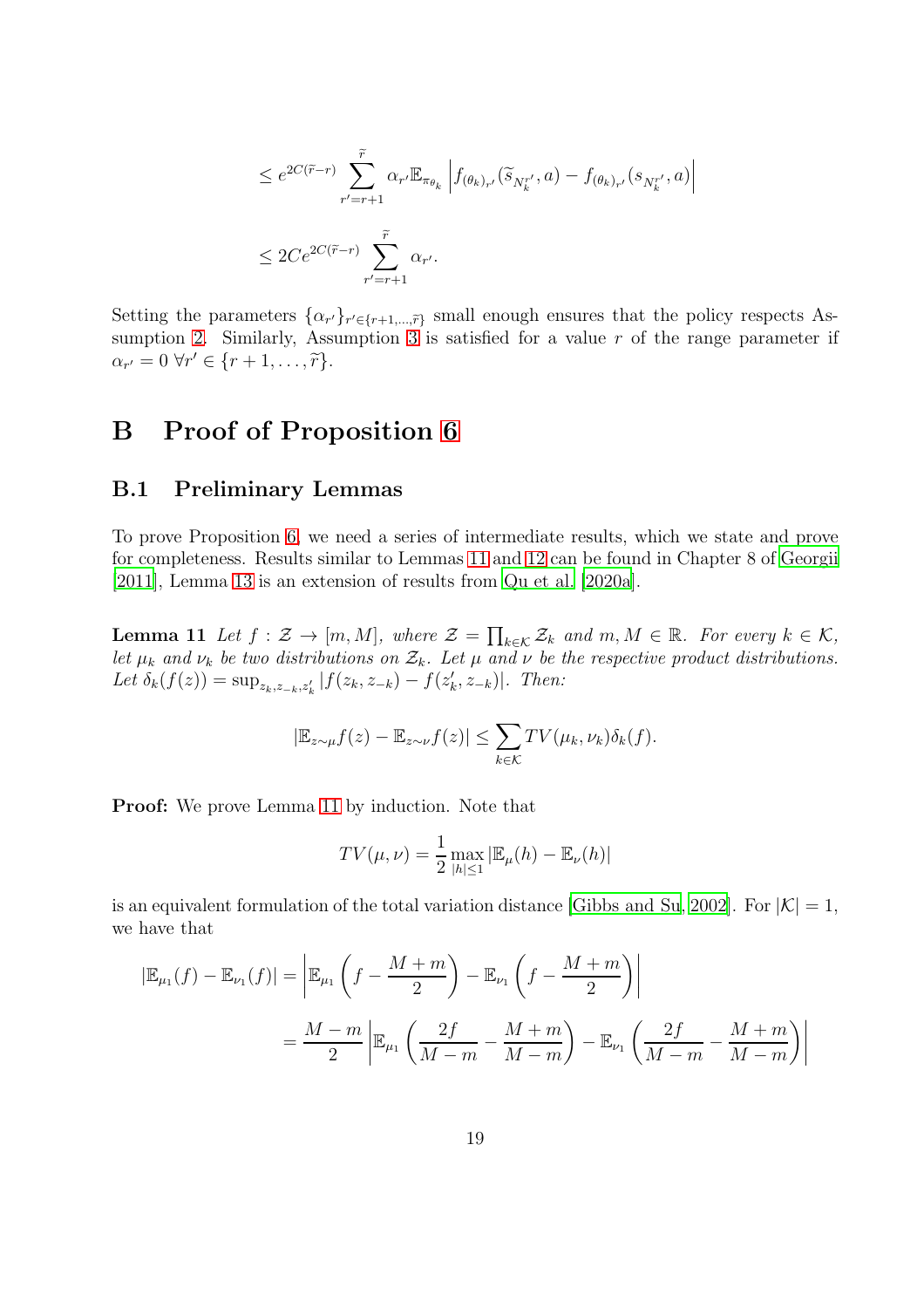$$
\leq \frac{M-m}{2} \max_{|h| \leq 1} |\mathbb{E}_{\mu_1}(h) - \mathbb{E}_{\nu_1}(h)|
$$
  
= TV( $\mu_1, \nu_1$ ) $\delta_1(f)$ .

As induction assumption, assume that Lemma [11](#page-18-1) holds for  $|K| - 1$ . Then:

$$
|\mathbb{E}_{z \sim \mu} f(z) - \mathbb{E}_{z \sim \nu} f(z)| = |\mathbb{E}_{z_1 \sim \mu_1} \mathbb{E}_{z_{2:n} \sim \mu_{2:n}} f(z) - \mathbb{E}_{z_1 \sim \nu_1} \mathbb{E}_{z_{2:n} \sim \nu_{2:n}} f(z)|
$$
  
\n
$$
\leq |\mathbb{E}_{z_1 \sim \mu_1} \mathbb{E}_{z_{2:n} \sim \mu_{2:n}} f(z) - \mathbb{E}_{z_1 \sim \mu_1} \mathbb{E}_{z_{2:n} \sim \nu_{2:n}} f(z)|
$$
  
\n
$$
+ |\mathbb{E}_{z_1 \sim \mu_1} \mathbb{E}_{z_{2:n} \sim \nu_{2:n}} f(z) - \mathbb{E}_{z_1 \sim \nu_1} \mathbb{E}_{z_{2:n} \sim \nu_{2:n}} f(z)|
$$
  
\n
$$
\leq \mathbb{E}_{z_1 \sim \mu_1} |\mathbb{E}_{z_{2:n} \sim \mu_{2:n}} f(z) - \mathbb{E}_{z_{2:n} \sim \nu_{2:n}} f(z)|
$$
  
\n
$$
+ |\mathbb{E}_{z_1 \sim \mu_1} \widetilde{f}(z_1) - \mathbb{E}_{z_1 \sim \nu_1} \widetilde{f}(z_1)|.
$$

where  $\widetilde{f}(z_1) = \mathbb{E}_{z_{2:n} \sim \nu_{2:n}} f(z)$ . By induction assumption:

$$
|\mathbb{E}_{z_{2:n}\sim\mu_{2:n}}f(z)-\mathbb{E}_{z_{2:n}\sim\nu_{2:n}}f(z)|\leq \sum_{k\neq 1\in\mathcal{K}}TV(\mu_k,\nu_k)\delta_k(f(z_1,\cdot))\leq \sum_{k\neq 1\in\mathcal{K}}TV(\mu_k,\nu_k)\delta_k(f).
$$

Since

$$
\delta_1(\widetilde{f}) = \sup_{z_1, z'_1} |\mathbb{E}_{z_{2:n} \sim \nu_{2:n}} f(z_1, z_{2:n}) - \mathbb{E}_{z_{2:n} \sim \nu_{2:n}} f(z'_1, z_{2:n})|
$$
  
\n
$$
\leq \sup_{z_1, z'_1} \mathbb{E}_{z_{2:n} \sim \nu_{2:n}} |f(z_1, z_{2:n}) - f(z'_1, z_{2:n})|
$$
  
\n
$$
\leq \sup_{z_1, z'_1} \sup_{z_{2:n}} |f(z_1, z_{2:n}) - f(z'_1, z_{2:n})| = \delta_1(f),
$$

we have

$$
|\mathbb{E}_{z \sim \mu} f(z) - \mathbb{E}_{z \sim \nu} f(z)| \leq \mathbb{E}_{z_1 \sim \mu_1} \sum_{k \neq 1 \in \mathcal{K}} TV(\mu_k, \nu_k) \delta_k(f) + TV(\mu_1, \nu_1) \delta_1(f)
$$
  

$$
\leq \sum_{k \in \mathcal{K}} TV(\mu_k, \nu_k) \delta_k(f),
$$

 $\blacksquare$ 

<span id="page-19-0"></span>which concludes the induction.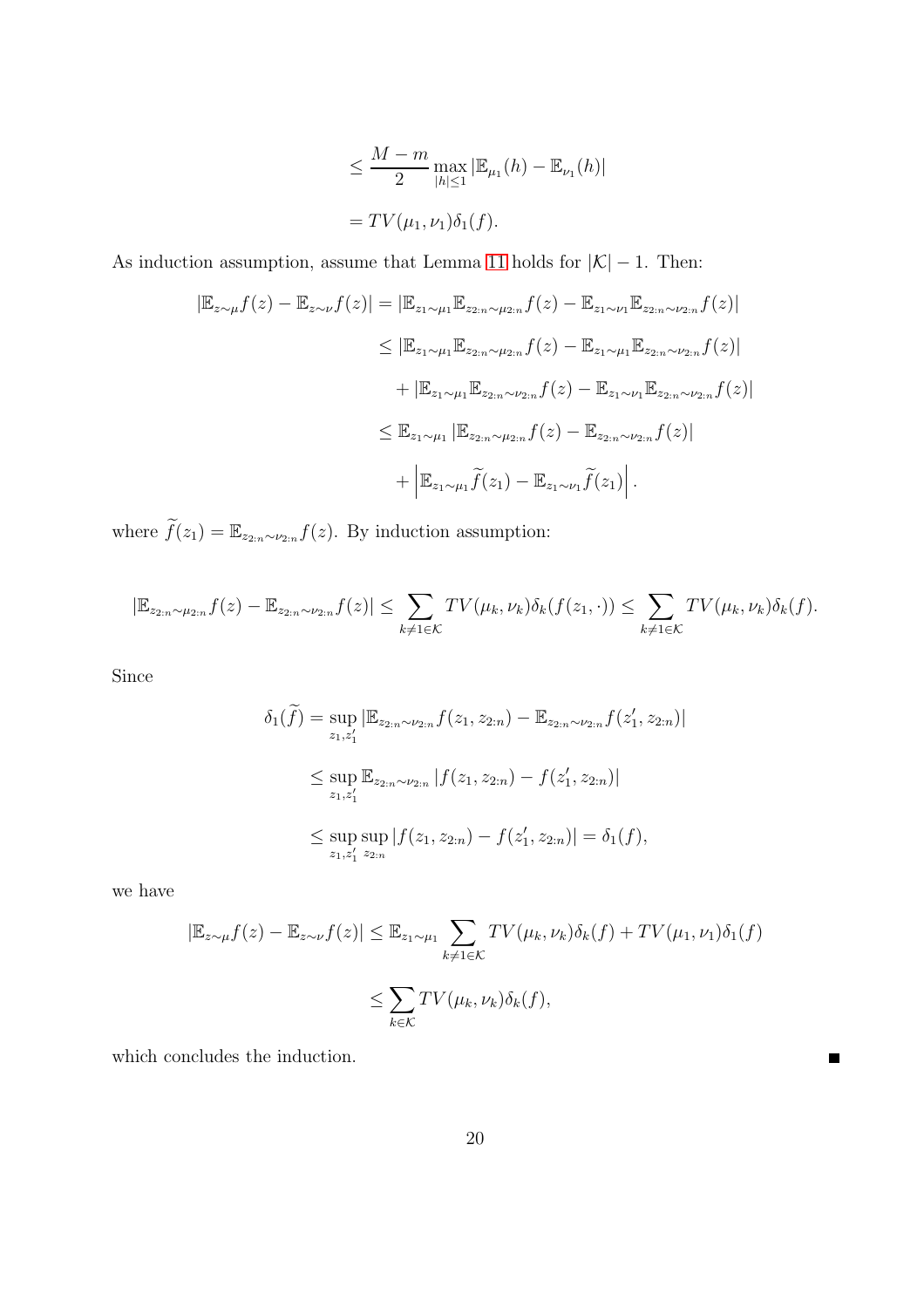**Lemma 12** Consider a Markov Chain with state  $z \in \mathcal{Z}$ , where  $\mathcal{Z} = \prod_{k \in \mathcal{K}} \mathcal{Z}_k$  and  $\mathcal{K}$  is defined as in Section [2.](#page-3-0) Suppose its transition probability factorizes as

$$
P(z(t+1)|z(t)) = \prod_{k \in \mathcal{K}} P_k(z_k(t+1)|z(t)).
$$

Let  $C \in \mathbb{R}^{K \times K}$  be a matrix whose elements respect the condition

$$
C_{ij} \geq \sup_{z_j, z_{-j}, z'_j} TV(P_i(\cdot | z_j, z_{-j}), P_i(\cdot | z'_j, z_{-j})).
$$

If  $\sum_{j \in \mathcal{K}} e^{\beta d(j,k)} C_{kj} \leq \rho$ , then,  $\forall \mathcal{J} \subseteq \mathcal{K}$ ,

$$
\sup_{z_j, z_{-j}, z'_j} TV(P_i(\cdot | z_j, z_{-J}), P_i(\cdot | z'_j, z_{-J})) \le \sum_{j \in \mathcal{J}} C_{ij}
$$

and

$$
\sup_{z_J, z_{-J}, z'_J} TV(P_i(\cdot | z_J, z_{-J}), P_i(\cdot | z'_J, z_{-J})) \le \rho e^{-\beta d(\mathcal{J}, i)},
$$

where  $d(\mathcal{J}, i) = \min_{j \in \mathcal{J}} d(j, i)$ .

Proof: We prove the first claim of Lemma [12](#page-19-0) by induction. The first claim clearly holds if  $|\mathcal{J}| = 1$ . As induction assumption, assume that the first claim holds for a generic  $\mathcal{J}$ . Then, it holds for  $\mathcal{J}' = \mathcal{J} + \{k\}$ :

$$
\sup_{z_j, z_{-j}, z'_j} TV(P_i(\cdot | z_{J'}, z_{-J'}), P_i(\cdot | z'_{J'}, z_{-J'}) ) = \sup_{\substack{A \subseteq \mathcal{Z}_i \\ z_j, z_{-j}, z'_j}} |P_i(A|z_{J'}, z_{-J'}) - P_i(A|z'_{J'}, z_{-J'})|
$$
  

$$
\leq \sup_{\substack{A \subseteq \mathcal{Z}_i \\ z_j, z_{-j}, z'_j}} |P_i(A|z_{J'}, z_{-J'}) - P_i(A|z'_{J}, z_{-J})| + \sup_{\substack{A \subseteq \mathcal{Z}_i \\ z_j, z_{-j}, z'_j}} |P_i(A|z'_{J'}, z_{-J'}) - P_i(A|z'_{J'}, z_{-J'})|
$$
  

$$
\leq \sum_{j \in \mathcal{J}} C_{ij} + C_{ik} = \sum_{j \in \mathcal{J}'} C_{ij}.
$$

The second claim follows immediately, since

$$
e^{\beta d(\mathcal{J},i)} \sum_{j \in \mathcal{J}} C_{ij} \le \sum_{j \in \mathcal{J}} e^{\beta d(j,i)} C_{ij} \le \sum_{j \in \mathcal{K}} e^{\beta d(j,i)} C_{ij} \le \rho,
$$

<span id="page-20-0"></span>and

$$
\sum_{j \in \mathcal{J}} C_{ij} \le \rho e^{-\beta d(\mathcal{J}, i)}.
$$

 $\blacksquare$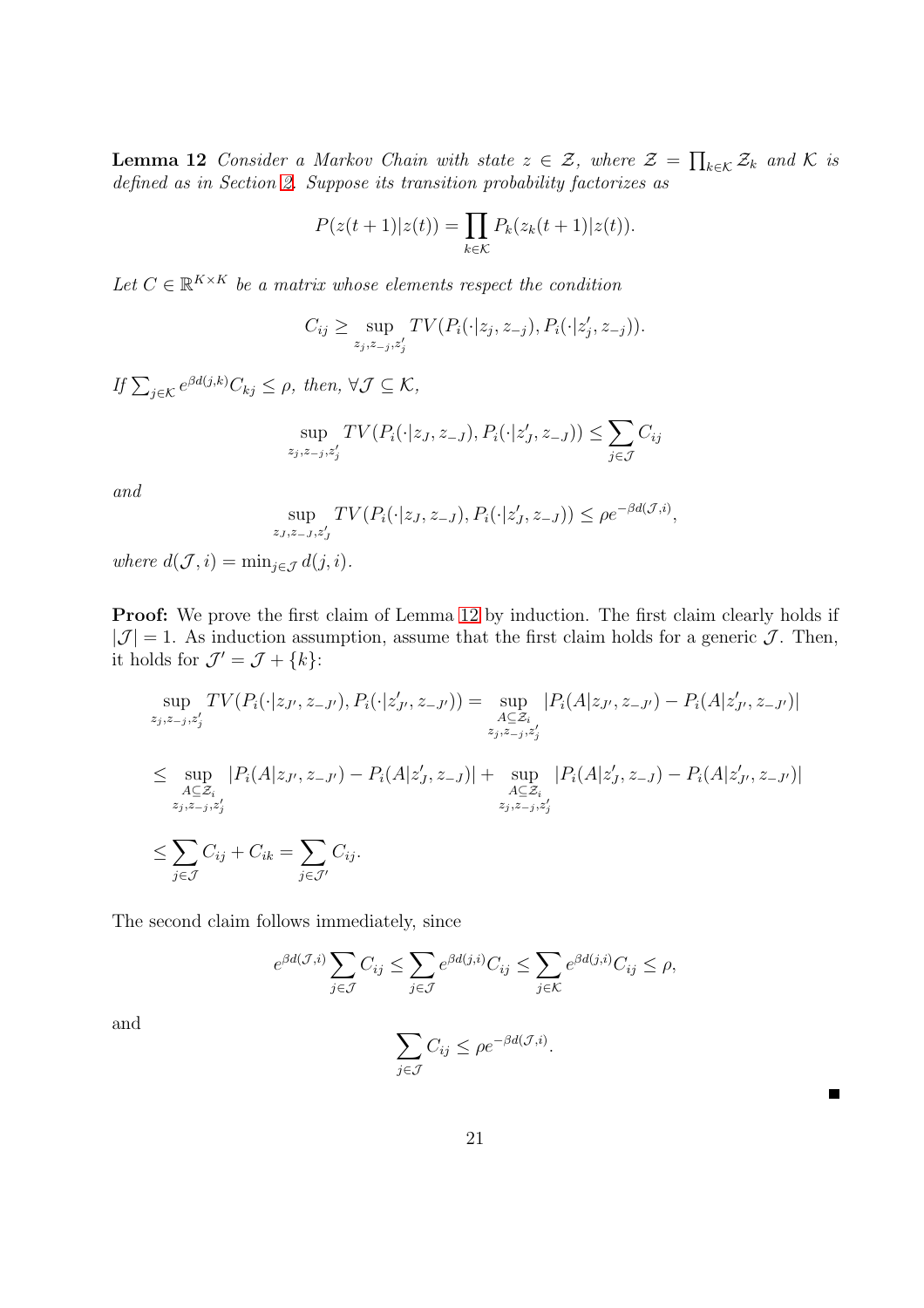**Lemma 13** Consider the setting of Lemma [12.](#page-19-0) For a generic value of r, denote by  $d_t$  and  $\widetilde{d_t}$ the distribution of  $z(t)$  with starting state, respectively,  $z = (z_{N_k^r}, z_{N_{-k}^r})$  and  $\widetilde{z} = (z_{N_k^r}, \widetilde{z}_{N_{-k}^r})$ . Then, if  $\sum_{j \in \mathcal{K}} e^{\beta d(j,k)} C_{kj} \leq \rho$ , we have that  $TV(d_{t,k}, \tilde{d}_{t,k}) \leq \rho^t e^{-\beta r}$ ,  $\forall k \in \mathcal{K}$ .

**Proof:** We prove Lemma [13](#page-20-0) by induction. The case where  $t = 1$  follows from Lemma [12.](#page-19-0) As induction assumption, assume that Lemma [13](#page-20-0) holds for  $t$ . Then,

 $\bigg\vert$ 

 $\blacksquare$ 

$$
\begin{aligned}\n&\left|\mathbb{E}_{s \sim d_{t+1,k}(s)} \mathbf{1}_{A}(s) - \mathbb{E}_{s \sim \widetilde{d}_{t+1,k}} \mathbf{1}_{A}(s)\right| \\
&= \left|\mathbb{E}_{z \sim d_{t}} E_{s \sim P_{k}(\cdot|z)} \mathbf{1}_{A}(s) - \mathbb{E}_{z \sim \widetilde{d}_{t}} \mathbb{E}_{s \sim P_{k}(\cdot|z)} \mathbf{1}_{A}(s)\right| \\
&\leq \sum_{j \in \mathcal{K}} TV(d_{t,j}, \widetilde{d}_{t,j}) \delta_{j} (E_{s \sim P_{k}(\cdot|\cdot)} \mathbf{1}_{A}(s)) \\
&\leq \sum_{j \in \mathcal{K}} TV(d_{t,j}, \widetilde{d}_{t,j}) C_{kj} \\
&\leq \sum_{j \in \mathcal{K}} \rho^{t} e^{-\beta (r - d(j,k))} C_{kj} \\
&= \rho^{t} e^{-\beta r} \sum_{j \in \mathcal{K}} e^{\beta d(j,k)} C_{kj} \leq \rho^{t+1} e^{-\beta r},\n\end{aligned}
$$

<span id="page-21-0"></span>where we used Lemma [11](#page-18-1) in the first inequality.

**Lemma 14** Consider the setting of Lemma [12.](#page-19-0) Let  $P<sup>t</sup>(z'|z) = P(z(t) = z'|z(0) = z)$  and

$$
\delta_i P_k^t = \sup_{z_i, z_{-i}, z_i'} TV(P_k^t(\cdot | z_i, z_{-i}), P_k^t(\cdot | z_i', z_{-i})).
$$

If  $\sum_{j \in \mathcal{K}} e^{\beta d(j,k)} C_{kj} \leq \rho$ , then  $\forall k \in \mathcal{K}$ 

$$
\sum_{i \in \mathcal{K}} e^{\beta d(k,i)} \delta_i P_k^t \le \rho^t.
$$

**Proof:** We prove Lemma [14](#page-21-0) by induction. The claim holds for  $t = 1$ :

$$
\sum_{i\in\mathcal{K}}e^{\beta d(k,i)}\delta_iP_k^t=\sum_{i\in\mathcal{K}}e^{\beta d(k,i)}C_{k,i}\leq\rho
$$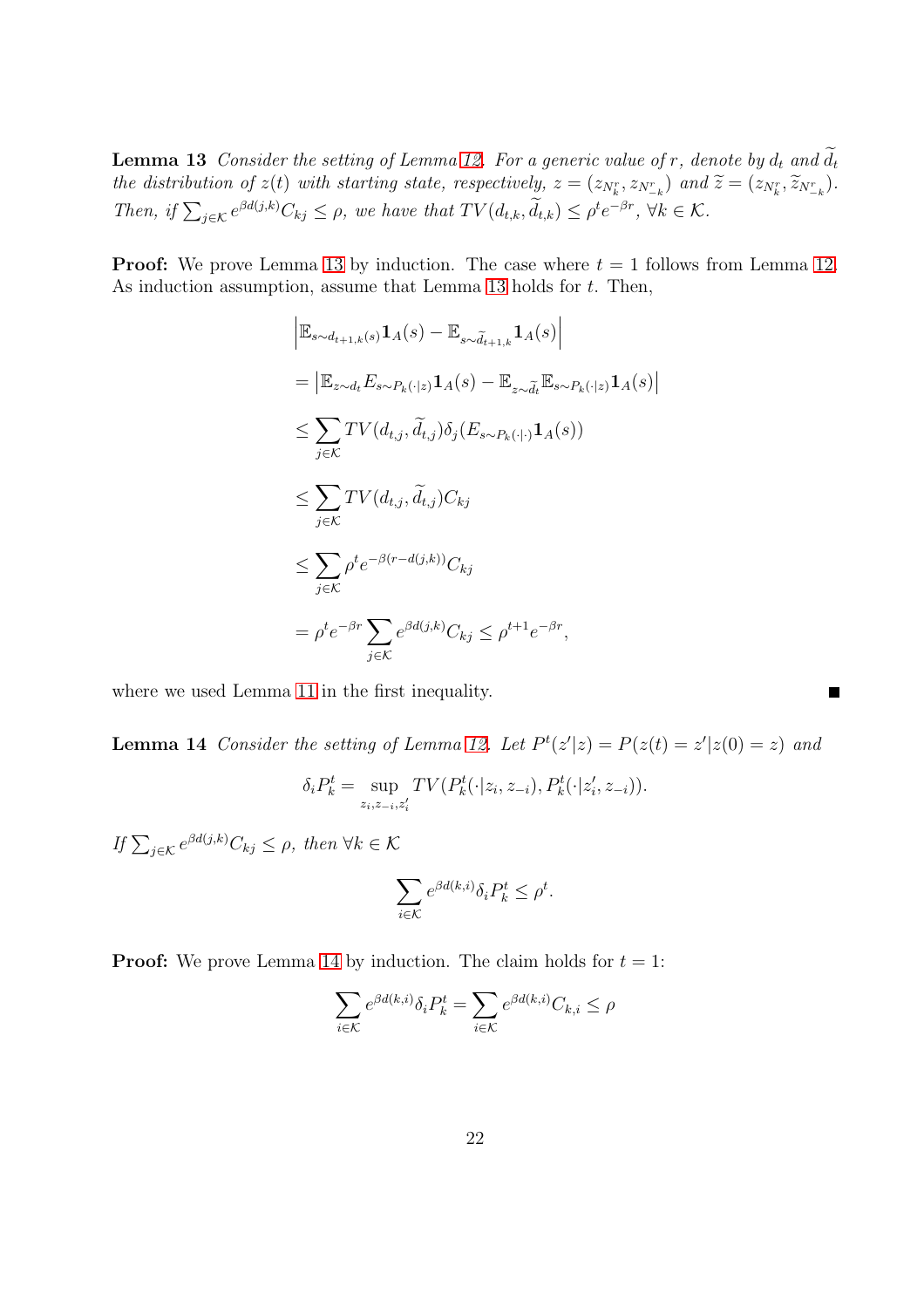As induction assumption, we assume that the claim holds for  $t$ . Then, using Lemma [11,](#page-18-1)

$$
\delta_i P_k^{t+1} = \sup_{A \subseteq S_k} \left| \mathbb{E}_{s \sim P_k^{t+1}(\cdot | z_i, z_{-i})} \mathbf{1}_A(s) - \mathbb{E}_{s \sim P_k^{t+1}(\cdot | z_i', z_{-i})} \mathbf{1}_A(s) \right|
$$
  
\n
$$
= \sup_{A \subseteq S_k} \left| \mathbb{E}_{x \sim P^t(\cdot | z_i, z_{-i})} E_{s \sim P_k(\cdot | x)} \mathbf{1}_A(s) - \mathbb{E}_{x \sim P^t(\cdot | z_i', z_{-i})} \mathbb{E}_{s \sim P_k(\cdot | x)} \mathbf{1}_A(s) \right|
$$
  
\n
$$
\leq \sup_{z_i, z_{-i}, z_i'} \sum_{j \in K} TV(P_j^t(\cdot | z_i, z_{-i}), P_j^t(\cdot | z_i', z_{-i})) \delta_j(E_{s \sim P_k(\cdot | x)} \mathbf{1}_A(s))
$$
  
\n
$$
\leq \sum_{j \in K} \delta_i P_j^t C_{kj}
$$

and, using the inverse triangle inequality,

$$
\sum_{i \in \mathcal{K}} e^{\beta d(k,i)} \delta_i P_k^{t+1} \leq \sum_{i \in \mathcal{K}} e^{\beta d(k,i)} \sum_{j \in \mathcal{K}} \delta_i P_j^t C_{kj}
$$
\n
$$
\leq \sum_{j \in \mathcal{K}} e^{\beta d(k,j)} C_{kj} \sum_{i \in \mathcal{K}} e^{\beta d(k,i) - d(k,j)} \delta_i P_j^t
$$
\n
$$
\leq \sum_{j \in \mathcal{K}} e^{\beta d(k,j)} C_{kj} \sum_{i \in \mathcal{K}} e^{\beta d(j,i)} \delta_i P_j^t \leq \rho^{t+1},
$$

 $\blacksquare$ 

which concludes the induction.

#### B.2 Main Result

**Proof:**[of Proposition [6\]](#page-6-2) The following holds for every  $k \in \mathcal{K}$ . Let  $s, \tilde{s} \in \mathcal{S}$ ,  $a, \tilde{a} \in \mathcal{A}$  be such that  $s_{N_k^r} = \widetilde{s}_{N_k^r}$  and  $a_{N_k^r} = \widetilde{a}_{N_k^r}$ . Notice that

$$
|Q_k^{\pi}(s, a) - Q_k^{\pi}(\tilde{s}, \tilde{a})|
$$
  
\n
$$
\leq \sum_{t=0}^{\infty} \gamma^t \left| \mathbb{E} \left[ r_k(s_k(t), a_k(t)) \middle| \pi, s(0) = s, a(0) = a \right] - \mathbb{E} \left[ r_k(s_k(t), a_k(t)) \middle| \pi, s(0) = \tilde{s}, a(0) = \tilde{a} \right] \right|
$$
  
\n
$$
\leq \sum_{t=1}^{\infty} \gamma^t \left| \mathbb{E} \left[ r_k(s_k(t), a_k(t)) \middle| \pi, s(0) = s, a(0) = a \right] - \mathbb{E} \left[ r_k(s_k(t), a_k(t)) \middle| \pi, s(0) = \tilde{s}, a(0) = \tilde{a} \right] \right|
$$
  
\n
$$
\leq \sum_{t=1}^{\infty} \gamma^t TV(d_{t,k}, \tilde{d}_{t,k}),
$$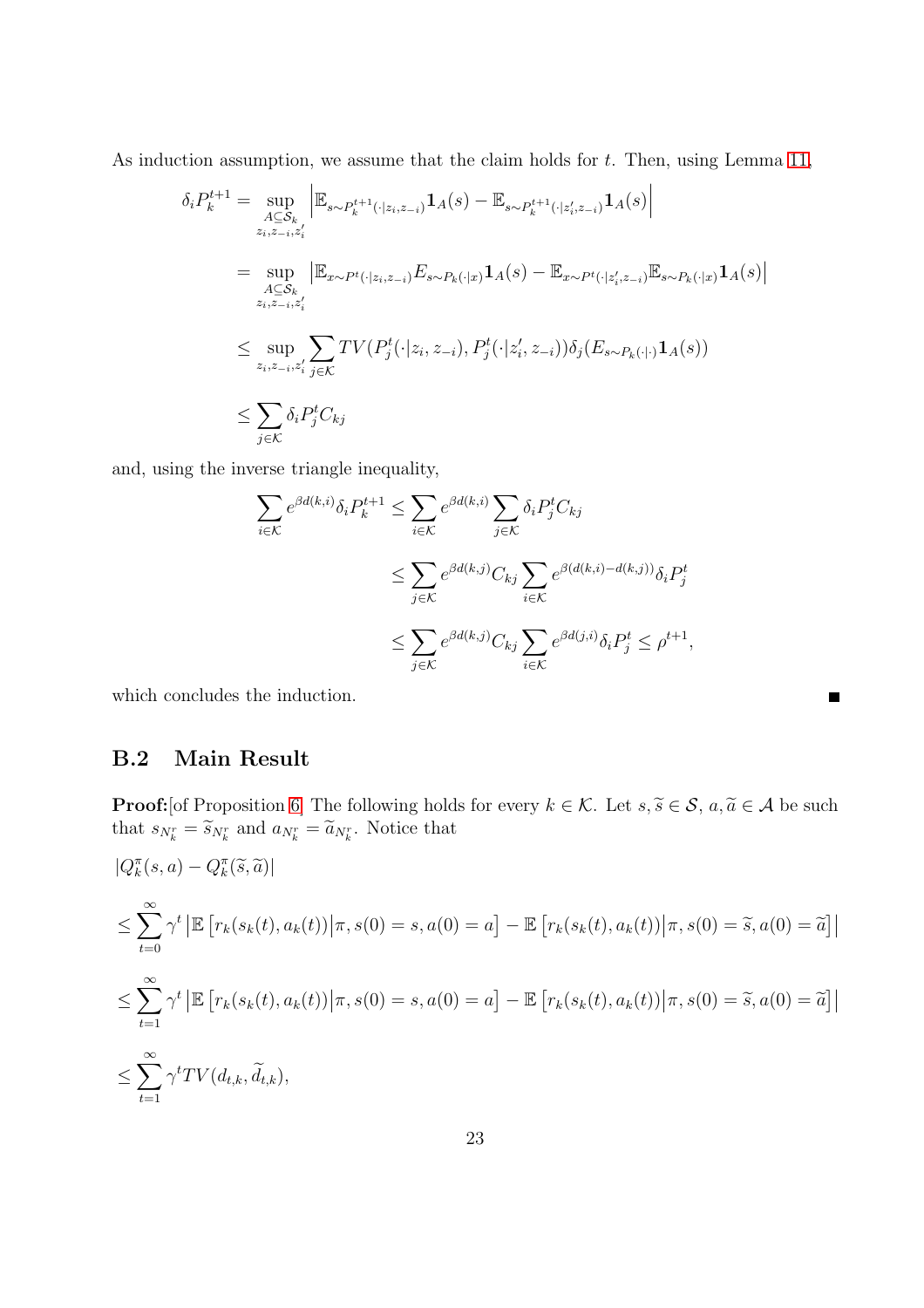where  $d_{t,k}(s_k, a_k)$  and  $\tilde{d}_{t,k}(s_k, a_k)$  are the distributions of  $s_k, a_k$  at time t with starting point  $(s, a)$  and  $(\tilde{s}, \tilde{a})$ , respectively. We use Lemma [13](#page-20-0) to bound  $TV(d_{t,k}, d_{t,k})$ . The structure of our MDP implies that:

$$
P(s(t+1), a(t+1)|s(t), a(t)) = \prod_{k \in \mathcal{K}} \pi^k(a_k(t+1)|s(t+1)) P_k(s_k(t+1)|s(t), a(t)).
$$

Let C be defined as in Assumption [1](#page-4-0) and note that

$$
C_{kj} = \sup_{s_j, s_{-j}, a_j, a_{-j}, s'_j, a'_j} TV(P_k(\cdot | s_j, s_{-j}, a_j, a_{-j}), P_k(\cdot | s'_j, s_{-j}, a'_j, a_{-j}))
$$
  

$$
\geq \sup_{s_j, s_{-j}, a_j, a_{-j}, s'_j, a'_j} TV(P_k(\cdot, \cdot | s_j, s_{-j}, a_j, a_{-j}), P_k(\cdot, \cdot | s'_j, s_{-j}, a'_j, a_{-j})).
$$

Then, if Assumption [1](#page-4-0) holds, the requirements of Lemma [13](#page-20-0) are satisfied. Therefore,  $TV(d_{t,k}, d_{t,k}) \leq \rho^t e^{-\beta r}$  and

$$
|Q_k^{\pi}(s, a) - Q_k^{\pi}(\tilde{s}, \tilde{a})| \leq \sum_{t=1}^{\infty} \gamma^t TV(d_{t,k}, \tilde{d}_{t,k}) \leq e^{-\beta r} \sum_{t=1}^{\infty} \gamma^t \rho^t = \frac{\gamma \rho e^{-\beta r}}{1 - \gamma \rho}.
$$

We use this result to prove the exponential decay property for the value function. Let

$$
\delta_j Q_k^{\pi}(s, a) = \sup_{s_j, s_{-j}, a_j, a_{-j}, s'_j, a'_j} |Q_k^{\pi}(s_j, s_{-j}, a_j, a_{-j}) - Q_k^{\pi}(s'_j, s_{-j}, a'_j, a_{-j})|.
$$

Using Lemma [11](#page-18-1) and Assumption [2,](#page-5-0) we have that

$$
\begin{split}\n|V_{k}^{\pi}(s) - V_{k}^{\pi}(\widetilde{s})| &= \left| \mathbb{E}_{a \sim \pi(\cdot|s)} Q_{k}^{\pi}(s, a) - \mathbb{E}_{a \sim \pi(\cdot|\widetilde{s})} Q_{k}^{\pi}(\widetilde{s}, a) \right| \\
&\leq \left| \mathbb{E}_{a \sim \pi(\cdot|s)} Q_{k}^{\pi}(s, a) - \mathbb{E}_{a \sim \pi(\cdot|\widetilde{s})} Q_{k}^{\pi}(s, a) \right| + \left| \mathbb{E}_{a \sim \pi(\cdot|\widetilde{s})} Q_{k}^{\pi}(s, a) - \mathbb{E}_{a \sim \pi(\cdot|\widetilde{s})} Q_{k}^{\pi}(\widetilde{s}, a) \right| \\
&\leq \sum_{i \in \mathcal{K}} TV(\pi_{i}(\cdot|s), \pi_{i}(\cdot|\widetilde{s})) \delta_{i} Q_{k}^{\pi}(s, a) + \frac{\gamma \rho e^{-\beta r}}{1 - \gamma \rho} \\
&\leq \xi e^{-\beta r} \sum_{i \in \mathcal{K}} e^{-\beta d(i,k)} \delta_{i} Q_{k}^{\pi}(s, a) + \frac{\gamma \rho e^{-\beta r}}{1 - \gamma \rho}.\n\end{split}
$$

We have already shown that the MDP satisfies the condition of Lemma [14.](#page-21-0) Using it we obtain

$$
\sum_{i \in \mathcal{K}} e^{\beta d(k,i)} \delta_i(Q_k^{\pi}(s,\cdot)) \le \sum_{t=1}^{\infty} \gamma^t \sum_{i \in \mathcal{K}} e^{\beta d(k,i)} \delta_i P_k^t \le \sum_{t=1}^{\infty} \gamma^t \rho^t = \frac{\gamma \rho}{1 - \gamma \rho},
$$

where

$$
\delta_i P_k^t = \sup_{s_j, s_{-j}, a_j, a_{-j}, s'_j, a'_j} TV(P_k^t(\cdot, \cdot | s_j, s_{-j}, a_j, a_{-j}), P_k^t(\cdot, \cdot | s'_j, s_{-j}, a'_j, a_{-j})).
$$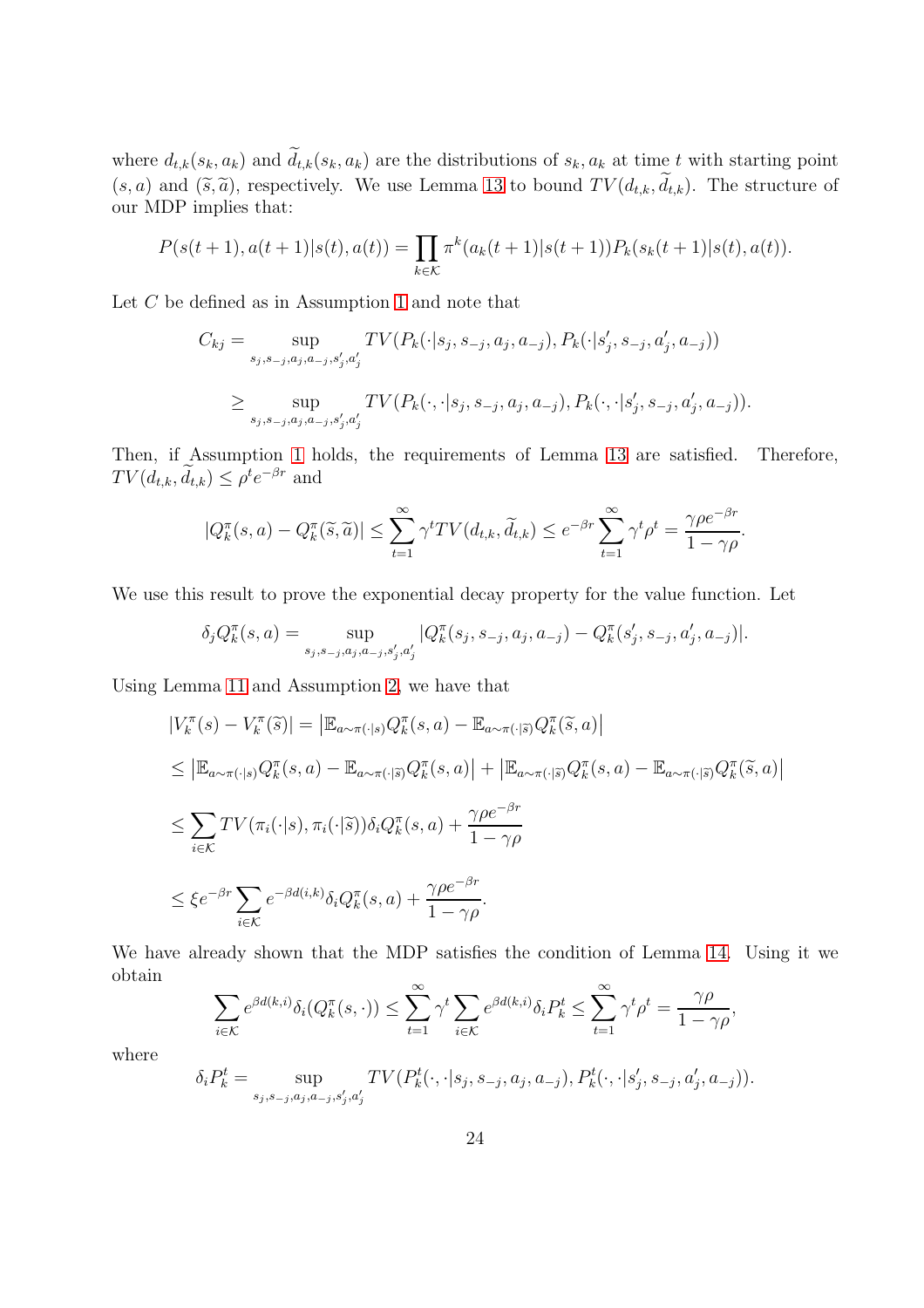Then, we have that

$$
|V_k^{\pi}(s) - V_k^{\pi}(\widetilde{s})| \le \frac{\gamma \rho (1 + \xi) e^{-\beta r}}{1 - \gamma \rho}.
$$

## <span id="page-24-1"></span><span id="page-24-0"></span>C Decay for the Optimal Policy

Lemma 15 Assume that the exponential decay property holds for the Q-function with parameters  $(c, \psi)$ . Then the exponential decay property holds also for the value function associated with the optimal policy, with parameters  $(3c, \psi)$ .

**Proof:** The following holds for every  $k \in \mathcal{K}$ . Let  $s, \tilde{s} \in \mathcal{S}$  be such that  $s_{N_k^r} = \tilde{s}_{N_k^r}$  and let  $a_{N_{-k}^r} \in \mathcal{A}_{N_{-k}^r}.$ 

$$
\begin{split} |V_{k}^{\star}(s) - V_{k}^{\star}(\tilde{s})| &= \left| \mathbb{E}_{a \sim \pi^{\star}(\cdot|s)} Q_{k}^{\star}(s, a) - \mathbb{E}_{a \sim \pi^{\star}(\cdot|\tilde{s})} Q_{k}^{\star}(\tilde{s}, a) \right| = \left| \max_{a} Q_{k}^{\star}(s, a) - \max_{a} Q_{k}^{\star}(\tilde{s}, a) \right| \\ &= \left| \max_{a} Q_{k}^{\star}(s, a) - \max_{a_{N_{k}^{r}}} Q_{k}^{\star}(s, a_{N_{k}^{r}}, a_{N_{-k}^{r}}) + \max_{a_{N_{k}^{r}}} Q_{k}^{\star}(s, a_{N_{k}^{r}}, a_{N_{-k}^{r}}) \right| \\ &- \max_{a} Q_{k}^{\star}(\tilde{s}, a) - \max_{a_{N_{k}^{r}}} Q_{k}^{\star}(\tilde{s}, a_{N_{k}^{r}}, a_{N_{-k}^{r}}) + \max_{a_{N_{k}^{r}}} Q_{k}^{\star}(\tilde{s}, a_{N_{k}^{r}}, a_{N_{-k}^{r}}) \right| \\ &= \left| \max_{a_{N_{k}^{r}}} Q_{k}^{\star}(s, a_{N_{k}^{r}}, a_{N_{-k}^{r}}) - \max_{a_{N_{k}^{r}}} Q_{k}^{\star}(\tilde{s}, a_{N_{k}^{r}}, a_{N_{-k}^{r}}) \right| + \left| \max_{a} Q_{k}^{\star}(s, a) - \max_{a_{N_{k}^{r}}} Q_{k}^{\star}(s, a_{N_{k}^{r}}, a_{N_{-k}^{r}}) \right| \\ &\leq \left| \max_{a_{N_{k}^{r}}} Q_{k}^{\star}(s, a_{N_{k}^{r}}, a_{N_{-k}^{r}}) - \max_{a_{N_{k}^{r}}} Q_{k}^{\star}(\tilde{s}, a_{N_{k}^{r}}, a_{N_{-k}^{r}}) \right| + 2c\psi^{r+1}. \end{split}
$$

Let  $a'_{N_k^r} \in \text{argmax}_{a_{N_k^r}} Q_k^{\star}(s, a_{N_k^r}, a_{N_{-k}^r}),$  then

$$
Q_k^*(s, a'_{N_k^r}, a_{N_{-k}^r}) - \max_{a_{N_k^r}} Q_k^*(\tilde{s}, a_{N_k^r}, a_{N_{-k}^r})
$$
  

$$
\leq Q_k^*(\tilde{s}, a'_{N_k^r}, a_{N_{-k}^r}) - \max_{a_{N_k^r}} Q_k^*(\tilde{s}, a_{N_k^r}, a_{N_{-k}^r}) + c\psi^{r+1}
$$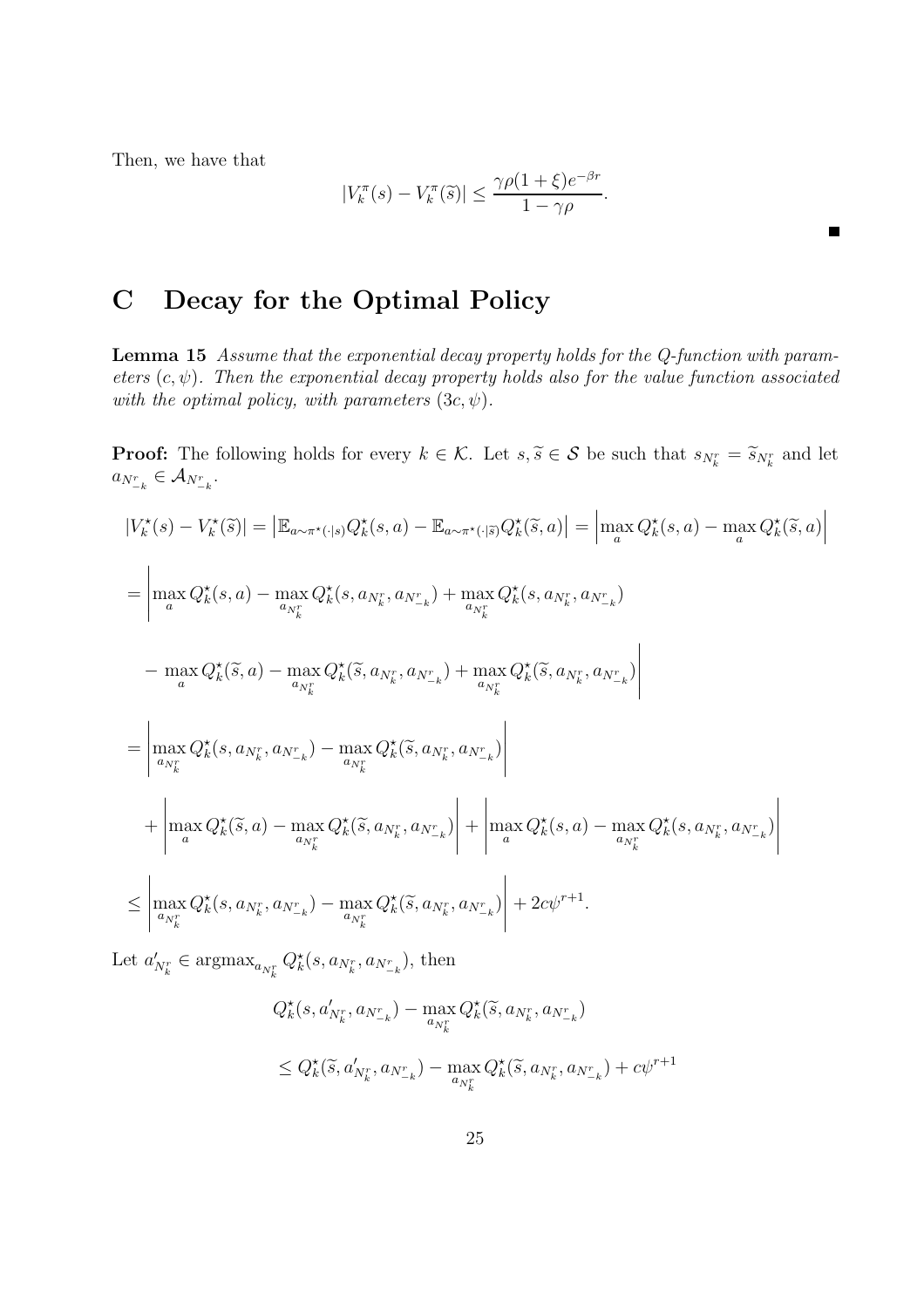$$
\leq \max_{a_{N_k^r}} Q_k^{\star}(\tilde{s}, a_{N_k^r}, a_{N_{-k}^r}) - \max_{a_{N_k^r}} Q_k^{\star}(\tilde{s}, a_{N_k^r}, a_{N_{-k}^r}) + c\psi^{r+1} = c\psi^{r+1}.
$$

The same holds for  $\max_{a_{N_k^r}} Q_k^{\star}(\tilde{s}, a_{N_k^r}, a_{N_{-k}^r}) - \max_{a_{N_k^r}} Q_k^{\star}(s, a_{N_k^r}, a_{N_{-k}^r}).$  The lemma follows immediately.

We make an assumption on the minimum influence that the action of an agent has on its expected future rewards. Assumption [16](#page-25-1) and Proposition [17](#page-25-2) hold for any  $k \in \mathcal{K}$ .

Assumption 16 Let  $A^* = \argmax_{a \in A} Q_k^*(s, a)$ ,  $\forall s \in S$ . Assume that, if  $\widetilde{a}$  is such that  $\widetilde{a}_k \notin \mathcal{A}_k^*$ , then

<span id="page-25-1"></span>
$$
|Q_k^\star(s, a) - Q_k^\star(s, \widetilde{a})| \ge R
$$

<span id="page-25-2"></span>Proposition 17 Assume that the exponential decay property holds for the Q-function with parameters  $(c, \psi)$  and that Assumption [16](#page-25-1) holds. Let  $s, \tilde{s} \in S$  be such that  $s_{N_k^r} = \tilde{s}_{N_k^r}$ . Let  $\mathcal{A}^* = \operatorname{argmax}_{a \in \mathcal{A}} Q_k^*(s, a)$  and  $\widetilde{a} \in \operatorname{argmax}_{a \in \mathcal{A}} Q_k^*(\widetilde{s}, a)$ . If  $r > \log_{\psi} R/4c$ , then  $\widetilde{a}_k \in \mathcal{A}_k^*$ .

**Proof:** We prove this by contradiction. Lemma [15](#page-24-1) shows that,  $\forall r > 0$ , if  $s, \tilde{s} \in \mathcal{S}$  are such that  $s_{N_k^r} = \widetilde{s}_{N_k^r}$ ,

$$
|V_k^{\star}(s) - V_k^{\star}(\widetilde{s})| = \left| \max_{a} Q_k^{\star}(s, a) - \max_{a} Q_k^{\star}(\widetilde{s}, a) \right| \leq 3c\psi^{r+1}.
$$

Let  $a \in \operatorname{argmax}_{a \in \mathcal{A}} Q_k^*(s, a)$  and  $\widetilde{a} \in \operatorname{argmax}_{a \in \mathcal{A}} Q_k^*(\widetilde{s}, a)$ . Let  $\mathcal{A}^* = \operatorname{argmax}_{a \in \mathcal{A}} Q_k^*(s, a)$  and assume that  $\widetilde{a}_k \notin \mathcal{A}_k^*$ . Then

$$
|Q_k^{\star}(s, a) - Q_k^{\star}(\tilde{s}, \tilde{a})| = |Q_k^{\star}(s, a) - Q_k^{\star}(s, \tilde{a}) + Q_k^{\star}(s, \tilde{a}) - Q_k^{\star}(\tilde{s}, \tilde{a})|
$$
  
\n
$$
\geq ||Q_k^{\star}(s, a) - Q_k^{\star}(s, \tilde{a})| - |Q_k^{\star}(s, \tilde{a}) - Q_k^{\star}(\tilde{s}, \tilde{a})||
$$
  
\n
$$
\geq |Q_k^{\star}(s, a) - Q_k^{\star}(s, \tilde{a})| - c\psi^{r+1} \geq R - c\psi^{r+1}
$$

where we used Assumption [16](#page-25-1) in the last passage. Then, due to Lemma [15,](#page-24-1) if  $r > \log_{\psi} R/4c$ we have a contradiction.

Proposition [17](#page-25-2) shows that the optimal policy of an agent is not influenced by distant agents. Assumption [2](#page-5-0) ensures that the policy class we consider respects this condition.

#### <span id="page-25-0"></span>D Independent Agents

By completely independent agents we mean agents whose transition dynamics are independent and whose policy is defined, for  $s \in \mathcal{S}, a \in \mathcal{A}$ , as:

$$
\pi_{\theta}(a|s) = \prod_{k \in \mathcal{K}} \pi_{\theta_k}(a_k|s_k) = \prod_k \frac{e^{f_{\theta_k}(s_k, a_k)}}{\sum_{a' \in \mathcal{A}_k} e^{f_{\theta_k}(s_k, a')}}.
$$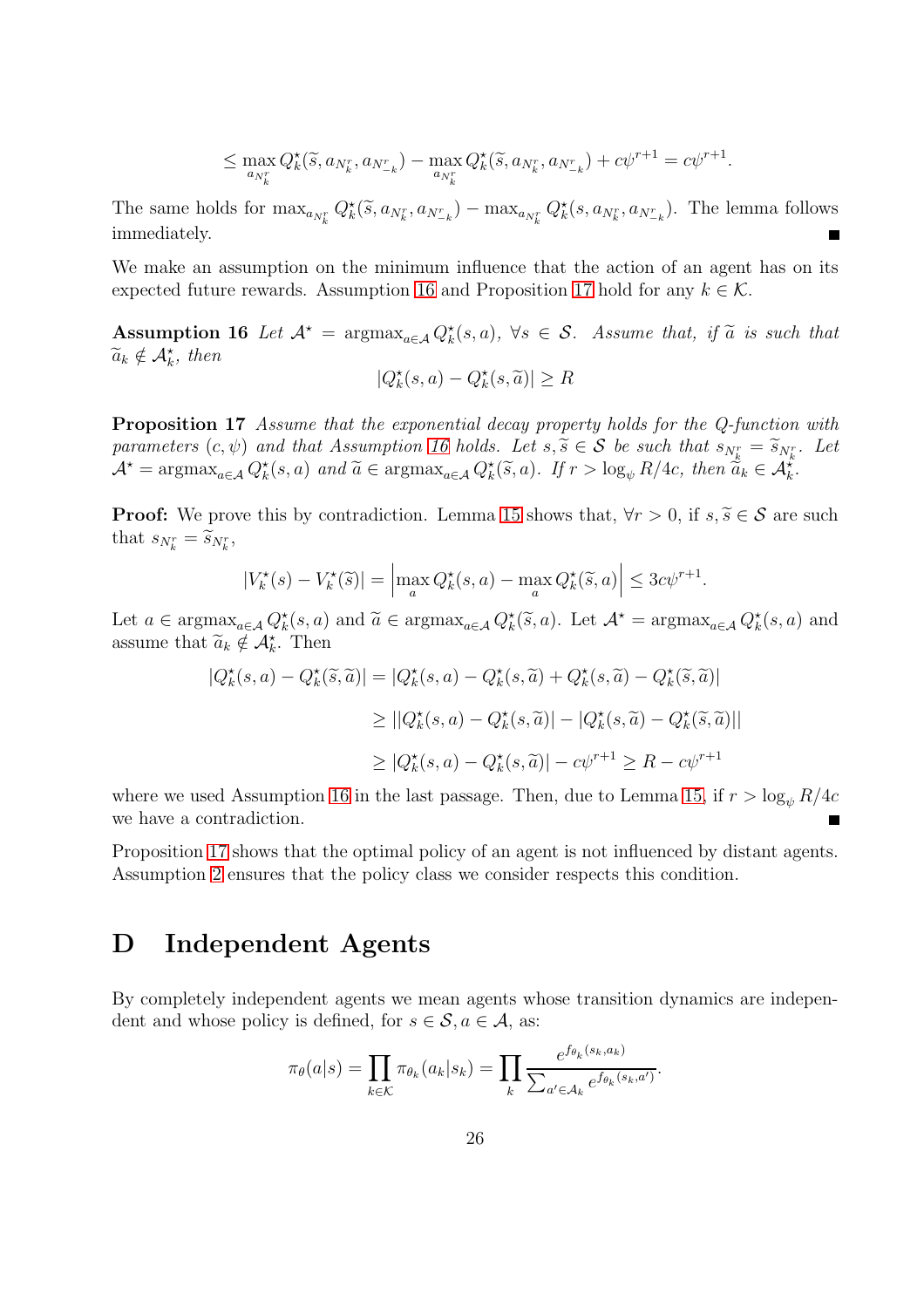In accordance to previous assumptions, we also assume that  $\pi_{\theta_k}(a_k|s_k)$  is  $\delta$ -smooth.

Proof:[of Remark [8\]](#page-8-3) Firstly we show that the two applications of the algorithm coincide. Let

$$
L(w) = \mathbb{E}_{s \sim d_v^{\pi}, a \sim \pi_{\theta}(\cdot | s)} \left[ \left( A^{\pi_{\theta}}(s, a) - w \cdot \nabla_{\theta} \log \pi_{\theta}(a | s) \right)^2 \right].
$$

In [Agarwal et al. \[2020](#page-13-2)], the NPG update is

$$
w_{\star} \in \operatorname*{argmin}_{w} L(w).
$$

We now show that the gradient of the loss function is the same as the one in the single agent setting. This is enough to show that the two algorithms coincide, since every other operation coincides. The only exception is the projection step, problem that can be side-stepped by projecting each single component of the gradient vector instead of the whole vector. For each agent  $k$  we have that

$$
\nabla_{\theta_k} L(w) = \mathbb{E}_{s \sim d_{\nu}^{\pi}, a \sim \pi_{\theta}(\cdot | s)} \left[ \left( A^{\pi_{\theta}}(s, a) - w \cdot \nabla_{\theta} \log \pi_{\theta}(a | s) \right) \nabla_{\theta_k} \log \pi_{\theta}(a | s) \right]
$$
  
\n
$$
= \sum_{j \in \mathcal{K}} \mathbb{E}_{s \sim d_{\nu}^{\pi}, a \sim \pi_{\theta}(\cdot | s)} \left[ \left( \frac{1}{K} A_j^{\pi_{\theta}}(s_j, a_j) - w_j \cdot \nabla_{\theta_j} \log \pi_{\theta}(a_j | s_j) \right) \nabla_{\theta_k} \log \pi_{\theta}(a | s) \right]
$$
  
\n
$$
= E_{s_k \sim d_{\nu,k}^{\pi}, a_k \sim \pi_{\theta_k}^k}(\cdot | s_k) \left[ \left( \frac{1}{K} A_k^{\pi_{\theta}}(s_k, a_k) - w_k \cdot \nabla_{\theta_k} \log \pi_{\theta}(a_k | s_k) \right) \nabla_{\theta_k} \log \pi_{\theta}(a_k | s_k) \right],
$$

which corresponds to the gradient for the single agent setting.

With regards to guarantees, since the problem is decoupled, for any agent  $k$  we have the same result as in Agarwal et al. 2020:

$$
\mathbb{E}\left[\min_{t
$$

where we assumed that

$$
\mathbb{E}\left[L_k(w_k^{(t)}, \theta_k^{(t)}, d_k^{(t)}) - L(w_{\star,k}^{(t)}, \theta_k^{(t)}, d_k^{(t)}) | \theta_k^{(t)}\right] \le \varepsilon_{\text{stat},k},
$$
  

$$
\mathbb{E}\left[L(w_{\star,k}^{(t)}, \theta_k^{(t)}, d_k^{\star})\right] \le \varepsilon_{\text{bias},k},
$$

where  $d_k^{(t)} = d_{\nu}^{\pi_k^{(t)}} \pi_k^{(t)}$  $k_k^{(t)}$ ,  $d_k^* = d_{\nu}^{\pi_k^*} \pi_k^*$  and

$$
L_k(w, \theta_k, d) = \mathbb{E}_{s_k, a_k \sim d} \left[ \left( A_k^{\pi_{\theta_k}}(s_k, a_k) - w \cdot \nabla_{\theta_k} \log \pi_{\theta_k}(a_k | s_k) \right)^2 \right],
$$
  

$$
w_{\star, k}^{(t)} \in \operatorname*{argmin}_{\|w\|_2 \le W} L_k(w, \theta_k^{(t)}, d_k^{(t)}).
$$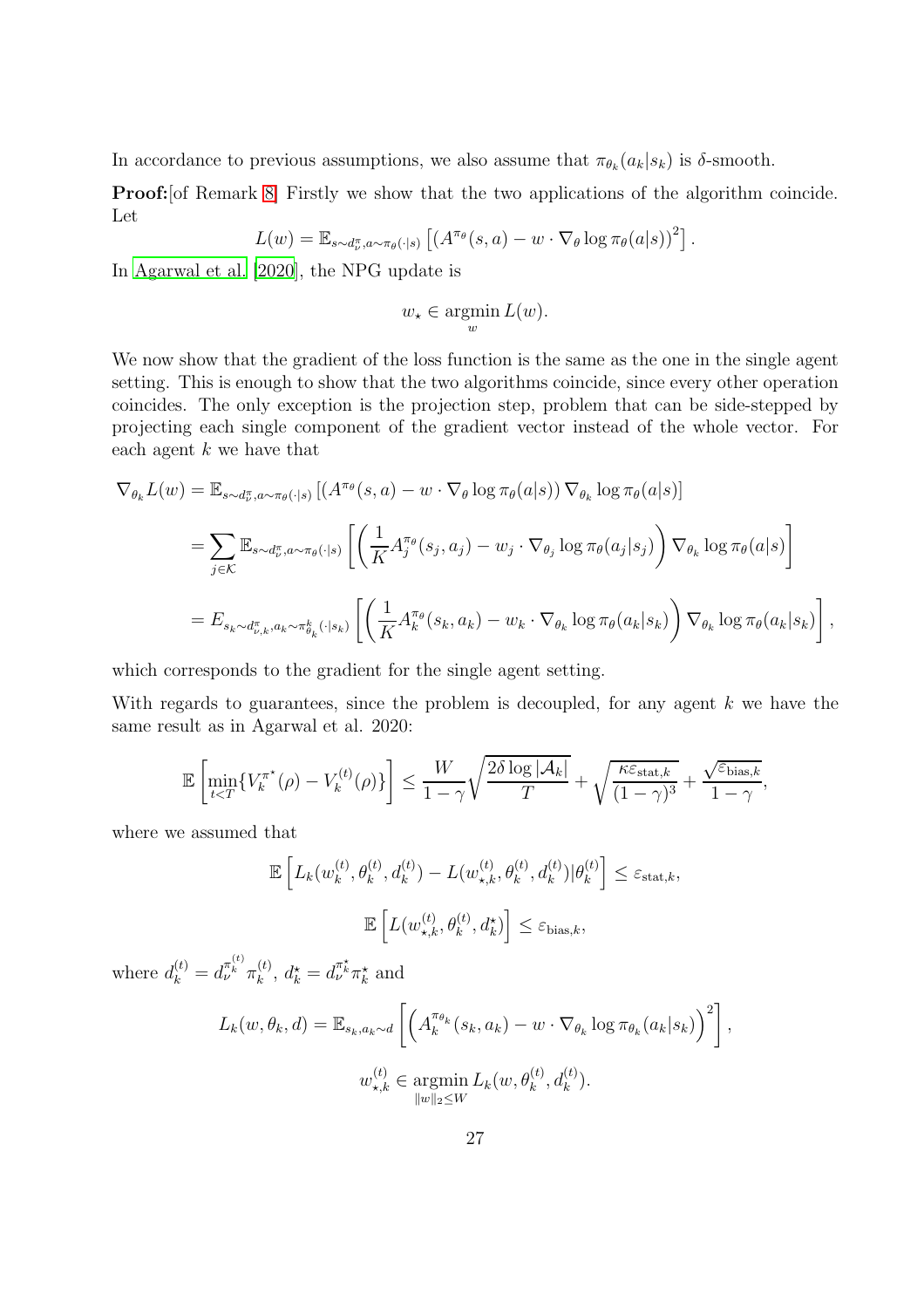The same result holds for the whole network:

$$
\mathbb{E}\left[\min_{t\leq T}\{V^{\pi^{\star}}(\rho) - V^{(t)}(\rho)\}\right] = \mathbb{E}\left[\min_{t\leq T}\left\{\frac{1}{K}\sum_{k\in\mathcal{K}}\left(V^{\pi^{\star}}(p) - V^{(t)}(p)\right)\right\}\right]
$$

$$
\leq \mathbb{E}\left[\min_{t\leq T}\max_{k\in\mathcal{K}}\left\{V^{\pi^{\star}}(p) - V^{(t)}(p)\right\}\right].
$$

 $\blacksquare$ 

# <span id="page-27-0"></span>E Proof of Theorem [9](#page-9-0)

We follow the proof in [Agarwal et al. \[2020\]](#page-13-2) modifying it where necessary. We start by proving a modified NPG Regret Lemma.

Lemma 18 Consider the setting of Theorem [9,](#page-9-0) then we have that:

$$
\mathbb{E}\left[\min_{t
$$

where

$$
err_t = \mathbb{E}_{s \sim d^*, a \sim \pi^*(\cdot | s)} \left[ A^{(t)}(s, a) - \frac{1}{K} \nabla_{\theta} \log \pi^{(t)}(a|s) \cdot w^{(t)} \right].
$$

**Proof:** We assume  $\log \pi_{\theta}(a|s)$  is a  $\delta$ -smooth function of  $\theta$ . By smoothness we have:

$$
\log \frac{\pi^{(t+1)}(a|s)}{\pi^{(t)}(a|s)} \ge \nabla_{\theta} \log \pi^{(t)}(a|s) \cdot (\theta^{(t+1)} - \theta^{(t)}) - \frac{\delta}{2} ||\theta^{(t+1)} - \theta^{(t)}||_2^2
$$

$$
= \eta \nabla_{\theta} \log \pi^{(t)}(a|s) \cdot w^{(t)} - \eta^2 \frac{\delta}{2} ||w^{(t)}||_2^2.
$$

Then

$$
\frac{1}{K} \mathbb{E}_{s \sim d_{\rho}^{\pi^{\star}}} (\mathrm{KL}(\pi_{s}^{\star} || \pi_{s}^{(t)}) - \mathrm{KL}(\pi_{s}^{\star} || \pi_{s}^{(t+1)})) = \frac{1}{K} \mathbb{E}_{s \sim d^{\star}, a \sim \pi^{\star}(\cdot | s)} \left[ \log \frac{\pi^{(t+1)}(a|s)}{\pi^{(t)}(a|s)} \right]
$$
\n
$$
\geq \frac{\eta}{K} \mathbb{E}_{s \sim d^{\star}, a \sim \pi^{\star}(\cdot | s)} \left[ \nabla_{\theta} \log \pi^{(t)}(a|s) \cdot w^{(t)} \right] - \eta^{2} \frac{\delta}{2K} ||w^{(t)}||_{2}^{2}
$$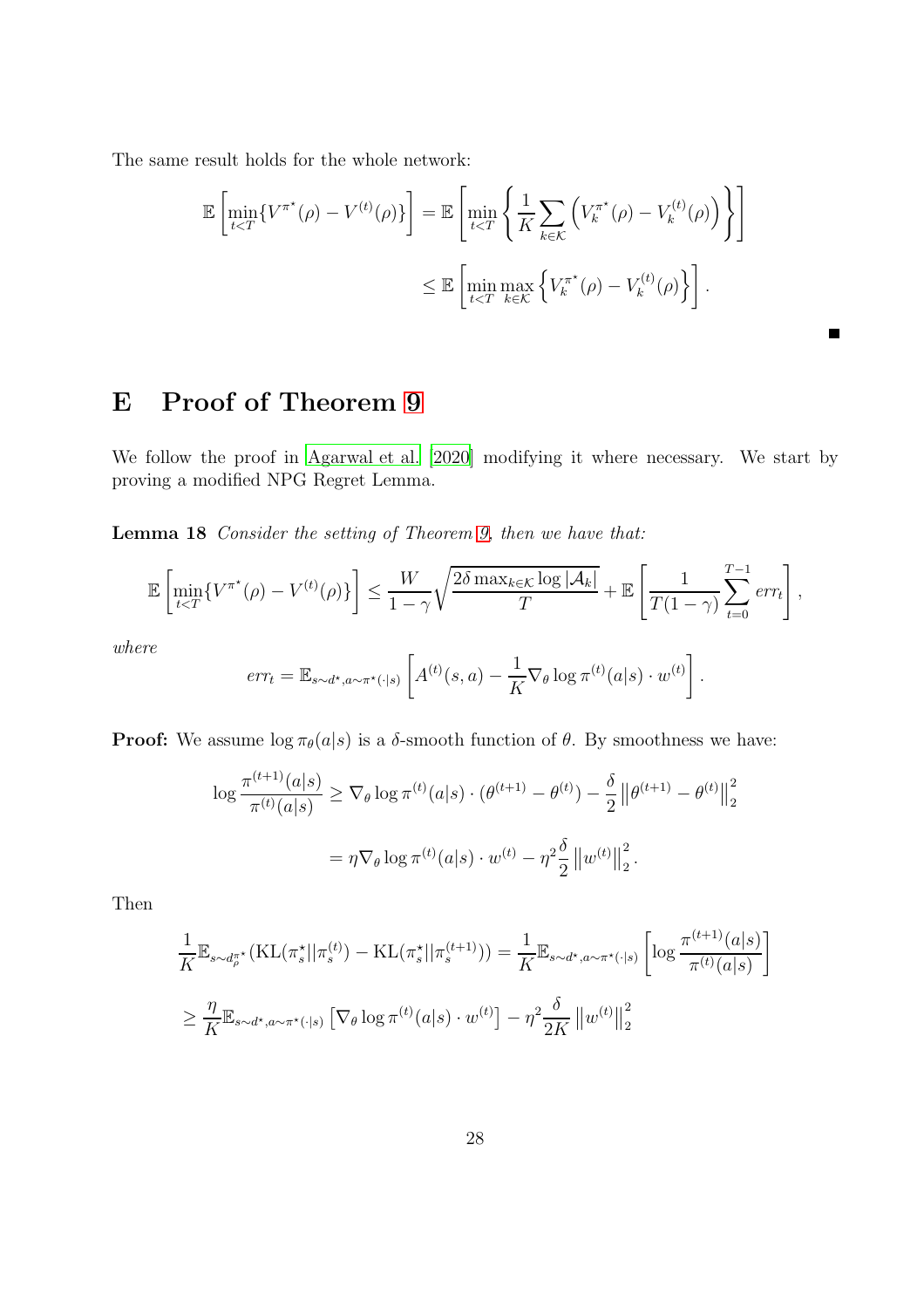$$
= \eta \mathbb{E}_{s \sim d^{\star}, a \sim \pi^{\star}(\cdot | s)} \left[ A^{(t)}(s, a) \right] + \eta \mathbb{E}_{s \sim d^{\star}, a \sim \pi^{\star}(\cdot | s)} \left[ \frac{1}{K} \nabla_{\theta} \log \pi^{(t)}(a | s) \cdot w^{(t)} - A^{(t)}(s, a) \right]
$$
  

$$
- \eta^2 \frac{\delta}{2K} ||w^{(t)}||_2^2
$$
  

$$
= (1 - \gamma) \eta \left( V^{\pi^{\star}}(\rho) - V^{(t)}(\rho) \right) - \eta^2 \frac{\delta}{2K} ||w^{(t)}||_2^2 - \eta \text{ err}_t,
$$

where

$$
\mathrm{err}_{t} = \mathbb{E}_{s \sim d^{\star}, a \sim \pi^{\star}(\cdot | s)} \left[ A^{(t)}(s, a) - \frac{1}{K} \nabla_{\theta} \log \pi^{(t)}(a | s) \cdot w^{(t)} \right].
$$

Rearranging

$$
V^{\pi^{\star}}(\rho) - V^{(t)}(\rho) \le \frac{1}{1-\gamma} \left( \frac{1}{\eta K} \mathbb{E}_{s \sim d_{\rho}^{\pi^{\star}}} (\mathrm{KL}(\pi^{\star}_s || \pi_s^{(t)}) - \mathrm{KL}(\pi^{\star}_s || \pi_s^{(t+1)})) + \frac{\eta \delta}{2} W^2 + \mathrm{err}_t \right)
$$

and summing over t

$$
V^{\pi^*}(\rho) - \frac{1}{T} \sum_{t=0}^{T-1} V^{(t)}(\rho) \leq \frac{1}{\eta KT(1-\gamma)} \sum_{t=0}^{T-1} \mathbb{E}_{s \sim d_{\rho}^{\pi^*}} (\text{KL}(\pi_s^* || \pi_s^{(t)}) - \text{KL}(\pi_s^* || \pi_s^{(t+1)}))
$$
  
+ 
$$
\frac{1}{T(1-\gamma)} \sum_{t=0}^{T-1} \left( \frac{\eta \delta}{2} W^2 + \text{err}_t \right)
$$
  

$$
\leq \frac{\mathbb{E}_{s \sim d_{\rho}^{\pi^*}} \text{KL}(\pi_s^* || \pi_s^{(0)})}{\eta KT(1-\gamma)} + \frac{\eta \delta W^2}{2(1-\gamma)} + \frac{1}{T(1-\gamma)} \sum_{t=0}^{T-1} \text{err}_t
$$
  

$$
\leq \frac{\log |\mathcal{A}|}{\eta KT(1-\gamma)} + \frac{\eta \delta W^2}{2(1-\gamma)} + \frac{1}{T(1-\gamma)} \sum_{t=0}^{T-1} \text{err}_t.
$$

Optimizing for  $\eta$ , we obtain the lemma.

We can now prove Theorem [9](#page-9-0)

**Proof:**[of Theorem [9\]](#page-9-0) After using the NPG Regret Lemma we want to bound the  $\text{err}_t$  term. We do so by dividing it in 3 parts. Let  $(w^{(t)})_{t=1,\dots,T}$  be an update sequence such that, for

 $\blacksquare$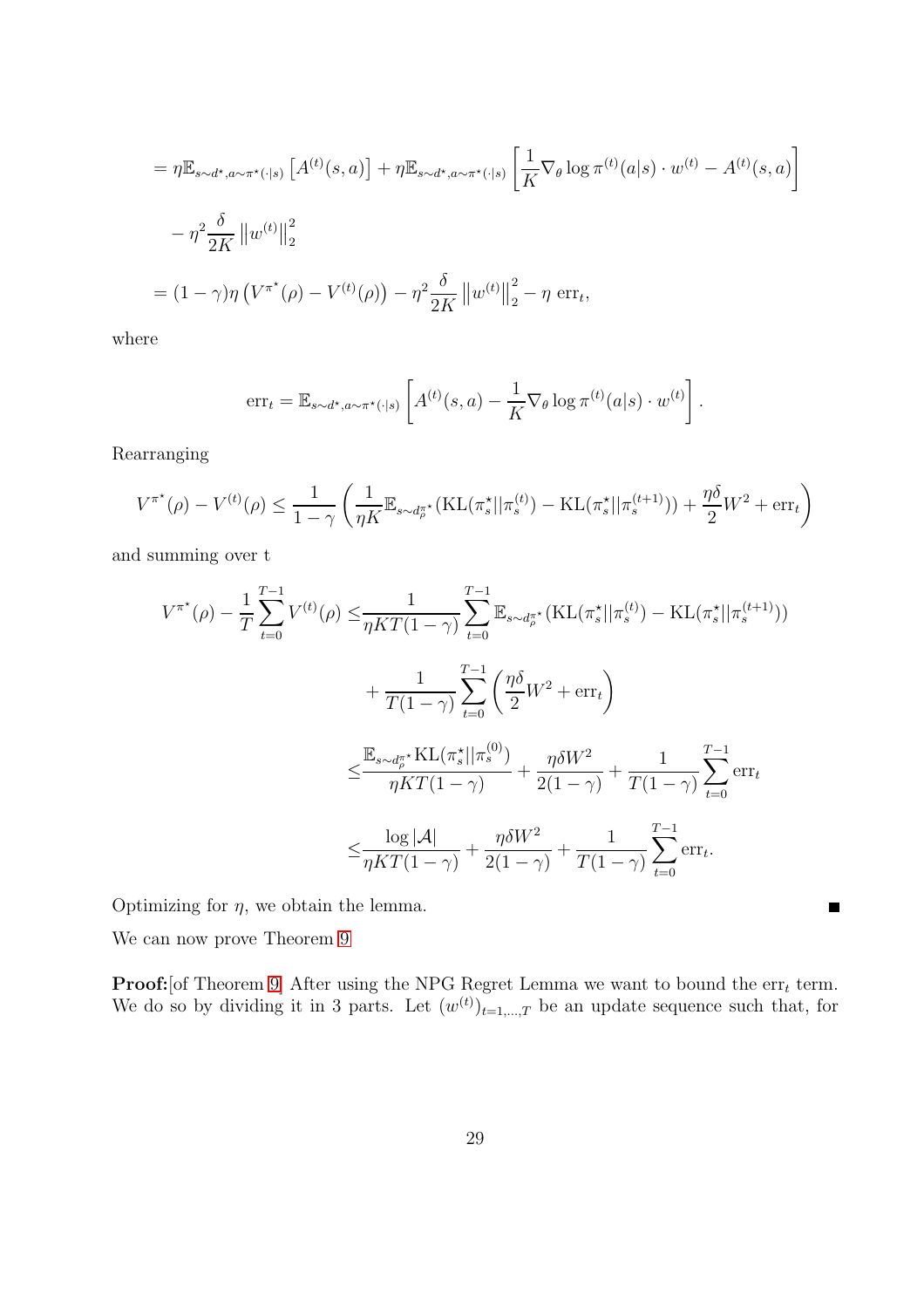each  $t, k, (w_k^{(t)}$  $\binom{u}{k}_{N_{-k}}^{V} = 0$ , then

$$
err_{t} = \mathbb{E}_{s \sim d^{*}, a \sim \pi^{*}(\cdot|s)} \left[ A^{(t)}(s, a) - \frac{1}{K} \nabla_{\theta} \log \pi^{(t)}(a|s) \cdot w^{(t)} \right]
$$
  
\n
$$
= \frac{1}{K} \sum_{k \in \mathcal{K}} \mathbb{E}_{s \sim d^{*}, a \sim \pi^{*}(\cdot|s)} \left[ A^{(t)}_{k}(s, a) - \nabla_{\theta_{k}} \log \pi^{(t)}(a|s) \cdot w^{(t)}_{k} \right]
$$
  
\n
$$
= \frac{1}{K} \sum_{k \in \mathcal{K}} \mathbb{E}_{s \sim d^{*}, a \sim \pi^{*}(\cdot|s)} \left[ A^{(t)}_{k}(s, a) - \nabla_{(\theta_{k})_{N_{k}^{r}}} \log \pi^{(t)}(a|s) \cdot (w_{k}^{(t)})_{N_{k}^{r}} \right]
$$
  
\n
$$
= \frac{1}{K} \sum_{k \in \mathcal{K}} \mathbb{E}_{s \sim d^{*}, a \sim \pi^{*}(\cdot|s)} \left[ \widetilde{A}^{(t)}_{k}(s_{N_{k}^{r}}, a_{N_{k}^{r}}) - \nabla_{(\theta_{k})_{N_{k}^{r}}} \log \pi^{(t)}(a|s) \cdot (w_{k,x}^{(t)})_{N_{k}^{r}} \right]
$$
  
\n
$$
+ \frac{1}{K} \sum_{k \in \mathcal{K}} \mathbb{E}_{s \sim d^{*}, a \sim \pi^{*}(\cdot|s)} \left[ A^{(t)}_{k}(s, a) - \widetilde{A}^{(t)}_{k}(s_{N_{k}^{r}}, a_{N_{k}^{r}}) \right]
$$
  
\n
$$
+ \frac{1}{K} \sum_{k \in \mathcal{K}} \mathbb{E}_{s \sim d^{*}, a \sim \pi^{*}(\cdot|s)} \left[ \nabla_{(\theta_{k})_{N_{k}^{r}}} \log \pi^{(t)}(a|s) \cdot ((w_{k,x}^{(t)})_{N_{k}^{r}} - (w_{k}^{(t)})_{N_{k}^{r}}) \right],
$$

where  $\forall k \in \mathcal{K}$ 

$$
w_{k,\star}^{(t)} \in \underset{\substack{\|w\|_2 \le W \\ w(N_{-k}^r) = 0}}{\operatorname{argmin}} \mathbb{E}_{s \sim d^{(t)}, a \sim \pi^{(t)}(\cdot | s)} \left[ \widetilde{A}_k^{(t)}(s_{N_k^r}, a_{N_k^r}) - \nabla_{(\theta_k)_{N_k^r}} \log \pi^{(t)}(a_k | s_{N_k^r}) \cdot w \right]^2.
$$

We now analyse each term separately.

#### Term 1

$$
\frac{1}{K} \sum_{k \in \mathcal{K}} \mathbb{E}_{s \sim d^{\star}, a \sim \pi^{\star}(\cdot | s)} \left[ \tilde{A}_{k}^{(t)}(s_{N_{k}^{r}}, a_{N_{k}^{r}}) - \nabla_{(\theta_{k})_{N_{k}^{r}}} \log \pi^{(t)}(a|s) \cdot (w_{k,\star}^{(t)})_{N_{k}^{r}} \right]
$$
\n
$$
\leq \frac{1}{K} \sum_{k \in \mathcal{K}} \sqrt{\mathbb{E}_{s \sim d^{\star}, a \sim \pi^{\star}(\cdot | s)} \left[ \tilde{A}_{k}^{(t)}(s_{N_{k}^{r}}, a_{N_{k}^{r}}) - \nabla_{(\theta_{k})_{N_{k}^{r}}} \log \pi^{(t)}(a|s) \cdot (w_{k,\star}^{(t)})_{N_{k}^{r}} \right]^{2}} \leq \sqrt{\varepsilon_{\text{bias}}}
$$

**Term 2** Firstly, we have that  $\forall k \in \mathcal{K}$ 

$$
\widetilde{Q}_{k}^{\pi}(s_{N_{k}^{r}}, a_{N_{k}^{r}}) = \mathbb{E}\left[\sum_{t=0}^{\infty} \gamma^{t} r_{k}(s_{k}(t), a_{k}(t)) | \pi_{N_{k}^{r}}, s_{N_{k}^{r}}(0) = s_{N_{k}^{r}}, a_{N_{k}^{r}}(0) = a_{N_{k}^{r}}\right]
$$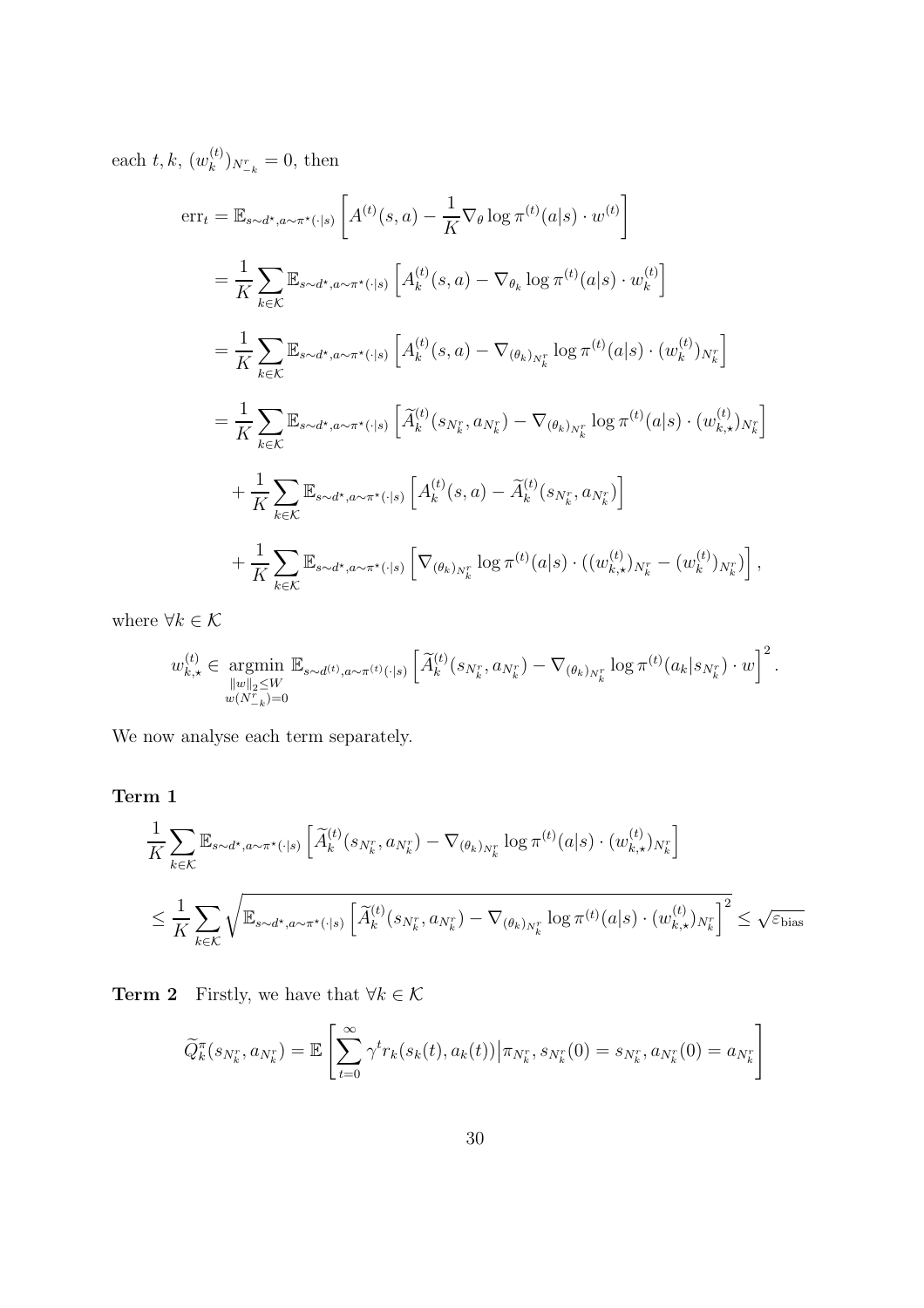$$
= \mathbb{E} \left[ \mathbb{E} \left[ \sum_{t=0}^{\infty} \gamma^t r_k(s_k(t), a_k(t)) \big| \pi_{N_k^r}, s_{N_k^r}(0) = s_{N_k^r}, a_{N_k^r}(0) = a_{N_k^r}, \right. \\
 \left. s_{N_{-k}^r}(0), a_{N_{-k}^r}(0) \right] \right]
$$
\n
$$
= \mathbb{E} \left[ Q_k^{\pi} \left( s_{N_k^r}, a_{N_k^r}, s_{N_{-k}^r}(0), a_{N_{-k}^r}(0) \right) \right],
$$

for some distribution of  $s(0)_{N_{-k}^r}$  and  $a(0)_{N_{-k}^r}$ . Similarly  $\forall k \in \mathcal{K}$ 

$$
V_k^{\pi}(s) - \widetilde{V}_k^{\pi}(s_{N_k^r}) = \mathbb{E}\left[V_k^{\pi}(s) - V_k^{\pi}\left(s_{N_k^r}, s(0)_{N_{-k}^r}\right)\right].
$$

So

$$
A_k^{\pi}(s, a) - \widetilde{A}_k^{\pi}(s_{N_k^r}, a_{N_k^r}) = Q_k^{\pi}(s, a) - \widetilde{Q}_k^{\pi}(s_{N_k^r}, a_{N_k^r}) - V_k^{\pi}(s) + \widetilde{V}_k^{\pi}(s_{N_k^r}),
$$
  

$$
V_k^{\pi}(s) - \widetilde{V}_k^{\pi}(s_{N_k^r}) = \mathbb{E}\left[V_k^{\pi}(s) - V_k^{\pi}(s_{N_k^r}, s(0)_{N_{-k}^r})\right]
$$
  

$$
\leq \mathbb{E}\left[c'\xi^{r+1}\right] = c'\xi^{r+1}
$$

and

$$
Q_k^{\pi}(s, a) - \widetilde{Q}_k^{\pi}(s_{N_k^r}, a_{N_k^r}) = \mathbb{E}\left[Q_k^{\pi}(s, a) - Q_k^{\pi}\left(s_{N_k^r}, a_{N_k^r}, s(0)_{N_{-k}^r}, a(0)_{N_{-k}^r}\right)\right]
$$
  

$$
\leq \mathbb{E}\left[c\rho^{r+1}\right] = c\rho^{r+1}.
$$

Then  $\forall k \in \mathcal{K}$ 

$$
\left| A_k^{\pi}(s, a) - \widetilde{A}_k^{\pi}(s_{N_k^r}, a_{N_k^r}) \right| \le c\rho^{r+1} + c'\xi^{r+1}.
$$

**Term 3** In this paragraph, we denote,  $\forall k \in \mathcal{K}$ ,  $w_{k,\star}^{(t)} = (w_{k,\star}^{(t)})_{N_k^r}$  and  $w_k^{(t)} = (w_k^{(t)})_{N_k^r}$  $\binom{t}{k}N_k^r$  for clarity of exposition. Remember that

$$
\Sigma_{\nu,k}^{\theta} = \mathbb{E}_{s,a \sim \nu} \left[ \nabla_{(\theta_k)_{N_k^r}} \log \pi_{\theta}(a_k | s_{N_k^r}) (\nabla_{(\theta_k)_{N_k^r}} \log \pi_{\theta}(a_k | s_{N_k^r}))^{\top} \right]
$$

and that we assume,  $\forall k$ ,

$$
\sup_{w\in\mathbb{R}^d}\frac{w^\top \Sigma_{d^\star,k}^{(t)}w}{w^\top \Sigma_{\nu,k}^{(t)}w}\leq \kappa'.
$$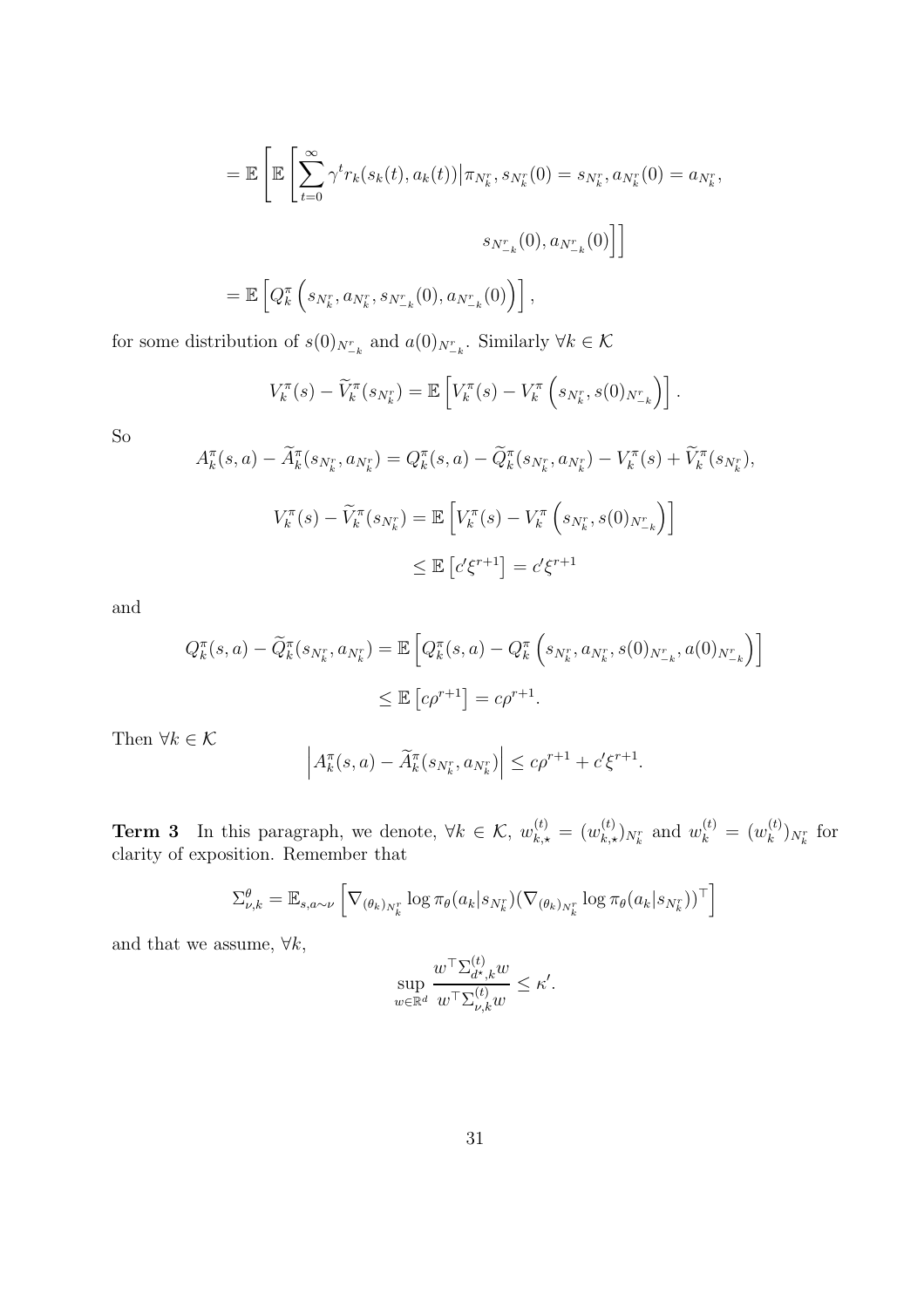Then  $\forall k \in \mathcal{K}$ 

$$
\mathbb{E}_{s \sim d^{\star}, a \sim \pi^{\star}(\cdot | s)} \left[ \nabla_{(\theta_k)_{N_k^r}} \log \pi^{(t)}(a | s) \cdot (w_{k, \star}^{(t)} - w_k^{(t)}) \right]
$$
\n
$$
\leq \sqrt{(w_{k, \star}^{(t)} - w_k^{(t)})^{\top} \Sigma_{d^{\star}, k}^{(t)} (w_{k, \star}^{(t)} - w_k^{(t)})}
$$
\n
$$
= \sqrt{\frac{(w_{k, \star}^{(t)} - w_k^{(t)})^{\top} \Sigma_{d^{\star}, k}^{(t)} (w_{k, \star}^{(t)} - w_k^{(t)})}{(w_{k, \star}^{(t)} - w_k^{(t)})^{\top} \Sigma_{\nu, k}^{(t)} (w_{k, \star}^{(t)} - w_k^{(t)})}} (w_{k, \star}^{(t)} - w_k^{(t)})^{\top} \Sigma_{\nu, k}^{(t)} (w_{k, \star}^{(t)} - w_k^{(t)})}
$$
\n
$$
\leq \sqrt{\kappa'(w_{k, \star}^{(t)} - w_k^{(t)})^{\top} \Sigma_{\nu, k}^{(t)} (w_{k, \star}^{(t)} - w_k^{(t)})}
$$
\n[using that  $(1 - \gamma) \nu \leq d_{\nu}^{\pi^{(t)}}]$   
\n
$$
\leq \sqrt{\frac{\kappa'}{1 - \gamma} (w_{k, \star}^{(t)} - w_k^{(t)})^{\top} \Sigma_{d^{(t)}}^{(t)} (w_{k, \star}^{(t)} - w_k^{(t)})}.
$$

Since  $w_{k,\star}^{(t)}$  optimizes  $\widetilde{L}_k(w, \theta^{(t)}, d^{(t)})$  the first order optimality condition implies that,  $\forall w$ ,  $\forall k \in \mathcal{K},$ <br> $(w - w_{k, \star}^{(t)}) \cdot \nabla \widetilde{L}_k(w_{k, \star}^{(t)}, \theta^{(t)}, d^{(t)})$ 

$$
(w - w_{k,\star}^{(t)}) \cdot \nabla \widetilde{L}_k(w_{k,\star}^{(t)}, \theta^{(t)}, d^{(t)}) \ge 0.
$$

So  $\forall w,\,\forall k\in\mathcal{K},$ 

$$
\widetilde{L}_{k}(w, \theta^{(t)}, d^{(t)}) - \widetilde{L}_{k}(w_{k,\star}^{(t)}, \theta^{(t)}, d^{(t)})
$$
\n
$$
= \mathbb{E}_{s \sim d^{(t)}, a \sim \pi^{(t)}(\cdot|s)} \left[ \widetilde{A}_{k}^{(t)}(s_{N_{k}^{r}}, a_{N_{k}^{r}}) - \nabla_{(\theta_{k})_{N_{k}^{r}}} \log \pi^{(t)}(a|s) \cdot w + \nabla_{(\theta_{k})_{N_{k}^{r}}} \log \pi^{(t)}(a|s) \cdot w_{k,\star}^{(t)} - \widetilde{L}_{k}(w_{k,\star}^{(t)}, \theta^{(t)}, d^{(t)}) \right]
$$
\n
$$
- \widetilde{L}_{k}(w_{k,\star}^{(t)}, \theta^{(t)}, d^{(t)})
$$
\n
$$
= \mathbb{E}_{s \sim d^{(t)}, a \sim \pi^{(t)}(\cdot|s)} \left[ \nabla_{(\theta_{k})_{N_{k}^{r}}} \log \pi^{(t)}(a|s) \cdot w_{k,\star}^{(t)} - \nabla_{(\theta_{k})_{N_{k}^{r}}} \log \pi^{(t)}(a|s) \cdot w \right]^{2}
$$
\n
$$
+ 2(w - w_{k,\star}^{(t)}) \mathbb{E}_{s \sim d^{(t)}, a \sim \pi^{(t)}(\cdot|s)} \left[ \left( \widetilde{A}_{k}^{(t)}(s_{N_{k}^{r}}, a_{N_{k}^{r}}) - \nabla_{(\theta_{k})_{N_{k}^{r}}} \log \pi^{(t)}(a|s) \cdot w_{k,\star}^{(t)} \right) \cdot \nabla_{(\theta_{k})_{N_{k}^{r}}} \log \pi^{(t)}(a|s) \right]
$$
\n
$$
= (w_{k,\star}^{(t)} - w_{k}^{(t)})^{\top} \Sigma_{d^{(t)}}^{(t)}(w_{k,\star}^{(t)} - w_{k}^{(t)}) + (w - w_{k,\star}^{(t)}) \cdot \nabla \widetilde{L}_{k}(w_{k,\star}^{(t)}, \theta^{(t)}, d^{(t)})
$$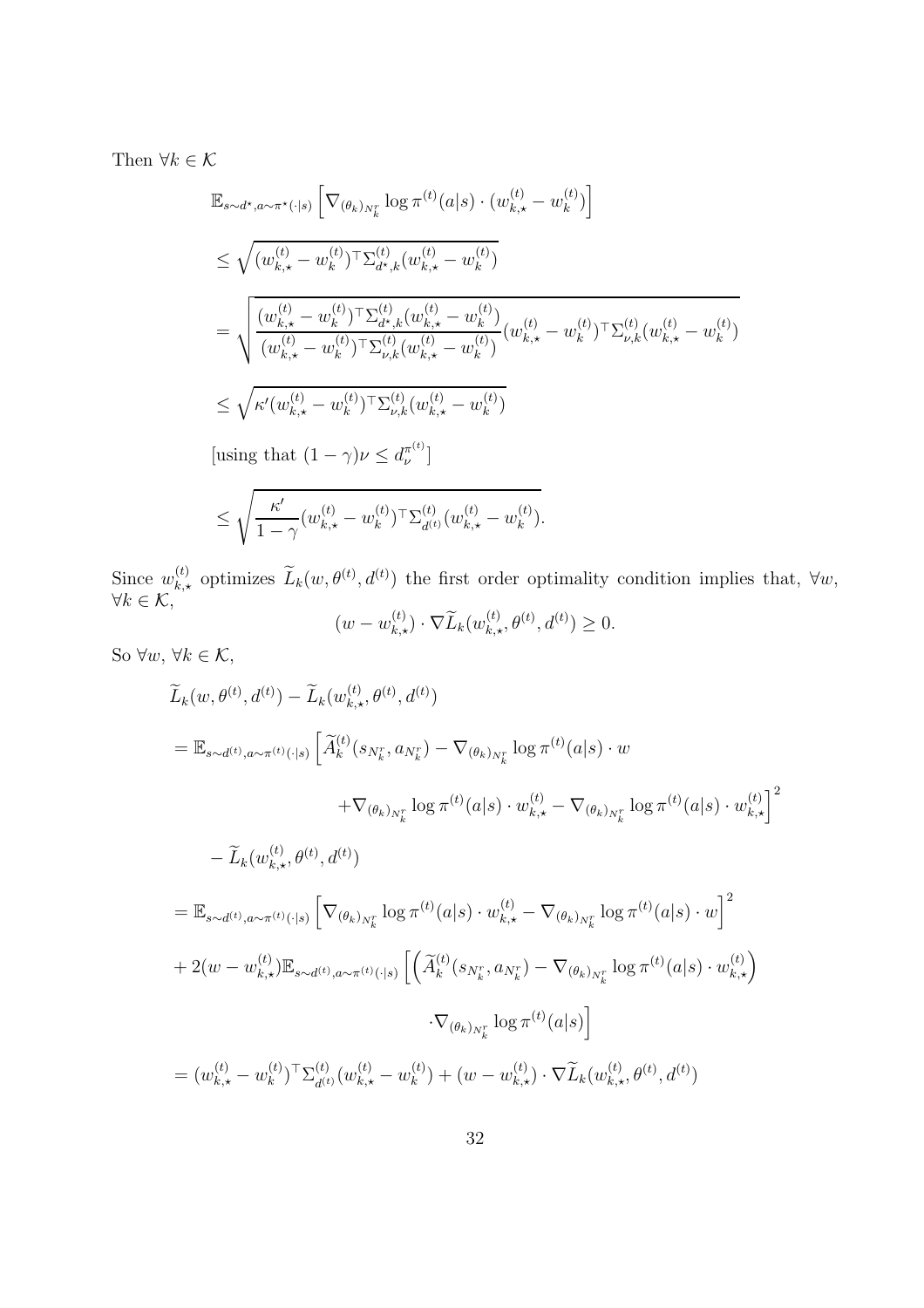$$
\geq (w_{k,\star}^{(t)} - w_k^{(t)})^\top \Sigma_{d^{(t)}}^{(t)} (w_{k,\star}^{(t)} - w_k^{(t)}).
$$

Therefore

$$
\mathbb{E}\left[\mathbb{E}_{s\sim d^\star, a\sim\pi^\star(\cdot|s)}\left[\nabla_{(\theta_k)_{N_k^r}}\log\pi^{(t)}(a|s)\cdot(w_{k,\star}^{(t)}-w_k^{(t)})\right]\right]
$$
\n
$$
\leq \sqrt{\mathbb{E}\left[\frac{\kappa'}{1-\gamma}(\widetilde{L}_k(w,\theta^{(t)},d^{(t)})-\widetilde{L}_k(w_{k,\star}^{(t)},\theta^{(t)},d^{(t)}))\right]}
$$
\n
$$
=\sqrt{\mathbb{E}\left[\frac{\kappa'}{1-\gamma}\mathbb{E}\left[(\widetilde{L}_k(w,\theta^{(t)},d^{(t)})-\widetilde{L}_k(w_{k,\star}^{(t)},\theta^{(t)},d^{(t)}))|\theta^{(t)}\right]\right]}
$$
\n
$$
\leq \sqrt{\frac{\kappa'\varepsilon_{\text{stat}}}{1-\gamma}},
$$

<span id="page-32-0"></span>which completes the proof.

#### F Statistical Error

Assume access to a global clock, then Algorithm [2](#page-33-0) is a sampler of  $d^{(t)}$  and an unbiased sampler of  $\widetilde{A}_k^{(t)}(s_{N_k^r}, a_{N_k^r}),$  for every  $k \in \mathcal{K}$ .

П

Proposition 19 Consider the setting of Theorem [9](#page-9-0) and assume access to the sampler in  $Algorithm 2. Assume that  $\left\|\nabla_{(\theta_k)_{N_k^r}}\log \pi^{(t)}(a|s)\right\|_2 \leq B$ . Then, solving the minimization$  $Algorithm 2. Assume that  $\left\|\nabla_{(\theta_k)_{N_k^r}}\log \pi^{(t)}(a|s)\right\|_2 \leq B$ . Then, solving the minimization$  $Algorithm 2. Assume that  $\left\|\nabla_{(\theta_k)_{N_k^r}}\log \pi^{(t)}(a|s)\right\|_2 \leq B$ . Then, solving the minimization$ problem in [\(8\)](#page-9-1) with stochastic projected gradient descent for N steps and step size  $\alpha =$  $W/(8B(BW+\frac{1}{1-}))$  $\frac{1}{1-\gamma}$ ) $\sqrt{N}$ ) gives

$$
\varepsilon_{stat} \leq \frac{8BW(BW + \frac{1}{1-\gamma})}{\sqrt{N}}.
$$

Proof: The proposition follows from a result on stochastic projected gradient descent [\[Shalev-Shwartz and Ben-David](#page-15-12), [2014\]](#page-15-12). Consider the minimization problem  $\min_{x \in C} f(x)$  for a convex function  $f$ , then performing the update

$$
x_{t+1} = P_C(x_t - \alpha v_t),
$$

where  $C = \{x : ||x||_2 \leq W\}$  for some  $W \geq 0$ ,  $P_C(\cdot)$  is the projection on C,  $v_t$  is such that  $\mathbb{E}[v_t|x_t] = \nabla f(x_t)$  and  $||v_t|| \leq \rho$ , for N steps and with  $\alpha = \sqrt{\frac{W^2}{\rho^2 N}}$  $\frac{W^2}{\rho^2 N}$ , gives

$$
\mathbb{E}\left[f\left(\frac{1}{N}\sum_{t=1}^{N}x_{t}\right)\right] - f(x^{\star}) \leq \frac{W\rho}{\sqrt{N}}.
$$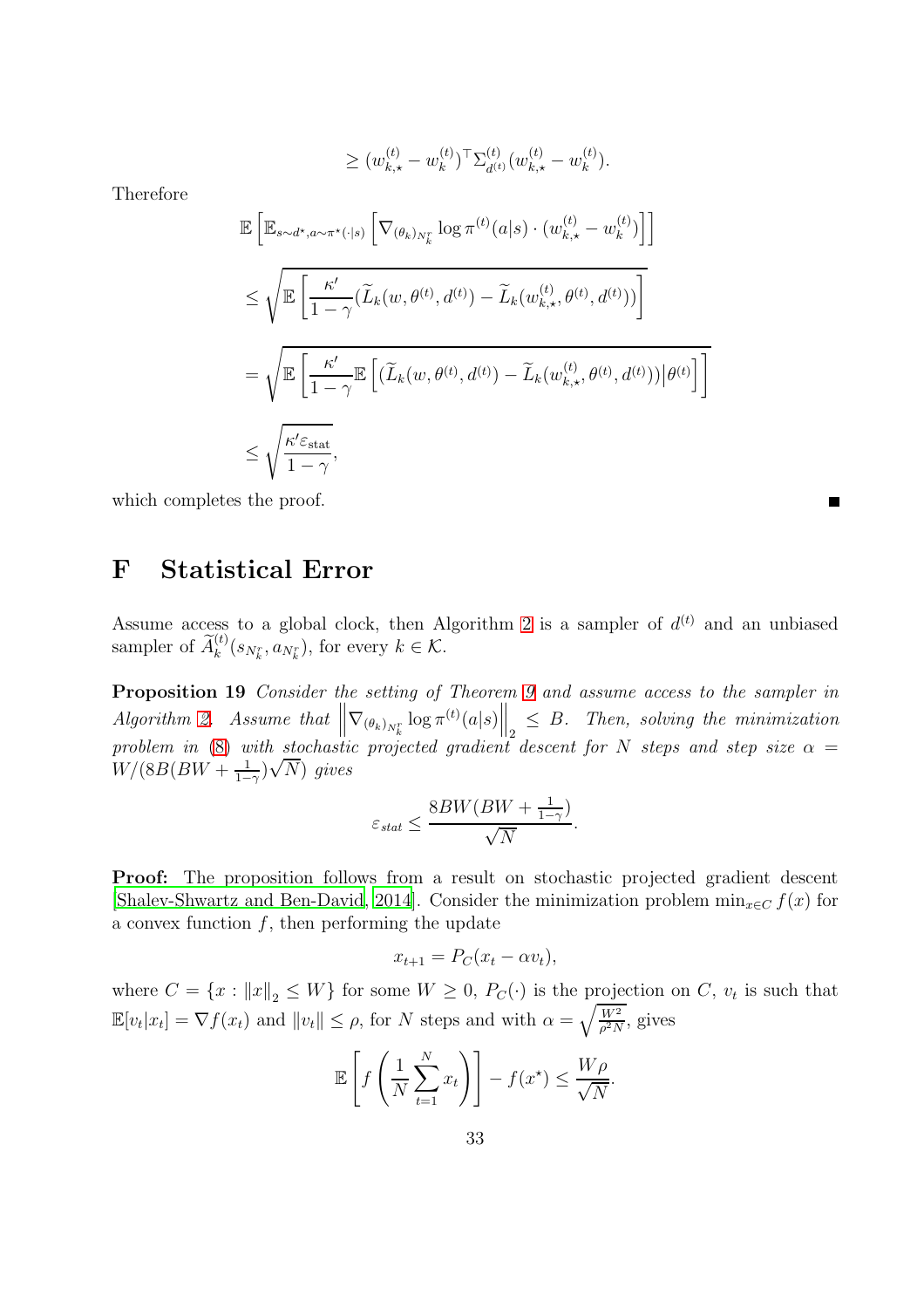Noticing that  $\tilde{A}_k^{(t)}(s, a) \leq 2/(1 - \gamma)$  and that the sampled gradient is therefore bounded by  $8B(BW + \frac{1}{1-})$  $\frac{1}{1-\gamma}$ ) gives the proposition.

The minimization problem in  $(8)$  can therefore be solved by each agent k through stochastic projected gradient descent, which only depends on the states and actions of  $N_k^r$  and on the parameters  $(\theta_k)_{N_k^r}$  and with a computational cost that does not depend on K.

<span id="page-33-0"></span>Algorithm 2: Sampler

**Input:** Starting state-action distribution  $\nu$ For each agent  $k \in \mathcal{K}$  set  $\widehat{Q}_k = 0$ ,  $\widehat{V}_k = 0$ .  $\forall k \in \mathcal{K}$ , sample  $s_k(0), a_k(0) \sim \nu_k$  and start at state  $s_k(0)$ ;  $(d^{\pi}_{\nu} \text{ sampling})$  At every time-step  $h \geq 0$ : with probability  $\gamma$ ,  $\forall k \in \mathcal{K}$  execute  $a_k(h)$ , transition to  $s_k(h+1)$  and sample  $a_k(h+1) \sim \pi_k(\cdot|s_{N_k^r}(h+1));$ else accept  $(s(h), a(h))$  as the sample and exit the loop, each agent only saves  $(s_{N_k^r}(h), a_{N_k^r}(h)).$ Set SampleQ=True with probability 1/2; if SampleQ=True then  $\forall k \in \mathcal{K}$  execute  $a_k(h)$  and then, for every time-step  $h' > h$  with termination probability  $\gamma$ , transition to  $s_k(h')$ , sample  $a_k(h'+1) \sim \pi_k(\cdot|s_{N_k}(h'+1))$  and set  $Q_k = Q_k + r(s_k(h'), a_k(h'));$ end else  $\forall k \in \mathcal{K}$  sample  $a_k(h) \sim \pi_k(\cdot|s_{N_k}(h))$  and execute  $a_k(h)$  and then, for every time-step  $h' > h$  with termination probability  $\gamma$ , transition to  $s_k(h')$ , sample  $a_k(h' + 1) \sim \pi_k(\cdot | s_{N_k}(h' + 1))$  and set  $V_k = V_k + r(s_k(h'), a_k(h'))$ ; end **Result:**  $(s(h), a(h))$  and  $\left(\widehat{A}_k(s_{N_k^r}(h), a_{N_k^r}(h)) = 2\left(\widehat{Q}_k - \widehat{V}_k\right)\right)$  $k \in \mathcal{K}$ .

#### <span id="page-33-1"></span>G Bias analysis

Let  $\overline{L}_k^r$  and  $w_{k, \star}$  be defined as in Section [4.](#page-9-3) For every  $k \in \mathcal{K}$ , let

$$
L_k(w, \theta, \nu) = \mathbb{E}_{s, a \sim \nu} \left[ \left( A_k^{\pi_{\theta}}(s, a) - \nabla_{\theta_k} \log \pi_{\theta_k}(a_k | s) \cdot w \right)^2 \right].
$$

Let  $\varepsilon_{\text{bias},r}$  be the smallest possible localized bias term associated to the range parameter r, i.e.

$$
\varepsilon_{\text{bias},r} = \max_{k \in \mathcal{K}} \widetilde{L}_k^r(w_{k,\star}, \theta^{(t)}, d^{\star}),
$$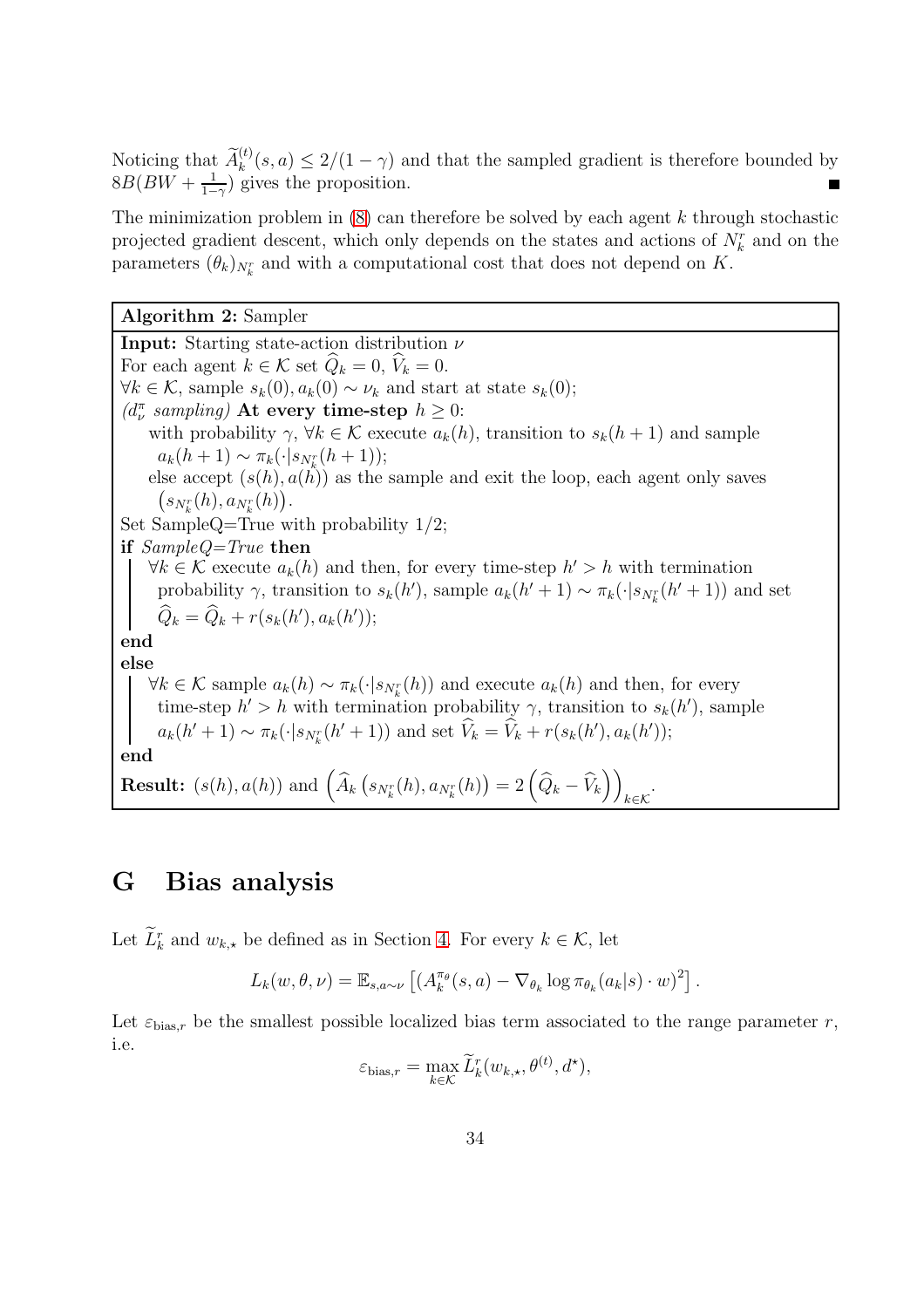which is the same assumption as in Theorem 9, but with an equality instead of an inequality. Let  $\varepsilon_{\text{bias}}$  be the smallest possible non-localized bias term associated with an infinite range parameter, i.e. the case where we make no approximation, namely,

$$
\varepsilon_{\text{bias}} = \max_{k \in \mathcal{K}} L_k(w'_{k,\star}, \theta^{(t)}, d^{\star})
$$

where

$$
w'_{k,\star} \in \operatorname*{argmin}_{\|w\|_2 \le W} L_k(w, \theta^{(t)}, d^{(t)}).
$$

<span id="page-34-0"></span>Proposition 20 Assume that

$$
\left\|\nabla_{\theta_k}\log\pi^{(t)}(a|s)\right\|_2\leq B
$$

and that

$$
\left\|\nabla_{(\theta_k)_{N_{-k}^r}} \pi_{\theta}(a_k|s)\right\|_2 \leq \omega_r.
$$

Then

$$
\varepsilon_{bias,r} \le \varepsilon_{bias} + e_r + 2\left(\frac{2}{1-\gamma} + WB\right)\sqrt{\frac{2\kappa' e_r}{1-\gamma}} + \frac{2\kappa' e_r}{1-\gamma},
$$

where

$$
e_r = \left(\frac{4}{1-\gamma} + 2WB\right) W\omega_r + \left(\frac{4}{1-\gamma} + 2WB\right) \left(c\psi^{r+1} + c'\phi^{r+1}\right).
$$

The second assumption can be respected by choosing a policy belonging to the policy class described in Appendix [A,](#page-17-0) as  $\omega_r$  can be controlled by setting the parameters  $\{\alpha_r\}$  small enough. In particular, it is possible to set it to be exponentially small in  $r$ . Therefore, the proposition shows that the localized bias is at most the bias associated with an infinite range parameter plus a quantity that goes to 0 exponentially fast in  $r$ . We present the proof of this result below.

Proof:[of Proposition [20\]](#page-34-0) To prove the proposition we need two intermediate results. For any  $w, \theta$  and  $\nu$ , we have that

$$
\left| \widetilde{L}_{k}^{r}((w)_{N_{k}^{r}}, \theta, \nu) - L_{k}(w, \theta, \nu) \right|
$$
  
=  $\mathbb{E}_{s,a \sim \nu} \left[ \left( \widetilde{A}_{k}^{\pi_{\theta}}(s_{N_{k}^{r}}, a_{N_{k}^{r}}) \right)^{2} - \left( A_{k}^{\pi_{\theta}}(s, a) \right)^{2} \right]$   
+  $\mathbb{E}_{s,a \sim \nu} \left[ \left( \nabla_{(\theta_{k})_{N_{k}^{r}}} \log \pi^{(t)}(a|s) \cdot (w)_{N_{k}^{r}} \right)^{2} - \left( \nabla_{\theta_{k}} \log \pi_{\theta_{k}}(a_{k}|s) \cdot w \right)^{2} \right]$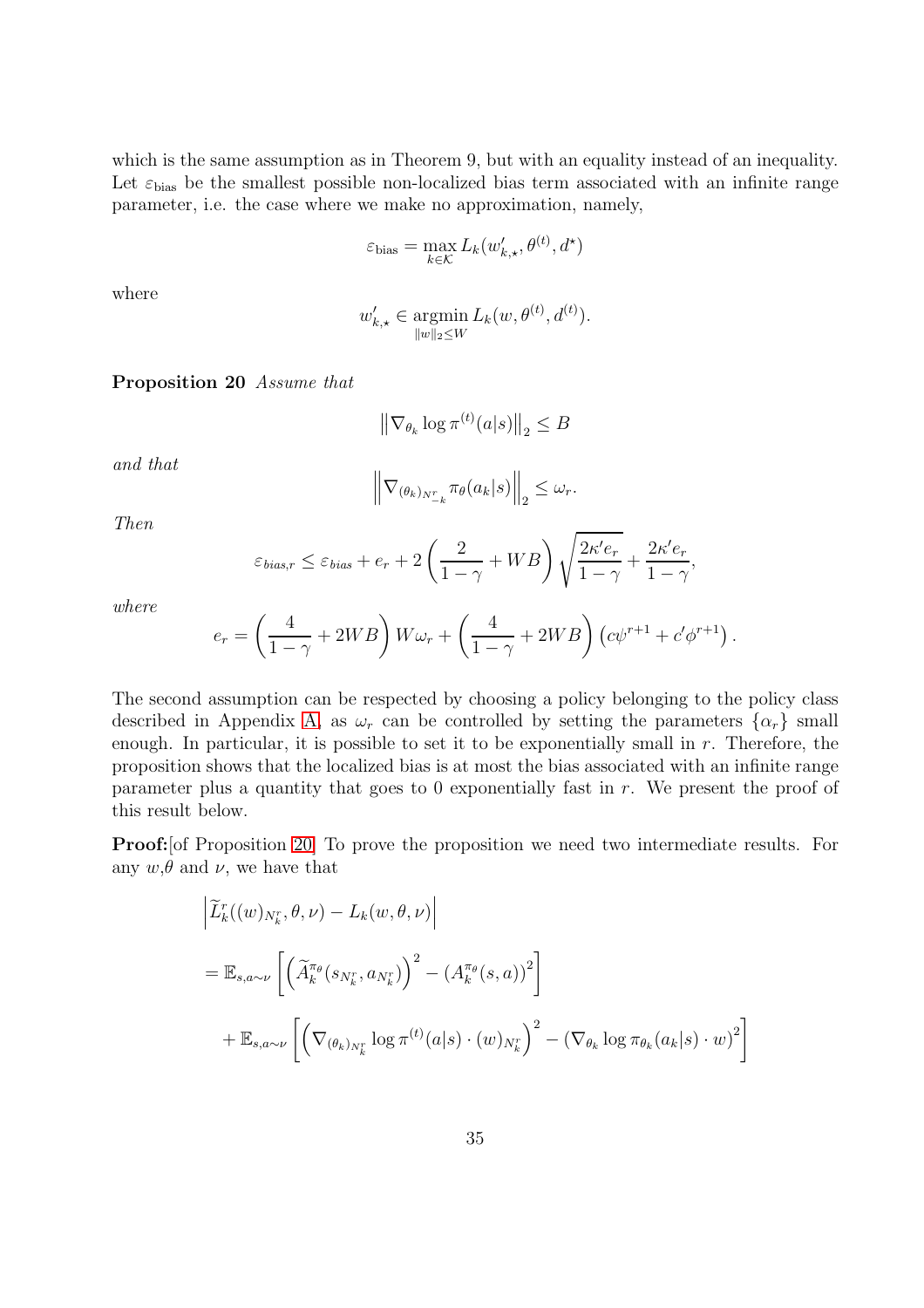+2
$$
\mathbb{E}_{s,a\sim\nu}
$$
  $\left[A_k^{\pi_\theta}(s,a)\nabla_{\theta_k}\log\pi_{\theta_k}(a_k|s)\cdot w - \widetilde{A}_k^{\pi_\theta}(s_{N_k^r},a_{N_k^r})\nabla_{(\theta_k)_{N_k^r}}\log\pi^{(t)}(a|s)\cdot(w)_{N_k^r}\right]$   
\n $\leq \frac{4}{1-\gamma}\left(c\psi^{r+1}+c'\phi^{r+1}\right)+2W^2B\omega_r+2WB\left(c\psi^{r+1}+c'\phi^{r+1}\right)+\frac{4}{1-\gamma}W\omega_r$   
\n $= e_r.$ 

Following the same passages in the proof of Theorem [9](#page-9-0) in Appendix [E,](#page-27-0) we have that

$$
\max_{k \in \mathcal{K}} \mathbb{E}_{s,a \sim d^{\star}} \left[ \nabla_{(\theta_k)_{N_k^r}} \log \pi^{(t)}(a|s_{N_k^r})^{\top} \left( (w'_{k,\star})_{N_k^r} - w_{k,\star} \right) \right]
$$
  

$$
\leq \sqrt{\frac{\kappa'}{1-\gamma} (\widetilde{L}_k^r((w'_{k,\star})_{N_k^r}, \theta^{(t)}, d^{(t)}) - \widetilde{L}_k^r(w_{k,\star}, \theta^{(t)}, d^{(t)}))}
$$

[using the first result]

$$
\leq \sqrt{\frac{\kappa'}{1-\gamma}} \left| L_k(w'_{k,\star}, \theta^{(t)}, d^{(t)}) - \widetilde{L}_k^r(w_{k,\star}, \theta^{(t)}, d^{(t)}) \right| + \frac{\kappa' e_r}{1-\gamma}
$$
\n
$$
= \sqrt{\frac{\kappa'}{1-\gamma}} \left| \min_{\|w\|_2 \leq W} L_k(w, \theta^{(t)}, d^{(t)}) - \min_{\|w\|_2 \leq W} \widetilde{L}_k^r((w)_{N_k^r}, \theta^{(t)}, d^{(t)}) \right| + \frac{\kappa' e_r}{1-\gamma}
$$
\n
$$
\leq \sqrt{\frac{2\kappa' e_r}{1-\gamma}}.
$$

We can now prove the proposition.

$$
\varepsilon_{\text{bias},r} = \max_{k \in \mathcal{K}} \mathbb{E}_{s,a \sim d^{\star}} \left[ \left( \widetilde{A}_{k}^{(t)}(s_{N_{k}^{r}}, a_{N_{k}^{r}}) - \nabla_{(\theta_{k})_{N_{k}^{r}}} \log \pi^{(t)}(a|s_{N_{k}^{r}}) \cdot w_{k,\star} \right)^{2} \right]
$$
  
\n
$$
= \max_{k \in \mathcal{K}} \mathbb{E}_{s,a \sim d^{\star}} \left[ \left( \widetilde{A}_{k}^{(t)}(s_{N_{k}^{r}}, a_{N_{k}^{r}}) - \nabla_{(\theta_{k})_{N_{k}^{r}}} \log \pi^{(t)}(a|s_{N_{k}^{r}}) \cdot (w_{k,\star}^{\prime})_{N_{k}^{r}} \right)^{2} \right. \\ \left. + 2 \left( \widetilde{A}_{k}^{(t)}(s_{N_{k}^{r}}, a_{N_{k}^{r}}) - \nabla_{(\theta_{k})_{N_{k}^{r}}} \log \pi^{(t)}(a|s_{N_{k}^{r}}) \cdot (w_{k,\star}^{\prime})_{N_{k}^{r}} \right) \right. \\ \left. + \left( \nabla_{(\theta_{k})_{N_{k}^{r}}} \log \pi^{(t)}(a|s_{N_{k}^{r}}) \right)^{T} \left( (w_{k,\star}^{\prime})_{N_{k}^{r}} - w_{k,\star} \right) \right)^{2} \right]
$$